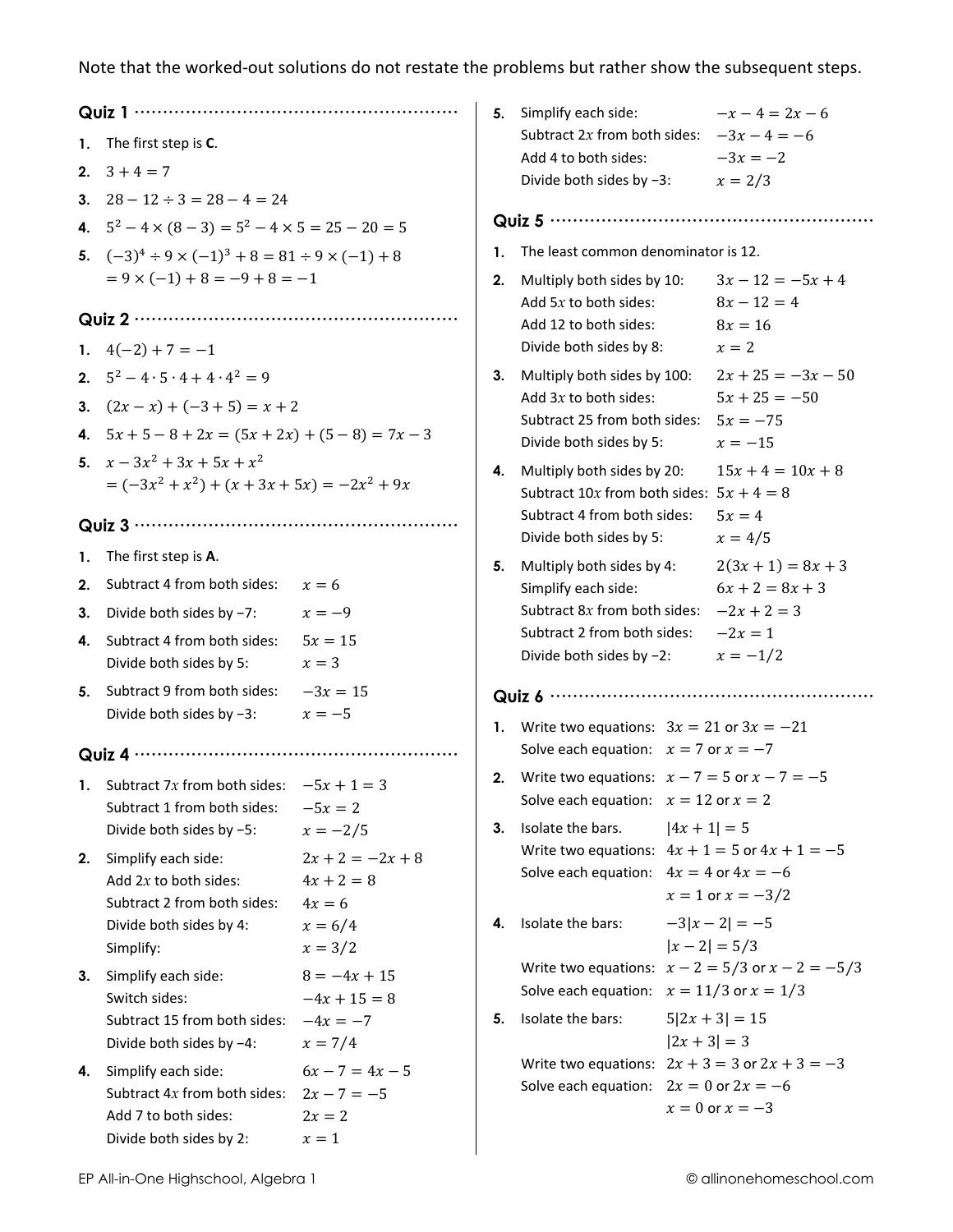|    |                                                                                                                  |  |                             |    | 4. Let $x =$ the cost before the tip                                                                                |  |  |  |
|----|------------------------------------------------------------------------------------------------------------------|--|-----------------------------|----|---------------------------------------------------------------------------------------------------------------------|--|--|--|
|    | 1. $2x = 6$                                                                                                      |  | 2. $8x - 1 = 5$             |    | $0.2x =$ the tip                                                                                                    |  |  |  |
|    | $x=3$                                                                                                            |  | $8x = 6$<br>$x = 6/8 = 3/4$ |    | The total cost = the cost before the tip + the tip,<br>so $x + 0.2x = 60$ .                                         |  |  |  |
|    | 3. $5x + 4 = -2x + 5$                                                                                            |  | 4. $3x + 4 = 18x - 6$       |    | Solve for $x$ , and you get $x = 50$ .                                                                              |  |  |  |
|    | $7x + 4 = 5$                                                                                                     |  | $-15x + 4 = -6$             |    | The cost of the meal before the tip was \$50.                                                                       |  |  |  |
|    | $7x=1$                                                                                                           |  | $-15x = -10$                |    | <b>5.</b> Let $x =$ Emma's age                                                                                      |  |  |  |
|    | $x = 1/7$                                                                                                        |  | $x = (-10)/(-15)$           |    | $x + 4 =$ Michael's age                                                                                             |  |  |  |
|    | $x = 2/3$                                                                                                        |  |                             |    | $x - 5$ = Emma's age 5 years ago                                                                                    |  |  |  |
|    | 5. $-5 2x-3  = -25$                                                                                              |  |                             |    | $(x + 4) - 5$ = Michael's age 5 years ago                                                                           |  |  |  |
|    | $ 2x-3 =5$                                                                                                       |  |                             |    | The sum was 20, so $x - 5 + (x + 4) - 5 = 20$ .                                                                     |  |  |  |
|    | $2x - 3 = 5$ or $2x - 3 = -5$                                                                                    |  |                             |    | Solve for $x$ , and you get $x = 13$ .                                                                              |  |  |  |
|    | $2x = 8$ or $2x = -2$                                                                                            |  |                             |    | Emma is 13 years old. Michael is 17 years old.                                                                      |  |  |  |
|    | $x = 4$ or $x = -1$                                                                                              |  |                             |    |                                                                                                                     |  |  |  |
|    |                                                                                                                  |  |                             |    | 1. Let $t =$ travel time in hours                                                                                   |  |  |  |
|    |                                                                                                                  |  |                             |    | $D = rt$ , so 195 = 65 $t$ .                                                                                        |  |  |  |
|    | 1. $0x + 3 = 5$<br>$0x=2$                                                                                        |  | 2. $2x-5=x$<br>$x - 5 = 0$  |    | Solve for $t$ , and you get $t = 3$ .                                                                               |  |  |  |
|    | No solution                                                                                                      |  | $x=5$                       |    | It will take 3 hours.                                                                                               |  |  |  |
|    |                                                                                                                  |  |                             | 2. | Let $t =$ travel time in hours                                                                                      |  |  |  |
|    | <b>3.</b> $11x + 8 = 11x + 8$ <b>4.</b> $ 4x - 7  = -6$                                                          |  |                             |    | $D = rt$ , so 30 × (20/60) = 40 <i>t</i> .                                                                          |  |  |  |
|    | $0x + 8 = 8$                                                                                                     |  | No solution                 |    | Solve for $t$ , and you get $t = 1/4$ .                                                                             |  |  |  |
|    | $0x=0$<br>Infinitely many solutions                                                                              |  |                             |    | It will take 1/4 hour, or 15 minutes.                                                                               |  |  |  |
|    |                                                                                                                  |  |                             | 3. | Let $t =$ time it will take to meet each other                                                                      |  |  |  |
|    | 5. $3 x+4  = 15$                                                                                                 |  |                             |    | Total distance traveled in $t$ hours = Eli's distance +                                                             |  |  |  |
|    | $ x + 4  = 5$<br>$x + 4 = 5$ or $x + 4 = -5$                                                                     |  |                             |    | Alex's distance = 12 miles, so $4t + 6t = 12$ .                                                                     |  |  |  |
|    | $x = 1$ or $x = -9$                                                                                              |  |                             |    | Solve for $t$ , and you get $t = 1.2$ .                                                                             |  |  |  |
|    |                                                                                                                  |  |                             |    | It will take 1.2 hours, or 1 hour and 12 minutes.                                                                   |  |  |  |
|    |                                                                                                                  |  |                             | 4. | Let $t =$ time taken to walk the circle the first time<br>4.5 – $t$ = time taken to walk the circle the second time |  |  |  |
|    | 1. Let $x =$ the first even integer                                                                              |  |                             |    | Distance walked the first time = distance walked the                                                                |  |  |  |
|    | $x + 2$ = the second even integer                                                                                |  |                             |    | second time, so $4t = 5(4.5 - t)$ .                                                                                 |  |  |  |
|    | The sum is 54, so $x + (x + 2) = 54$ .                                                                           |  |                             |    | Solve for $t$ , and you get $t = 2.5$ .                                                                             |  |  |  |
|    | Solve for $x$ , and you get $x = 26$ .                                                                           |  |                             |    | It took 2.5 hours to walk the circle at 4 mph, so the trail                                                         |  |  |  |
|    | The numbers are 26 and 28.                                                                                       |  |                             |    | is $4 \times 2.5 = 10$ miles long.                                                                                  |  |  |  |
| 2. | Let $x =$ the width of the rectangle                                                                             |  |                             | 5. | Let $t =$ time it will take Lucas to overtake Olivia                                                                |  |  |  |
|    | $3x - 5$ = the length of the rectangle                                                                           |  |                             |    | $1 + t$ = time Olivia will travel until Lucas overtakes her                                                         |  |  |  |
|    | Perimeter = 2(length + width), so $2(x + 3x - 5) = 30$ .                                                         |  |                             |    | Lucas's distance in $t$ hours =                                                                                     |  |  |  |
|    | Solve for $x$ , and you get $x = 5$ .<br>The rectangle is 5 feet by 10 feet.                                     |  |                             |    | Olivia's distance in $(1 + t)$ hours, so $14t = 10(1 + t)$ .                                                        |  |  |  |
|    |                                                                                                                  |  |                             |    | Solve for $t$ , and you get $t = 2.5$ .                                                                             |  |  |  |
| 3. | Let $x =$ the number of nickels                                                                                  |  |                             |    | It will take 2.5 hours, or 2 hours and 30 minutes.                                                                  |  |  |  |
|    | $x + 2 =$ the number of quarters                                                                                 |  |                             |    |                                                                                                                     |  |  |  |
|    | Total value = x nickels at \$0.05 each + $(x + 2)$ quarters<br>at \$0.25 each, so $0.05x + 0.25(x + 2) = 1.40$ . |  |                             |    |                                                                                                                     |  |  |  |
|    | Solve for $x$ , and you get $x = 3$ .                                                                            |  |                             |    |                                                                                                                     |  |  |  |
|    | Joey has 3 nickels and 5 quarters.                                                                               |  |                             |    |                                                                                                                     |  |  |  |
|    |                                                                                                                  |  |                             |    |                                                                                                                     |  |  |  |

 $\overline{\phantom{a}}$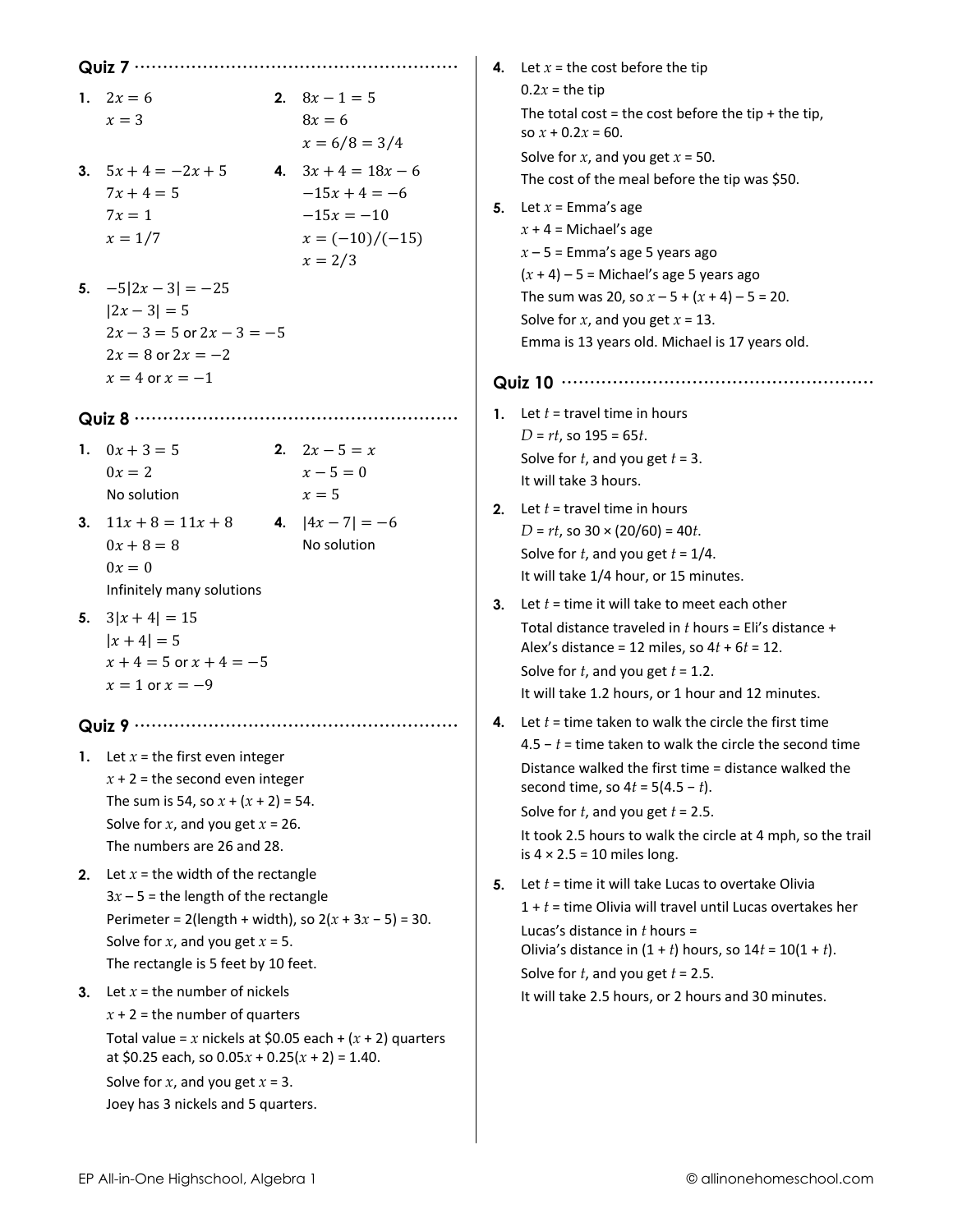|    | Quiz 11 $\cdots$                                                                                                                                                                                                                                                                        |                                                                      |  |  |  |  |
|----|-----------------------------------------------------------------------------------------------------------------------------------------------------------------------------------------------------------------------------------------------------------------------------------------|----------------------------------------------------------------------|--|--|--|--|
| 1. | Amount of salt = 20% of 30 grams = $0.2 \times 30 = 6$<br>There are 6 grams of salt in the solution.                                                                                                                                                                                    |                                                                      |  |  |  |  |
| 2. | Let $w =$ amount of water to mix<br>Substance = salt = $10 g$<br>Solution = salt + water = $10 + w$ g<br>Concentration = $25% = 0.25$                                                                                                                                                   |                                                                      |  |  |  |  |
|    | Concentration $\times$ solution = substance,<br>so $0.25(10 + w) = 10$ .<br>Solve for $w$ , and you get $w = 30$ .<br>You need to mix 30 grams of water.                                                                                                                                |                                                                      |  |  |  |  |
| З. | Let $x =$ ounces of 10% solution<br>$x + 6$ = ounces of 12% solution<br>Acid in 10% solution $+$ acid in 15% solution = acid in<br>12% solution, so $0.1x + 0.15 \times 6 = 0.12(x + 6)$ .<br>Solve for x, and you get $x = 9$ .<br>We need to add 9 ounces of 10% solution.            |                                                                      |  |  |  |  |
| 4. | Cost of nuts at \$4 per pound = $$4 \times 2 = $8$<br>Cost of nuts at \$6 per pound = $$6 \times 3 = $18$<br>Cost of the mixture = $$8 + $18 = $26$<br>Amount of the mixture = $2 + 3 = 5$ pounds<br>Unit price = $cost/quantity = 26/5 = 5.2$ .<br>The mixture costs \$5.20 per pound. |                                                                      |  |  |  |  |
| 5. | Let $x =$ pounds of peanuts<br>$x + 6$ = pounds of the mixture<br>Cost of peanuts + cost of cashews = cost of the mixture,<br>so $3x + 5 \times 6 = 4.5(x + 6)$ .<br>Solve for $x$ , and you get $x = 2$ .<br>We need to mix 2 pounds of peanuts.                                       |                                                                      |  |  |  |  |
|    | Quiz 12                                                                                                                                                                                                                                                                                 |                                                                      |  |  |  |  |
| 1. | Switch sides:<br>Subtract $x$ from both sides:<br>Divide both sides by -1:                                                                                                                                                                                                              | $x - y = 2x - 1$<br>$-y = x - 1$<br>$y = -x + 1$                     |  |  |  |  |
| 2. | Simplify each side:<br>Subtract 4y from both sides:<br>Subtract 3x from both sides:<br>Divide both sides by $-1$ :                                                                                                                                                                      | $3x + 3y = 4y + 5$<br>$3x - y = 5$<br>$-y = -3x + 5$<br>$y = 3x - 5$ |  |  |  |  |
| 3. | Multiply both sides by 6:<br>Subtract 5x from both sides:                                                                                                                                                                                                                               | $2y + 5x = 6x - 4$<br>$2y = x - 4$                                   |  |  |  |  |
|    | Divide both sides by 2:                                                                                                                                                                                                                                                                 | $y = \frac{1}{2}x - 2$                                               |  |  |  |  |
| 4. | Switch sides:<br>Subtract 2l from both sides:                                                                                                                                                                                                                                           | $2l + 2w = P$<br>$2w = P - 2l$                                       |  |  |  |  |
|    | Divide both sides by 2:                                                                                                                                                                                                                                                                 | $w = \frac{P-2l}{2}$                                                 |  |  |  |  |

|    | 5. Switch sides:                                                                                                                                                                                  | $\frac{9}{5}C + 32 = F$                                        |  |  |  |  |  |
|----|---------------------------------------------------------------------------------------------------------------------------------------------------------------------------------------------------|----------------------------------------------------------------|--|--|--|--|--|
|    | Subtract 32 from both sides:                                                                                                                                                                      | $\frac{9}{5}C = F - 32$                                        |  |  |  |  |  |
|    | Multiply both sides by 5/9:                                                                                                                                                                       | $C = \frac{5}{9}(F - 32)$                                      |  |  |  |  |  |
|    | Quiz 13                                                                                                                                                                                           | .                                                              |  |  |  |  |  |
| 1. | $6 + (3 \times 8 - 16 \div 4) \div 5 = 6 + (24 - 4) \div 5$<br>$= 6 + 20 \div 5 = 6 + 4 = 10$                                                                                                     |                                                                |  |  |  |  |  |
|    | 2. $6x = 15$<br>$x = 15/6$<br>$x = 5/2$                                                                                                                                                           | 3. $6x - 12 = 3x - 8$<br>$3x - 12 = -8$<br>$3x=4$<br>$x = 4/3$ |  |  |  |  |  |
| 4. | $3 2x+5 =15$<br>$ 2x + 5  = 5$<br>$2x + 5 = 5$ or $2x + 5 = -5$<br>$2x = 0$ or $2x = -10$<br>$x = 0$ or $x = -5$                                                                                  |                                                                |  |  |  |  |  |
| 5. | Let $t =$ time it will take to be 920 miles apart<br>Train 1's distance + train 2's distance = 920,<br>so $110t + 120t = 920$ .<br>Solve for $t$ , and you get $t = 4$ .<br>It will take 4 hours. |                                                                |  |  |  |  |  |
|    | Quiz 14                                                                                                                                                                                           | .                                                              |  |  |  |  |  |
| 1. | The statement C is true.                                                                                                                                                                          |                                                                |  |  |  |  |  |
| 2. | $-2$<br>0<br>2<br>4<br>$\boldsymbol{\chi}$                                                                                                                                                        | 6                                                              |  |  |  |  |  |
|    | $-7$<br>$-3$<br>5<br>1<br>$\mathcal{Y}$                                                                                                                                                           | 9                                                              |  |  |  |  |  |
| 3. | -4<br>$-2$<br>0<br>2<br>4<br>$\boldsymbol{\chi}$                                                                                                                                                  |                                                                |  |  |  |  |  |
|    | 8<br>5<br>$\overline{2}$<br>$-1$<br>$\mathcal{Y}$                                                                                                                                                 | -4                                                             |  |  |  |  |  |
| 4. | 5.                                                                                                                                                                                                |                                                                |  |  |  |  |  |
|    |                                                                                                                                                                                                   |                                                                |  |  |  |  |  |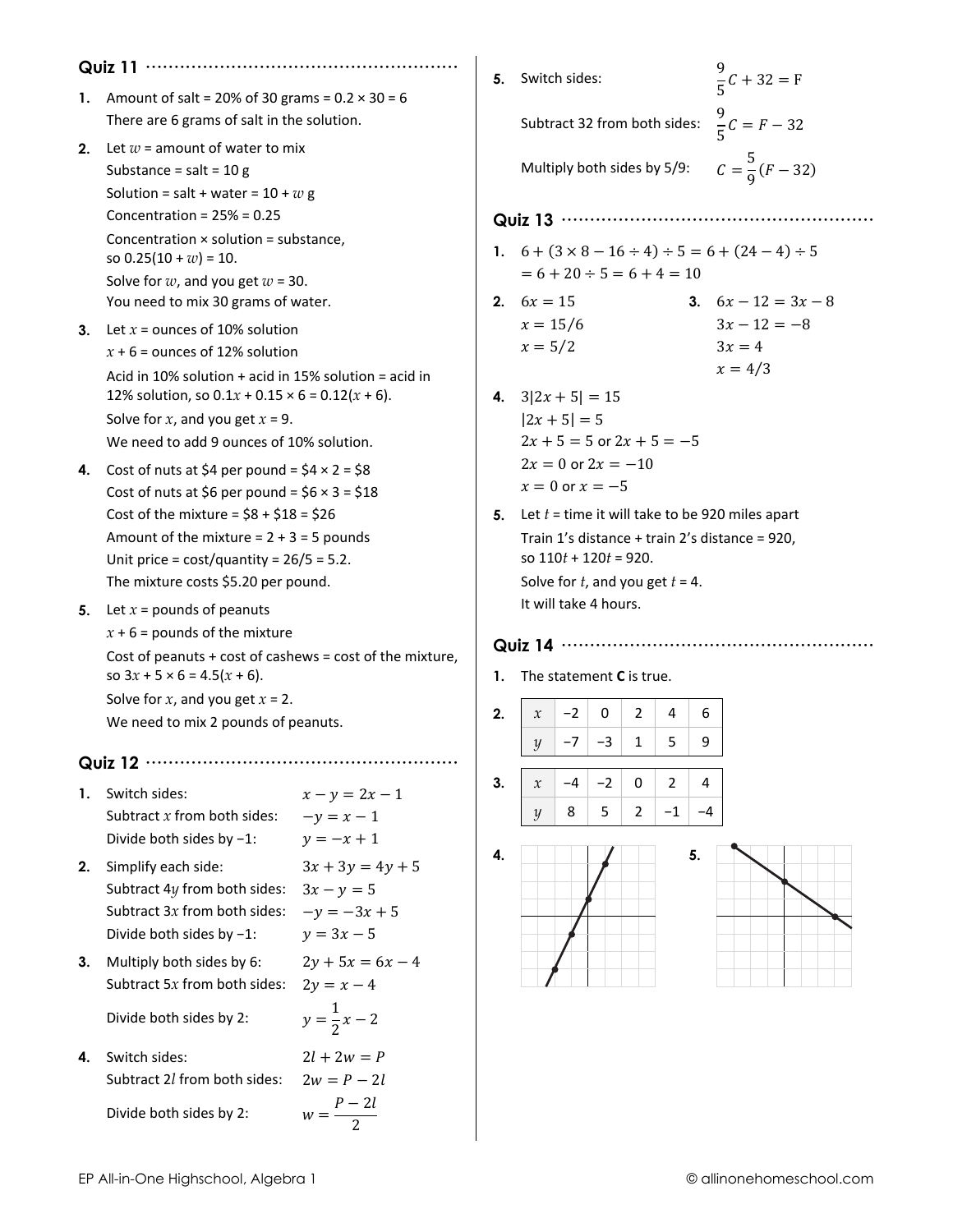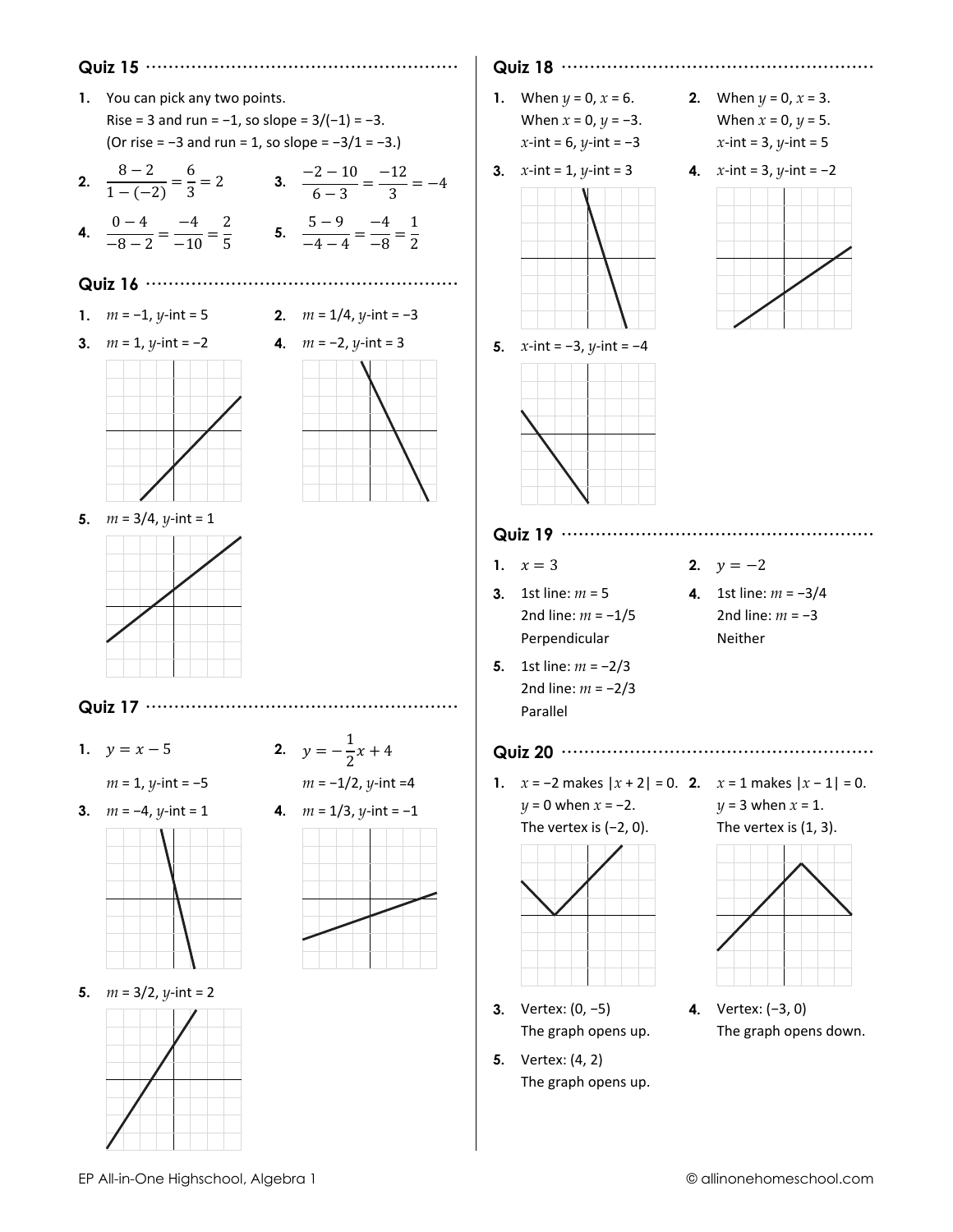1.  $m = \frac{4-7}{-2-3} = \frac{3}{5}$ <br>2.  $m = \frac{3-5}{-2-4} = \frac{1}{3}$ 

Given  $m = 1/3$ 

Perpendicular  $m = -3$ 

3. The line vertical.





#### Quiz 22 ………………………………………………

- 1.  $m = -1$ , *y*-int = 2  $y = -x + 2$
- 2.  $m = 4$ , y-int = 0  $y = 4x$
- 3.  $m = 2$ , y-int = -1  $y = 2x - 1$
- 4.  $m = 1/3$ , y-int = 1  $y = \frac{1}{3}x + 1$
- 
- 5.  $m = -3$ , y-int = 3  $y = -3x + 3$

#### Quiz 23 ………………………………………………

1.  $y = -x + b$  $m = -1$  $-3 = -8 + b$ Use  $(8, -3)$  to find  $b$ .  $b=5$ Write  $y = mx + b$ .  $y = -x + 5$ 

2. 
$$
m = \frac{9 - (-6)}{1 - (-2)} = 5
$$
  
\n $y = 5x + b$   
\n $9 = 5(1) + b$   
\n $b = 4$   
\n3.  $m = \frac{3 - 3}{10 - (-5)} = 0$   
\n $y = 0x + b$   
\n $3 = 0(-5) + b$   
\n $b = 3$   
\n4. Given  $m = -2$   
\n5. Given  $m = 4/3$ 

Parallel 
$$
m = -2
$$

\nPerpendicular  $m = -3/4$ 

\n $y = -2x + b$ 

\n $-7 = -2(6) + b$ 

\n $b = 5$ 

\n $y = -2x + 5$ 

\n $y = -2x + 5$ 

\n $b = 2$ 

\n $y = -\frac{3}{4}x + 2$ 

### 

- 1.  $y 7 = 4(x 2)$
- **2.**  $m = \frac{4 (-1)}{-4 (-3)} = -5$  **3.**  $m = \frac{0 8}{3 (-5)} = -1$  $y + 1 = -5(x + 3)$  $y-8=-(x+5)$
- 4. Given  $m = 1/2$ **5.** Given  $m = -1/3$ Parallel  $m = 1/2$ Perpendicular  $m = 3$  $y+4=\frac{1}{2}(x-6)$  $y + 8 = 3(x + 5)$

- 1.  $y-5=-3(x+1)$  $y = -3x + 2$  $3x + y = 2$
- **2.**  $m = \frac{-1-3}{4-(-6)} = -\frac{2}{5}$  **3.**  $m = \frac{-2-0}{-5-7} = \frac{1}{6}$  $y-3=-\frac{2}{5}(x+6)$   $y-0=\frac{1}{6}(x-7)$  $y = -\frac{2}{5}x + \frac{3}{5}$  $y = \frac{1}{6}x - \frac{7}{6}$
- $2x + 5y = 3$ 4. Given  $m =$  undefined
- Parallel  $m =$  undefined The line is vertical and passes through (3, -4).  $x=3$
- $x 6y = 7$ 5. Given  $m = -3/2$ Perpendicular  $m = 2/3$  $y-5=\frac{2}{3}(x-5)$  $y = \frac{2}{3}x + \frac{5}{3}$  $2x - 3y = -5$



- 1. a.  $m = 8$  and  $b = 10$ , so  $y = 8x + 10$ . b. When  $x = 4$ ,  $y = 42$ . It will cost \$42.
- 2. a.  $m = 42$  and  $b = 30$ , so  $y = 42x + 30$ . b. When  $x = 3$ ,  $y = 156$ . It will cost \$156.
- 3. a.  $m = 7$  and  $b = 0$ , so  $y = 7x$ . b. When  $x = 15$ ,  $y = 105$ . There will be 105 gallons.
- 4. a.  $m = 24 + 6 = 30$  and  $b = 50$ , so  $y = 30x + 50$ . b. When  $x = 6$ ,  $y = 230$ . It will cost \$230.
- 5. a.  $m = -60$  and  $b = 1500$ , so  $y = -60x + 1500$ . b. When  $y = 0$ ,  $x = 25$ . It will take 25 minutes.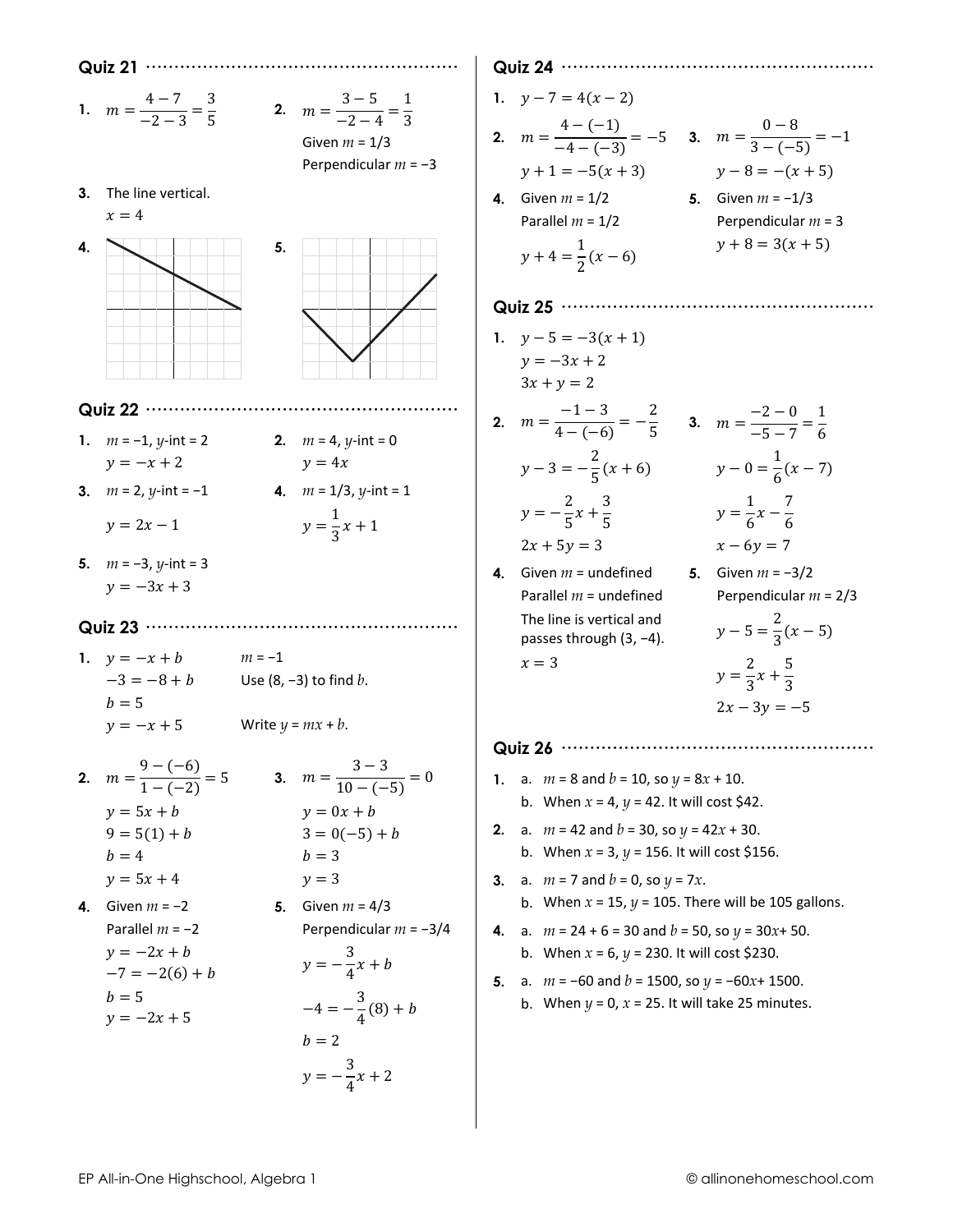|    |                                                                                                                                                                                                                                                                      | <b>4.</b> Solution: (0, 3)                                                                                               | 5. Solution: $(-2, -2)$                                                                                                                  |
|----|----------------------------------------------------------------------------------------------------------------------------------------------------------------------------------------------------------------------------------------------------------------------|--------------------------------------------------------------------------------------------------------------------------|------------------------------------------------------------------------------------------------------------------------------------------|
| 2. | 1. a. $5x =$ amount from fives<br>$y =$ amount from ones<br>Total amount = 64, so $5x + y = 64$ .<br>b. When $y = 9$ , $x = 11$ . She has 11 fives.<br>a. $6x = \text{cost of water}$<br>$2y = \text{cost of }$ mangos<br>Total cost = 30, so $6x + 2y = 30$ .       |                                                                                                                          |                                                                                                                                          |
|    | b. When $x = 3$ , $y = 6$ . She can buy 6 mangos.                                                                                                                                                                                                                    |                                                                                                                          |                                                                                                                                          |
| 4. | 3. a. $4x =$ points form 4-point questions<br>$8y$ = points from 8-point questions<br>Total points = 100, so $4x + 8y = 100$ .<br>b. When $x = 11$ , $y = 7$ . There are 78-point questions.<br>a. $12x = \text{cost of adult tickets}$                              | 1. $y = 3x + 2$<br>2. $y = 4x - 1$<br>$x + 6(3x + 2) = 12$<br>$19x + 12 = 12$<br>$x=0$<br>$y = 3(0) + 2 = 2$             | $5x-4(4x-1)=-7$<br>$-11x + 4 = -7$<br>$x=1$<br>$y = 4(1) - 1 = 3$                                                                        |
|    | $10y = \text{cost of child tickets}$<br>Total cost = 98, so $12x + 10y = 98$ .<br>b. When $x = 4$ , $y = 5$ . They bought 5 child tickets.                                                                                                                           | Solution: (0, 2)<br><b>3.</b> $x = -3y - 9$ <b>4.</b> $x = 2y + 13$<br>$-11y - 27 = -5$ $7y + 13 = -15$                  | Solution: (1, 3)<br>$3(-3y-9) - 2y = -5$ $(2y + 13) + 5y = -15$                                                                          |
| 5. | a. $2x =$ number of seats from 2-seat tables<br>$6y$ = number of seats from 6-seat tables<br>Total number of seats = 78, so $2x + 6y = 78$ .<br>b. When $x = 15$ , $y = 8$ . There are 8 6-seat tables.                                                              | $y = -2$<br>$x = -3(-2) - 9 = -3$ $x = 2(-4) + 13 = 5$<br>Solution: $(-3, -2)$                                           | $y = -4$<br>Solution: $(5, -4)$                                                                                                          |
|    | 1. $m = 1/4$ , y-int = 1<br><b>2.</b> $y + 7 = -3(x - 5)$<br>$y = -3x + 8$<br>$y = \frac{1}{4}x + 1$<br>$3x + y = 8$                                                                                                                                                 | 5. $y = -3x + 2$<br>$y = -3(3) + 2 = -7$<br>$2x-3(-3x + 2) = 27$ Solution: (3, -7)<br>$11x - 6 = 27$<br>$x=3$            |                                                                                                                                          |
|    | $x - 4y = -4$<br>$m = \frac{-1-3}{4-(-2)} = -\frac{2}{3}$ <b>4.</b> Given $m = 1/2$<br>Perpendicular<br>Perpendicular $m = -2$<br>$y-5 = -2(x+6)$<br>$y-3=-\frac{2}{3}(x+2)$<br>$y = -2x - 7$<br>$2x + y = -7$<br>$y = -\frac{2}{3}x + \frac{5}{3}$<br>$2x + 3y = 5$ | 1. $eq1 - eq2$<br>$10y = 20$<br>$y = 2$<br>$x + 8(2) = 13$<br>$x = -3$<br>Solution: $(-3, 2)$<br>3. $eq1 - eq2 \times 3$ | 2. $eq1 \times 2 + eq2$<br>$11x = 22$<br>$x=2$<br>$3(2) - y = 15$<br>$y = -9$<br>Solution: $(2, -9)$<br>4. $eq1 \times 3 + eq2 \times 4$ |
|    | 5. a. $m = -500$ and $b = 7000$ , so $y = -500x + 7000$ .<br>b. When $y = 2500$ , $x = 9$ . It will take 9 minutes.                                                                                                                                                  | $-7x = 42$<br>$x = -6$<br>$2(-6) + 6y = 0$<br>$y = 2$                                                                    | $25x = 25$<br>$x=1$<br>$3(1) + 4y = -9$<br>$y=-3$                                                                                        |
| 1. | The ordered pair C makes all the equations true.                                                                                                                                                                                                                     | Solution: $(-6, 2)$                                                                                                      | Solution: $(1, -3)$                                                                                                                      |
| 2. | Solution: (2, 2)<br>3. Solution: $(1, -1)$                                                                                                                                                                                                                           | 5. $eq1 \times 2 + eq2$<br>$7x = -35$<br>$x = -5$                                                                        | $\Rightarrow$ 2(-5) - 5y = -30<br>$y = 4$<br>Solution: (-5, 4)                                                                           |

EP All-in-One Highschool, Algebra 1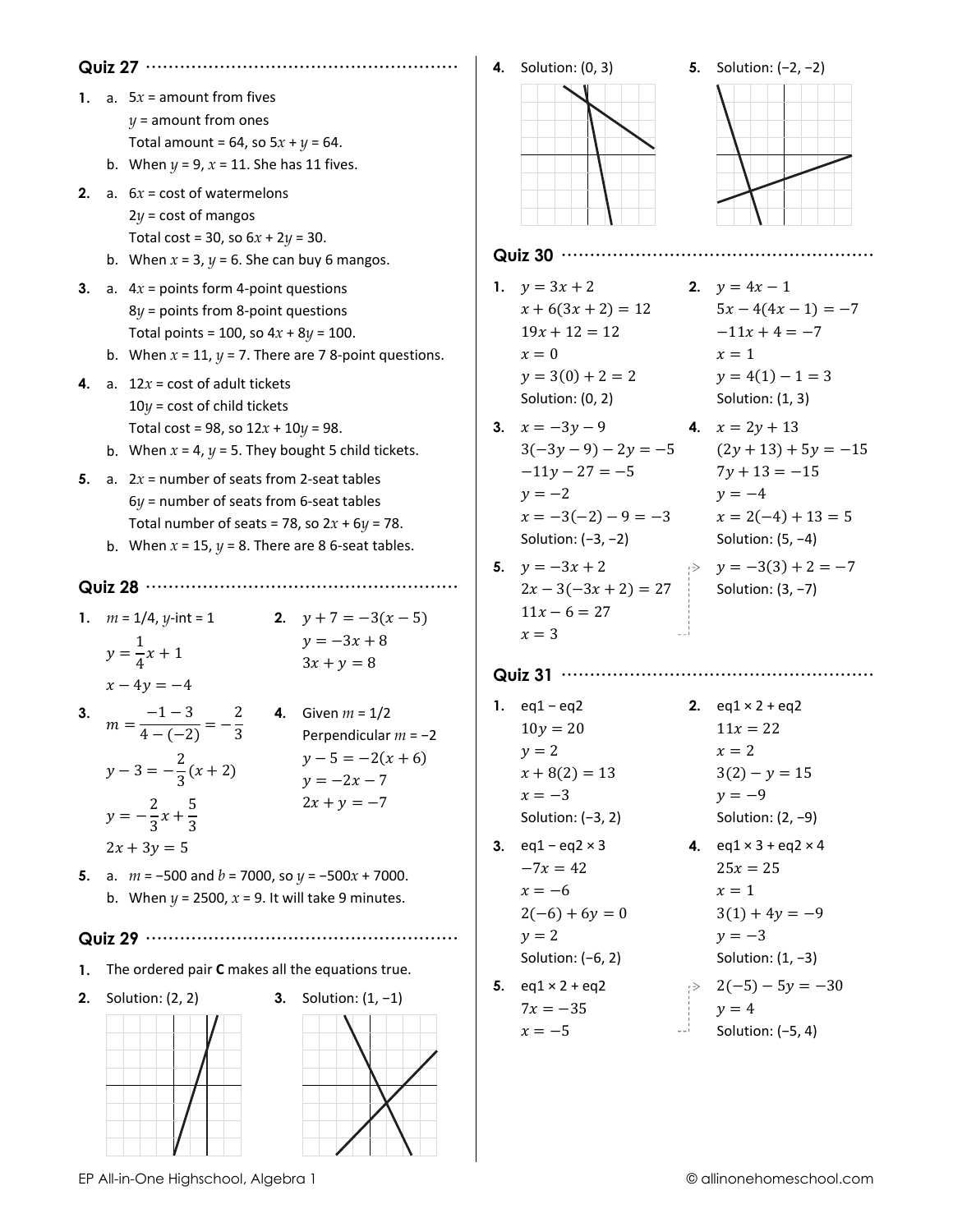|    |                                                          |                                        |                                          |    | 5. $x =$ price of a muffin, $y =$ price of a cookie                                                                                                           |
|----|----------------------------------------------------------|----------------------------------------|------------------------------------------|----|---------------------------------------------------------------------------------------------------------------------------------------------------------------|
|    | 1. $y = -x + 8$<br>$x - 9(-x + 8) = 8$<br>$10x - 72 = 8$ |                                        | 2. $eq1 + eq2$<br>$8x = 32$<br>$x=4$     |    | $6x + 3y = 10.20$ and $3x + 12y = 11.40$<br>Solve the system, and you get $x = 1.4$ and $y = 0.6$ .<br>Muffins cost \$1.40 each and cookies cost \$0.60 each. |
|    | $x=8$<br>$y = -8 + 8 = 0$                                |                                        | $3(4) + 2y = 14$<br>$y=1$                |    |                                                                                                                                                               |
|    | Solution: (8, 0)                                         |                                        | Solution: (4, 1)                         | 1. | $x =$ time spent in bus 1                                                                                                                                     |
|    | 3. $eq1 - eq2 \times 2$                                  |                                        | 4. $y = 3x - 12$                         |    | $y =$ time spent in bus 2                                                                                                                                     |
|    | $-9y = 36$                                               |                                        | $6x + 5(3x - 12) = 3$                    |    | Total travel time = 5 hours, so $x + y = 5$ .                                                                                                                 |
|    | $y = -4$<br>$4x + 5(-4) = 8$                             |                                        | $21x - 60 = 3$<br>$x=3$                  |    | Distance traveled in bus $1 +$ distance traveled in bus $2 =$<br>332, so $64x + 70y = 332$ .                                                                  |
|    | $x=7$                                                    |                                        | $y = 3(3) - 12 = -3$                     |    | Solve the system, and you get $x = 3$ and $y = 2$ .                                                                                                           |
|    | Solution: $(7, -4)$                                      |                                        | Solution: $(3, -3)$                      |    | Lynn spent 3 hours in the first bus and 2 hours in the<br>second bus.                                                                                         |
| 5. | $eq1 \times 2 - eq2$                                     |                                        | $\Rightarrow$ 2x + 7(1) = 25             | 2. | $x =$ speed of the plane in still air                                                                                                                         |
|    | $20y = 20$                                               |                                        | $x = 9$                                  |    | $y =$ speed of the wind                                                                                                                                       |
|    | $y=1$                                                    |                                        | Solution: (9, 1)                         |    | $x + y$ = speed of the plane flying with the wind                                                                                                             |
|    |                                                          |                                        |                                          |    | $x - y$ = speed of the plane flying against the wind                                                                                                          |
|    |                                                          |                                        |                                          |    | Distance with the wind = 2700, so $9(x + y) = 2700$ .                                                                                                         |
|    | 1. C has no solution.                                    |                                        | <b>2. B</b> $(m = 2, y\text{-int} = -5)$ |    | Distance against the wind = 2700, $10(x - y) = 2700$ .                                                                                                        |
|    | 3. $y = 2x - 9$                                          |                                        | 4. $eq1 \times 2 + eq2$                  |    | Solve the system, and you get $x = 285$ and $y = 15$ .                                                                                                        |
|    | $x + 5(2x - 9) = -1$                                     |                                        | $19x = 0$                                |    | The speed of the airplane in still air would be 285 mph,                                                                                                      |
|    | $11x - 45 = -1$                                          |                                        | $x = 0$                                  |    | and the speed of the wind was 15 mph.                                                                                                                         |
|    | $x=4$                                                    |                                        | $5(0) - y = -7$                          | 3. | $x =$ speed of the boat in still water                                                                                                                        |
|    | $y = 2(4) - 9 = -1$                                      |                                        | $y = 7$                                  |    | $y =$ speed of the current                                                                                                                                    |
|    | Solution: $(4, -1)$                                      |                                        | Solution: (0, 7)                         |    | $x + y$ = speed of the boat going downstream                                                                                                                  |
|    | <b>5.</b> eq $\times 2 + eq2 \times 3$                   |                                        | $\Rightarrow$ 4(5) + 3y = 11             |    | $x - y$ = speed of the boat going upstream                                                                                                                    |
|    | $17x = 85$                                               |                                        | $y = -3$                                 |    | Distance = 120, so $3(x + y) = 120$ and $4(x - y) = 120$ .                                                                                                    |
|    | $x=5$                                                    | $\equiv$ $\equiv$ $\stackrel{1}{\sim}$ | Solution: $(5, -3)$                      |    | Solve the system, and you get $x = 35$ and $y = 5$ .                                                                                                          |
|    |                                                          |                                        |                                          |    | The speed of the boat in still water would be 35 km/h,<br>and the speed of the current was 5 km/h.                                                            |
| 1. | $x =$ tens place digit, $y =$ ones place digit           |                                        |                                          | 4. | $x =$ speed of train 1, $y =$ speed of train 2                                                                                                                |
|    | $x + y = 10$ and $(10x + y) + 18 = 10y + x$              |                                        |                                          |    | One is 20 mph faster than the other, so $y = x + 20$ .                                                                                                        |
|    | Solve the system, and you get $x = 4$ and $y = 6$ .      |                                        |                                          |    | Distance train 1 travels in 3 hours + distance train 2                                                                                                        |
|    | The number is 46.                                        |                                        |                                          |    | travels in 3 hours = 810, so $3x + 3y = 810$ .                                                                                                                |
| 2. | $x =$ number of quarters, $y =$ number of dimes          |                                        |                                          |    | Solve the system, and you get $x = 125$ and $y = 145$ .                                                                                                       |
|    | $y = x + 8$ and $0.25x + 0.1y = 3.60$                    |                                        |                                          |    | One travels at 125 mph and the other at 145 mph.                                                                                                              |
|    | Solve the system, and you get $x = 8$ and $y = 16$ .     |                                        |                                          | 5. | $x =$ speed of plane 1, $y =$ speed of plane 2                                                                                                                |
|    | Leah has 8 quarters and 16 dimes.                        |                                        |                                          |    | One is 40 mph faster than the other, so $y = x + 40$ .                                                                                                        |
| 3. | $x =$ Max's age, $y =$ Kate's age                        |                                        |                                          |    | Distance plan 1 travels in 2.5 hours + distance plan 2                                                                                                        |
|    | $x + y = 32$ and $x - 7 = 2(y - 7)$                      |                                        |                                          |    | travels in 2.5 hours = 1600, so $2.5x + 2.5y = 1600$ .                                                                                                        |
|    | Solve the system, and you get $x = 19$ and $y = 13$ .    |                                        |                                          |    | Solve the system, and you get $x = 300$ and $y = 340$ .                                                                                                       |
|    | Max is 19 years old. Kate is 13 years old.               |                                        |                                          |    | One travels at 300 mph and the other at 340 mph.                                                                                                              |
| 4. | $x = #$ of 4-seat tables, $y = #$ of 6-seat tables       |                                        |                                          |    |                                                                                                                                                               |
|    | $x + y = 20$ and $4x + 6y = 92$                          |                                        |                                          |    |                                                                                                                                                               |
|    | Solve the system, and you get $x = 14$ and $y = 6$ .     |                                        |                                          |    |                                                                                                                                                               |
|    | 14 tables seat 4 people and 6 tables seat 6 people.      |                                        |                                          |    |                                                                                                                                                               |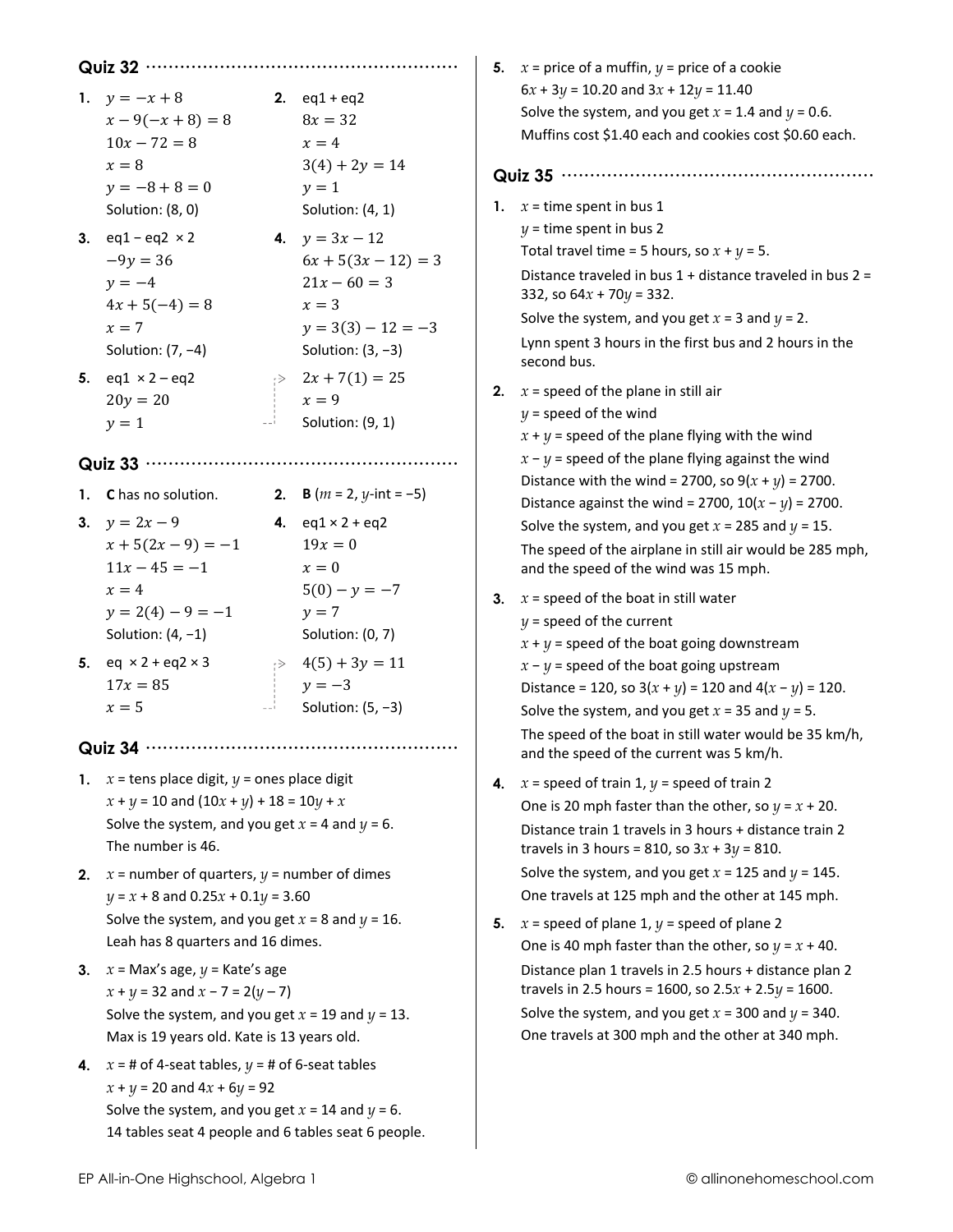#### **Quiz 36 ·······················································**

- **1.** Let  $x =$  liters of water *x* + 180 = liters of 18% solution Salt in 25% solution = salt in 18% solution, so  $0.25 \times 180 = 0.18(x + 180)$ . Solve for  $x$ , and you get  $x = 70$ . We need to add 70 liters of water.
- **2.**  $x =$  gallons of 20% solution  $y =$  gallons of 50% solution Amount of the mixture = 15, so  $x + y = 15$ . Alcohol in 20% solution + alcohol in 50% solution = alcohol in the mixture, so 0.2*x* + 0.5*y* = 0.4 × 15.

Solve the system, and you get  $x = 5$  and  $y = 10$ .

Five gallons of the 20% solution and 10 gallons of the 50% solution should be mixed.

**3.**  $x =$  ounces of 15% solution

*y* = ounces of 30% solution Amount of the mixture = 30, so  $x + y = 30$ . Acid in 15% solution + acid in 30% solution

= acid in the mixture, so 0.15*x* + 0.3*y* = 0.24 × 30.

Solve the system, and you get  $x = 12$  and  $y = 18$ . 12 ounces of the 15% solution and 18 ounces of the 30% solution should be mixed.

**4.**  $x =$  pounds of coffee A

 $y =$  pounds of coffee B Amount of the mixture = 18, so  $x + y = 18$ .

Cost of coffee A + cost of coffee B

= cost of the mixture, so  $15x + 12y = 13 \times 18$ .

Solve the system, and you get  $x = 6$  and  $y = 12$ . Six pounds of coffee A and 12 pounds of coffee B should be mixed.

**5.**  $x =$  pounds of walnuts,  $y =$  pounds of almonds Amount of the mixture = 25, so  $x + y = 25$ . Cost of walnuts + cost of almonds = cost of the mixture, so 4.5*x* + 6*y* = 5.1 × 25. Solve the system, and you get  $x = 15$  and  $y = 10$ . 15 pounds of walnuts and 10 pounds of almonds should be used.

**Quiz 37 ·······················································** 

**1.**  $x = -4$  **2.**  $x = -3y - 1$  $y = 3$   $y = -2$ 

 $4(-4) + 7y = 5$   $3(-3y - 1) - 2y = 19$ Solution: (-4, 3)  $x = -3(-2) - 1 = 5$ Solution: (5, −2)

- **3.**  $x =$  number of adults,  $y =$  number of children A total of 9 tickets, so  $x + y = 9$ . Total cost = 98, so 12*x* + 10*y* = 98. Solve the system, and you get  $x = 4$  and  $y = 5$ . There were 4 adults and 5 children in the group.
- **4.**  $x =$  speed of the boat in still water *y* = speed of the current  $x + y =$  speed of the boat going downstream  $x - y =$  speed of the boat going upstream Distance = 16, so  $2(x + y) = 16$  and  $4(x - y) = 16$ . Solve the system, and you get  $x = 6$  and  $y = 2$ . The speed of the boat in still water would be 6 mph, and the speed of the current was 2 mph.
- **5.**  $x =$  ounces of 12% juice,  $y =$  ounces of 20% juice Amount of the mixture = 16, so  $x + y = 16$ . Pure juice in 12% juice + pure juice in 20% juice = pure juice in the mixture, so  $0.12x + 0.2y = 0.18 \times 16$ . Solve the system, and you get  $x = 4$  and  $y = 12$ . Four ounces of the 12% juice and 12 ounces of the 20% juice should be mixed.

#### **Quiz 38 ·······················································**

- **1.**  2 4 6
- **2.** Add 1 to both sides:  $7x \le -21$ Divide both sides by 7:  $x \le -3$
- **3.** Simplify each side:  $-8x + 10 > 8$ Subtract 10 from each side:  $-8x > -2$ Divide both sides by −8 and flip the inequality sign: 1 4
- **4.** Multiply both sides by 4:  $2x + 3 < 4x 2$ Subtract  $4x$  from both sides:  $-2x + 3 < -2$ Subtract 3 from both sides:  $-2x < -5$ Divide both sides by −2 and flip the inequality sign:
- **5.**  $x =$  the greater integer  $\Rightarrow 2x \le 36$  $(x-1) + x \le 35$   $x \le 18$  $2x - 1 < 35$  The answer is 18.
	-

- **Quiz 39 ·······················································**
- **1.**  −4 0 4
- **2.** Subtract 3 from all sides:  $-10 \le 2x < 8$ Divide all sides by 2:  $-5 \le x < 4$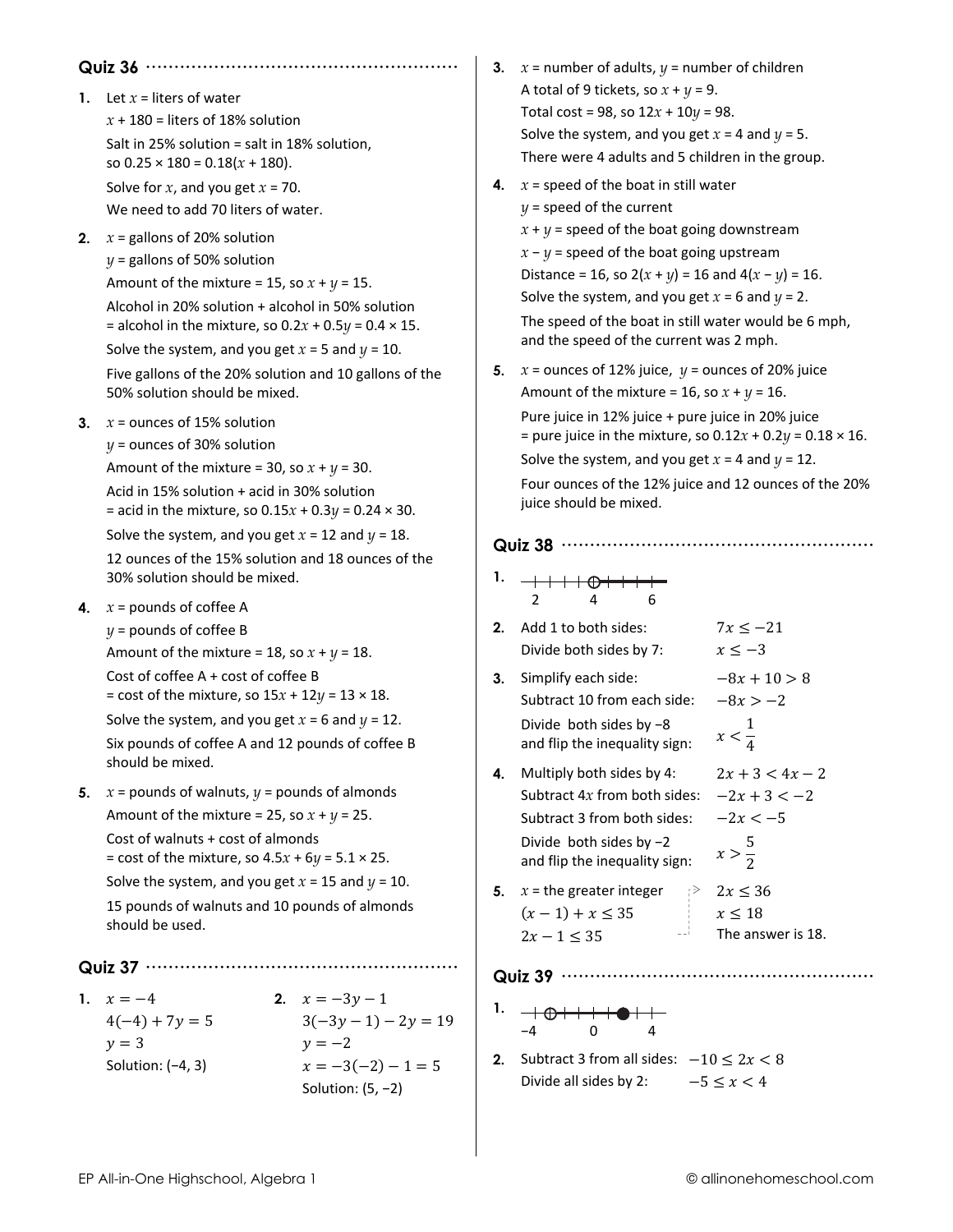3. 1st inequality: 2nd inequality:  $x \leq -4$  $3x < 15$  $x < 5$ 

1st inequality AND 2nd inequality:  $x \leq -4$ 

- 4. 1st inequality: 2nd inequality:  $-4x - 10 > 6$  $2 + 6x < 8$  $-4x > 16$  $6x < 6$  $x < -4$  $x < 1$ 1st inequality OR 2nd inequality:  $x < 1$
- **5.** Multiply all sides by 10:  $3 \le 5 6x < 8$ Subtract 5 from all sides:  $-2 < -6x < 3$ Divide all sides by  $-6$  $-\frac{1}{2} < x \leq \frac{1}{3}$ and flip the sign:
- 
- 1.
- **2.** Rewrite using AND:  $-3 \le x + 5 \le 3$ Solve for  $x$ :  $-8 \leq x \leq -2$
- 3. Rewrite using OR:  $2x - 5 < -7$  or  $2x - 5 > 7$  $2x < -2$  or  $2x > 12$ Solve for  $x$ :
- 4. Isolate the bars:  $|1-2x| \geq 1$  $1 - 2x \le -1$  or  $1 - 2x \ge 1$ Rewrite using OR: Solve for  $x$ :  $-2x \le -2$  or  $-2x \ge 0$  $x \geq 1$  or  $x \leq 0$  $x \leq 0$  or  $x \geq 1$  $2|4-x| < 12$ 5. Isolate the bars:  $|4 - x| < 6$ Rewrite using AND:

Solve for  $x$ :

 $-6 < 4 - x < 6$  $-10 < -x < 2$  $-2 < x < 10$ 

 $x < -1$  or  $x > 6$ 

- Quiz 41 ………………………………………………
- 1. The ordered pair D does not satisfy the inequality.







#### Quiz 42 ..............................

- 1. The system **B** has no overlapping region when graphed, so it has no solution.
- **2.** The solution set to  $y \geq -x$  is P and S. The solution set to  $y < 2x - 3$  is S and R. The solution set to the system is region S.
- 3. The solution set to  $x + 2y < 4$  is Q and R. The solution set to  $x + 2y > -4$  is P and Q. The solution set to the system is region Q.





#### Quiz 43 ………………………………………………

- 1.  $2x + 6 > x + 4$ 2.  $-2 \leq 1-3x < 10$  $x + 6 > 4$  $-3 \le -3x < 9$  $x > -2$  $-3 < x \leq 1$
- 3.  $|5 2x| > 5$  $\Rightarrow x > 5$  or  $x < 0$  $5 - 2x < -5$  or  $5 - 2x > 5$  $x < 0$  or  $x > 5$  $-2x < -10$  or  $-2x > 0$
- 4. The line is  $y = -2x$ , so the answer is C or D.  $(1, 0)$  is a solution, so the answer is  $D$ .
- 5. The solid line  $y = -1$ , so the answer is C or D.  $(0, 0)$  is a solution, so the answer is  $C$ .

- 1. Function because each input has exactly one output.
- 2. Function because each input has exactly one output.
- 3. Not a function because input 1 has two outputs.
- 4. Not a function because input 3 has two outputs.
- 5. Function because it passes the vertical line test.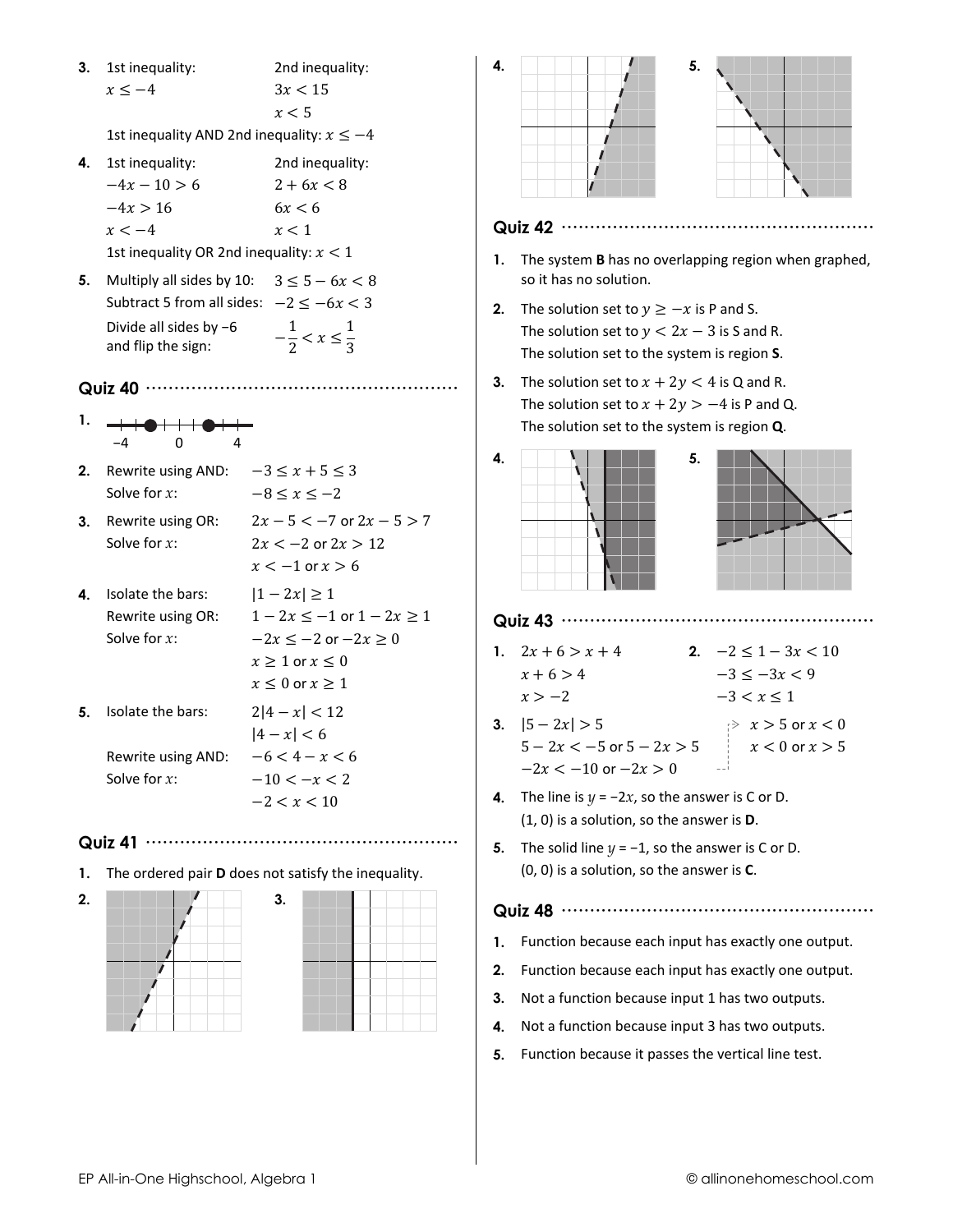- 1. The sum,  $S$ , is the dependent variable. The number of sides,  $n$ , is the independent variable.
- 2. Domain:  $\{1, 2, 3\}$ 3. Domain:  $\{0, 1, 2, 3, 4\}$ Range:  $\{-2, -1, 0, 1, 2\}$ Range: {3} Not a function Function

Range:  $-2 \le y < 2$ 

 $p(4) - p(1) = -1$ 

 $n=-1$ 

Not a function

4. Domain:  $-5 < x < -1$ 5. Domain:  $-3 \le x \le 1$ Range:  $-1 < y < 2$ Function

#### 

- 1.  $f(-4) = (-4)^2 7$ 2.  $g(n) = 3n + 5 = -10$  $3n = -15$  $f(-4) = 9$  $n = -5$  $n = 9$
- 3.  $h(n) = |n| 4 = 8$ 4.  $p(4) = 0, p(1) = 1$  $|n| = 12$  $n = 12$  or  $n = -12$
- 5.  $p(2) = 0, P(4) = 0$  $n = 2, n = 4$

#### Quiz 51 ………………………………………………

- 1. B is linear because it can be written in slope-intercept form. Note that  $x = 5$  is a vertical line which is not a function.
- 2. Nonlinear 3. Linear The graph is not a straight  $y = \frac{1}{2}x + 1$ line.
- 4. Linear  $y = x + 4$
- 5. Nonlinear

constant.

The rate of change is not

- 
- 1. A is exponential. C is quadratic. D is linear.
- 2. Exponential 3. Quadratic
- 4. Linear because the first differences are constant.
- 5. Exponential because the ratios are constant.

#### Quiz 53 ............

1. 
$$
\frac{f(2) - f(-1)}{2 - (-1)} = \frac{7 - 1}{2 - (-1)} = 2
$$

2. 
$$
\frac{f(4) - f(0)}{4 - 0} = \frac{0 - 0}{4 - 0} = 0
$$
  
3. 
$$
\frac{f(6) - f(-3)}{6 - (-3)} = \frac{31 - (-5)}{6 - (-3)} = 4
$$

4. 
$$
\frac{f(6) - f(2)}{6 - 2} = \frac{64 - 4}{6 - 2} = 15
$$

5.  $\frac{h(5)-h(0)}{5-0}=\frac{400-0}{5-0}=80$  feet per second

#### 

|    | 1. $f(n) = 1$               |    | 2. $f(n) = -1$                   |
|----|-----------------------------|----|----------------------------------|
|    | $n=1$                       |    | $n=3$                            |
| 3. | Set y equal to $f(x)$ :     |    | $y = x - 1$                      |
|    | Switch $x$ and $y$ :        |    | $x = y - 1$                      |
|    | Solve for $y$ :             |    | $y = x + 1$                      |
|    | Write in function notation: |    | $f^{-1}(x) = x + 1$              |
| 4. | $y = -x + 7$                | 5. | $y = \frac{1}{2}x + \frac{3}{2}$ |
|    | $x = -y + 7$                |    |                                  |
|    | $y = -x + 7$                |    | $x = \frac{1}{2}y + \frac{3}{2}$ |
|    | $f^{-1}(x) = -x + 7$        |    |                                  |
|    |                             |    | $2x = y + 3$                     |
|    |                             |    | $y = 2x - 3$                     |
|    |                             |    | $f^{-1}(x) = 2x - 3$             |

#### 

- 1. Not a function because it fails the vertical line test.
- 2. Nonlinear because the rate of change is not constant.
- 3. Quadratic because the second differences are constant.

4. 
$$
\frac{f(2)-f(-1)}{2-(-1)} = \frac{8-(-1)}{2-(-1)} = 3
$$

3. Set  $y$  equal to  $f(x)$ :  $y = 3x - 6$ Switch  $x$  and  $y$ :  $x = 3y - 6$  $3y = x + 6$ Solve for  $y$ :  $y = \frac{1}{3}x + 2$  $f^{-1}(x) = \frac{1}{3}x + 2$ Write in function notation:

- 1. A represents direct variation.
- **2.** Plug (2, 8) into  $y = kx$ :  $8 = k(2)$ Solve for k:  $k=4$ Find the equation:  $v = 4x$
- 3. Find the equation:  $\Rightarrow$  Find y when  $x = -5$ :  $-9 = k(3); k = -3$  $y = -3(-5)$  $y=15$  $y = -3x$
- 4. Find the equation:  $\Rightarrow$  Find x when  $y = 2$ :  $1 = k(5); k = 1/5$  $2 = (1/5)x$  $y = (1/5)x$  $x=10$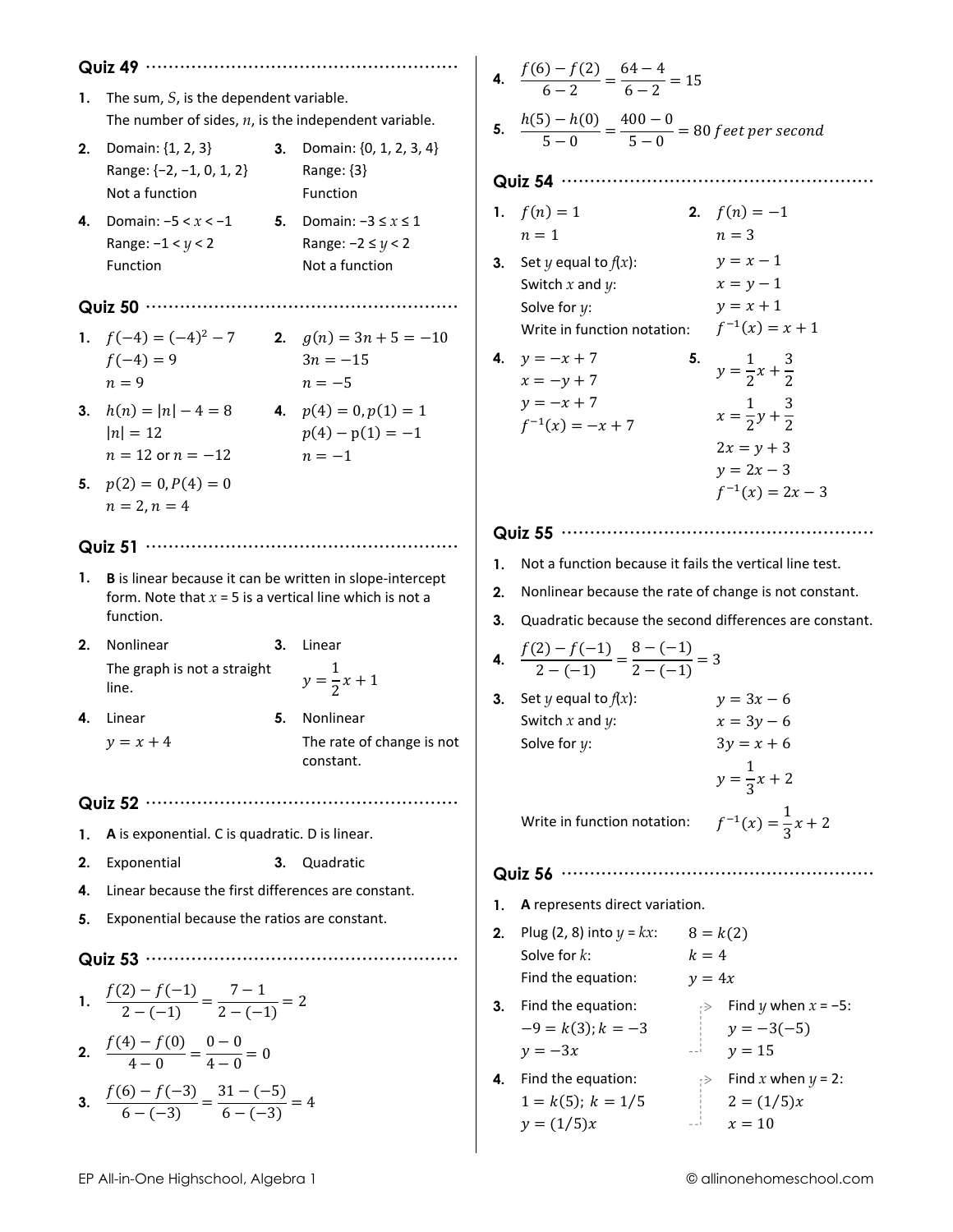5.  $x =$  time in minutes,  $y =$  number of words  $80 = 2k$ , so  $k = 40$  and  $\gamma = 40x$ . When  $x = 5$ ,  $y = 40(5) = 200$ . Emma will type 200 words in 5 minutes. 1. B represents inverse variation. **2.** Plug (2, 3) into  $xy = k$ :  $2 \times 3 = k$ Write the equation:  $xy = 6$  or  $y = 6/x$ **3.** Find the equation:  $\Rightarrow$  Find *y* when *x* = 5:  $(-2) \times 10 = k$  $5y = -20$  $xy = -20$  or  $y = -20/x$   $y = -4$ 4. Find the equation:  $\Rightarrow$  Find x when  $y = 3$ :  $2 \times 6 = k$  $x(3) = 12$  $xy = 12$  or  $y = 12/x$  $x=4$ 5.  $x = speed, y = time$  $k = 60$  mph  $\times$  1/3 hour = 20, so  $xy = 20$  or  $y = 20/x$ . When  $x = 50$ ,  $y = 2/5 = 0.4$ . It will take 0.4 hour, or 24 minutes. 1. 13 and 15 2.  $5, 2, -1, -4, -7$ 3.  $a_n = a_1 + (n-1)d$ 4.  $a_1 = 8, d = -5$  $a_n = 10 + 6(n-1)$  $a_n = 8 - 5(n-1)$  $= 6n + 4$  $=-5n+13$ 5.  $a_1 = 16, d = 7$  $a_n = 16 + 7(n - 1)$  $= 7n + 9$ 1.  $32$  and  $64$ 2. 2, 6, 18, 54, 162 3.  $a_n = a_1 r^{n-1}$ 4.  $a_1 = 2, r = 5$  $a_n = 2(5)^{n-1}$  $a_n = 3(2)^{n-1}$ 5.  $a_1 = 1, r = -3$  $a_n = (-3)^{n-1}$ 1. Arithmetic sequence 2. Geometric sequence  $a_1 = 2, d = 7$  $a_1 = 2, r = 3$  $a_n = 2(3)^{n-1}$  $a_n = 2 + 7(n - 1)$  $= 7n - 5$ 3. Arithmetic sequence 3. Geometric sequence  $a_1 = 5, d = -4$  $a_1 = 5, r = 2$  $a_1 = 5, a_n = a_{n-1} - 4$  $a_1 = 5, a_n = 2a_{n-1}$ 

5. Geometric sequence  $a_1 = 4, r = -3$  $a_1 = 4$ ,  $a_n = -3a_{n-1}$ 1. Find the rule:  $\Rightarrow$  Find the 8th term:  $a_1 = 6, d = 3$  $a_8 = 3(8) + 3 = 27$  $a_n = 6 + 3(n - 1)$  $= 3n + 3$ 2. Find the rule:  $\Rightarrow$  Find the 8th term:  $a_8 = (2)^{8-1} = 128$  $a_1 = 1, r = 2$  $a_n = (2)^{n-1}$ 3. 4, 4.7, 5.4, 6.1, 6.8, ... is an arithmetic sequence.  $a_1 = 4, d = 0.7$  $a_n = 0.7n + 3.3$  $a_6 = 0.7(6) + 3.3 = 7.5$ The height of the tree will be about 8 feet. 4. The value after the 1st year is  $22000 \times 0.8 = 17600$ . The value after the 2nd year is  $17600 \times 0.8 = 14080$ . 17600, 14080, 11264, ... is a geometric sequence.  $a_1 = 17600, r = 0.8$  $a_n = 17600(0.8)^{n-1}$  $a_5 = 17600(0.8)^{5-1} = 7208.96$ The value of the car will be about \$7,209. 5. 68000, 69200, 70400, ... is an arithmetic sequence.  $a_1 = 68000, d = 1200$  $a_n = 1200n + 66800$  $a<sub>9</sub> = 1200(9) + 66800 = 77600$ His salary will be \$77,600. 1. Find the equation:  $\Rightarrow$  Find y when  $x = 2$ :  $y = 3(2) = 6$  $12 = k(4)$ ;  $k = 3$  $v=3x$  $\Rightarrow$  Find x when  $y = 2$ : 2. Find the equation:  $k = (-5) \times (-4) = 20$  $x(2) = 20$  $\begin{array}{c|c}\n\hline\nx = 10\n\end{array}$  $xy = 20$  or  $y = 20/x$ 3. Arithmetic sequence 4. Geometric sequence  $a_1 = 15, d = 2$  $a_1 = 1, r = 5$  $a_n = 15 + 2(n - 1)$  $a_1 = 1, a_n = 5a_{n-1}$  $= 2n + 13$ **5.** 20, 40, 80, 160, 320, ...  $a_6 = 20(2)^{6-1} = 640$  $a_1 = 20, r = 2$ There will be 640 -- bacteria.  $a_n = 20(2)^{n-1}$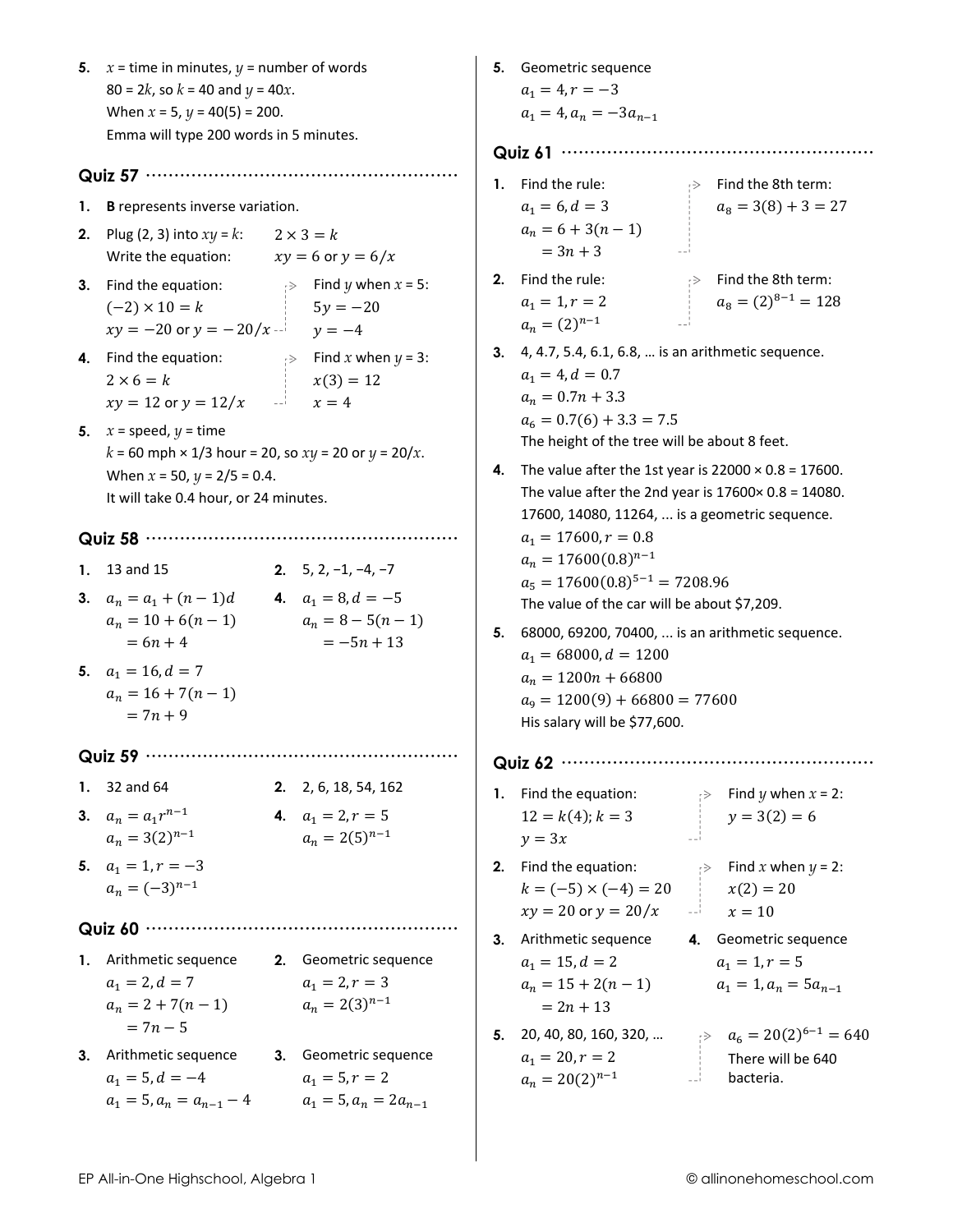| Quiz 63                                                                                                                                                  |
|----------------------------------------------------------------------------------------------------------------------------------------------------------|
| 2. $\sqrt[3]{(-4)^3} = -4$<br>1. $\sqrt{6^2} = 6$                                                                                                        |
| 3. $\sqrt[4]{3^4} = 3$                                                                                                                                   |
| 4. $\sqrt{12^2} + \sqrt{4^2} \times \sqrt[3]{(-2)^3} = 12 + 4 \times (-2) = 4$                                                                           |
| 5. $(\sqrt{5^2} + \sqrt[3]{3^3} + \sqrt[5]{2^5}) \times \sqrt{0.2^2}$                                                                                    |
| $= (5 + 3 + 2) \times 0.2 = 2$                                                                                                                           |
| Quiz 64                                                                                                                                                  |
| 1. $\sqrt{25 \cdot 2} = 5\sqrt{2}$<br><b>2.</b> $\sqrt{9 \cdot 3} = 3\sqrt{3}$                                                                           |
| 4. $2\sqrt{16\cdot 7} = 8\sqrt{7}$<br>3. $3\sqrt{4\cdot 5} = 6\sqrt{5}$                                                                                  |
| 5. $\frac{\sqrt{24}}{\sqrt{121}} = \frac{\sqrt{4 \cdot 6}}{11} = \frac{2\sqrt{6}}{11}$                                                                   |
| Quiz 65 ···········                                                                                                                                      |
| 1. $\sqrt{x^2} \cdot \sqrt{y^2} = xy$                                                                                                                    |
| 2. $\sqrt{9 \cdot 5 \cdot x^2 \cdot x} = \sqrt{9} \cdot \sqrt{x^2} \cdot \sqrt{5x} = 3x\sqrt{5x}$                                                        |
| 3. $2 \cdot \sqrt{9 \cdot 7 \cdot x^2 \cdot x^2 \cdot y} = 2 \cdot \sqrt{9} \cdot \sqrt{x^2} \cdot \sqrt{x^2} \cdot \sqrt{7y}$                           |
| $= 2 \cdot 3 \cdot x \cdot x \cdot \sqrt{7y} = 6x^2 \sqrt{7y}$                                                                                           |
| 4. $-3\cdot\sqrt{9\cdot 2\cdot x^2\cdot y^2\cdot y^2\cdot y}$                                                                                            |
| $=-3\cdot\sqrt{9}\cdot\sqrt{x^2}\cdot\sqrt{y^2}\cdot\sqrt{y^2}\cdot\sqrt{2y}$<br>$=-3 \cdot 3 \cdot x \cdot y \cdot y \cdot \sqrt{2y} = -9xy^2\sqrt{2y}$ |
|                                                                                                                                                          |
| 5. $\frac{\sqrt{9}}{\sqrt{x^6 y^2 z^4}} = \frac{3}{\sqrt{x^2 + x^2 + x^2 + y^2 + z^2 + z^2}}$                                                            |
| $=\frac{3}{x \cdot x \cdot x \cdot y \cdot z \cdot z}=\frac{3}{x^3yz^2}$                                                                                 |
|                                                                                                                                                          |
| Quiz 66                                                                                                                                                  |
| 1. $(4\sqrt{3} + \sqrt{3}) + (2\sqrt{5} - \sqrt{5}) = 5\sqrt{3} + \sqrt{5}$                                                                              |
| 2. $3\sqrt{6} - \sqrt{4 \cdot 6} = 3\sqrt{6} - 2\sqrt{6} = \sqrt{6}$                                                                                     |
| 3. $\sqrt{16 \cdot 2} + \sqrt{9 \cdot 2} = 4\sqrt{2} + 3\sqrt{2} = 7\sqrt{2}$                                                                            |
| 4. $\sqrt{5^2} - \sqrt{49 \cdot 2} + 3\sqrt{16 \cdot 2}$                                                                                                 |
| $= 5 - 7\sqrt{2} + 12\sqrt{2} = 5 + 5\sqrt{2}$                                                                                                           |
| 5. $\sqrt{25 \cdot 3} + 2\sqrt{9 \cdot 5} - 4\sqrt{9 \cdot 3} - \sqrt{16 \cdot 5}$                                                                       |
| $= 5\sqrt{3} + 6\sqrt{5} - 12\sqrt{3} - 4\sqrt{5} = -7\sqrt{3} + 2\sqrt{5}$                                                                              |

# 1.  $\sqrt{12} = \sqrt{4 \cdot 3} = 2\sqrt{3}$ **2**  $\sqrt{40x^2} = \sqrt{4 \cdot 10 \cdot x^2} = 2x\sqrt{10}$ 3.  $\sqrt{36x^4y^2} = \sqrt{6^2 \cdot x^2 \cdot x^2 \cdot y^2} = 6x^2y$ **4.**  $rac{3}{\sqrt{7}} \cdot \frac{\sqrt{7}}{\sqrt{7}} = \frac{3\sqrt{7}}{7}$ 5.  $\sqrt{\frac{54x^3}{2x}} = \sqrt{27x^2} = \sqrt{9 \cdot 3 \cdot x^2} = 3x\sqrt{3}$

- **1.** Isolate the square root:  $\sqrt{x} = 4$  $(\sqrt{x})^2 = 4^2$ Square both sides:  $x=16$ Solve and check:
- $(\sqrt{2x-3})^2 = 1^2$ 2. Square both sides: Solve and check:

3. Square both sides: Solve and check:

4. Square both sides: Solve and check:

$$
2x - 3 = 1
$$
  
\n
$$
x = 2
$$
  
\n
$$
(2\sqrt{x+1})^2 = (\sqrt{3x+4})^2
$$
  
\n
$$
4(x + 1) = 3x + 4
$$
  
\n
$$
x = 0
$$
  
\n
$$
(\sqrt{5x-1})^2 = (\sqrt{x-9})^2
$$
  
\n
$$
5x - 1 = x - 9
$$

-2 makes the radicands negative, so no solution.

 $x=-2$ 

5. Isolate the cube root: Cube both sides: Solve and check:

## $\sqrt[3]{x+9} = -2$  $\left(\sqrt[3]{x+9}\right)^3 = (-2)^3$  $x + 9 = -8$  $x = -17$

- 1.  $x = side$  length Area = 60, so  $x^2$  = 60 and  $x$  = 2 $\sqrt{15}$ . The length of one side is 2V15 inches.
- 2. Hypotenuse =  $x$ , Legs = 3 and 4 The Pythagorean Theorem gives  $3^2 + 4^2 = x^2$ .  $x^2 = 3^2 + 4^2 = 25; x = 5$ The length of the hypotenuse is 5 cm.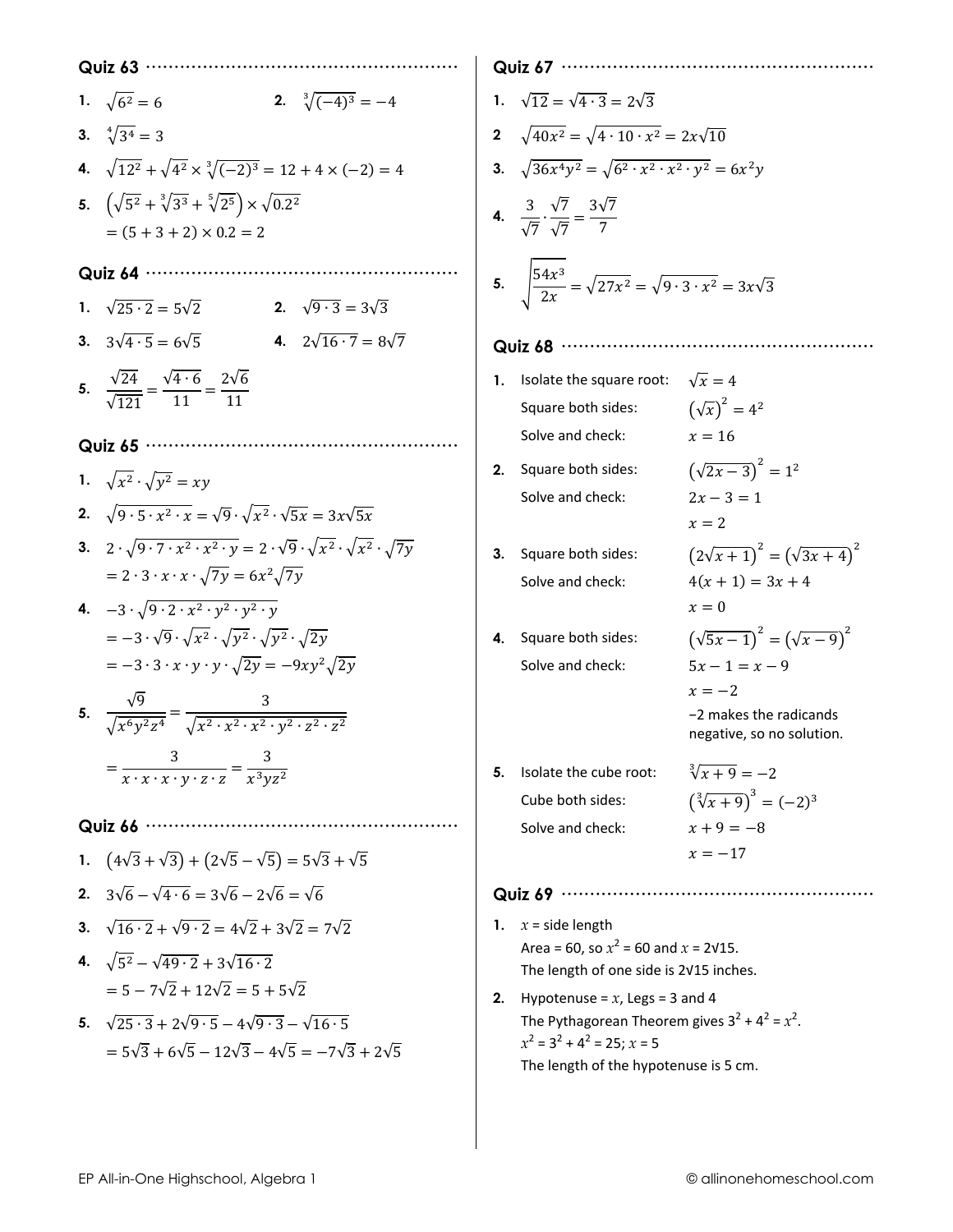- 3. Hypotenuse =  $7\sqrt{2}$ , Legs = x and x The Pythagorean Theorem gives  $x^2 + x^2 = (7\sqrt{2})^2$ .  $2x^2 = 98$ ;  $x^2 = 49$ ;  $x = 7$ The length of each leg is 7 cm.
- 4. Diagonal = 8, length = 6, width =  $x$ The Pythagorean Theorem gives  $6^2 + x^2 = 8^2$ .  $x^2 = 64 - 36 = 28$ ;  $x = 2\sqrt{7}$ The width of the rectangle is 2v7 inches.

5. 
$$
d = \sqrt{(-3-2)^2 + (4-(-6))^2} = \sqrt{125} = 5\sqrt{5}
$$

- Quiz 70 ..................
- 1.  $\sqrt{3^2} \sqrt[4]{2^4} \times \sqrt[5]{(-2)^5} \sqrt[3]{(-1)^3}$  $= 3 - 2 \times (-2) - (-1) = 8$
- 2.  $\sqrt{9 \cdot 3 \cdot x^2 \cdot x^2 \cdot x \cdot y^2} = 3x^2y\sqrt{3x}$
- 3.  $\frac{4}{\sqrt{2}} \cdot \frac{\sqrt{2}}{\sqrt{2}} + \sqrt{50} = \frac{4\sqrt{2}}{2} + \sqrt{25 \cdot 2} = 2\sqrt{2} + 5\sqrt{2} = 7\sqrt{2}$
- 4. Square both sides: Solve and check:

$$
x + 3 = 2x - 7
$$
  

$$
x = 10
$$

 $(\sqrt{x+3})^2 = (\sqrt{2x-7})^2$ 

- 5.  $x = side$  length  $\Rightarrow y =$  diagonal Area = 36, so  $x^2$  = 36.  $6^2 + 6^2 = y^2$ Solve for  $x$ , and  $x = 6$ .  $y = 6\sqrt{2}$ The side length is 6 cm.  $-$ The diagonal is 6V2 cm.
- Quiz 71 ………
- 1.  $\frac{1}{2^2} = \frac{1}{2}$  $2.1$ 3.  $\frac{5^5}{5^3} = 25$ 4.  $\frac{6^3}{2 \cdot 6^2} = 3$
- 5.  $\frac{10^5}{2^3 \cdot (-5)^4} = 20$
- Quiz 72 ······························· 1.  $4x^{3+2} = 4x^5$ <br>2.  $3 \cdot 2 \cdot x^{5-4} = 6x$
- **3.**  $20x^{2-5+1} = 20x^{-2} = \frac{20}{x^2}$  **4.**  $x^{5-1-2} = x^2$
- 5.  $\frac{8}{2}x^{3-4-2} = -4x^{-3} = -\frac{4}{x^3}$
- 
- 1.  $2^5 x^{2 \times 5} = 32x^{10}$

2. 
$$
(-3)^2 x^{-3 \times 2} = 9x^{-6} = \frac{9}{x^6}
$$

**3.**  $4^{-3}x^{-4x-3} = \frac{x^{12}}{4^3} = \frac{x^{12}}{64}$  **4.**  $\frac{(-2)^3}{x^3} = -\frac{8}{x^3}$ 5.  $\frac{3^{-2}}{x^{2 \times -2}} = \frac{3^{-2}}{x^{-4}} = \frac{x^4}{3^2} = \frac{x^4}{9}$  or 5.  $\left(\frac{x^2}{3}\right)^2 = \frac{x^4}{3^2} = \frac{x^4}{9}$ 

## 

- 1.  $1 \cdot 2^3 x^6 = 8x^6$
- 2.  $9x \cdot (-3)^{-2}x^{-10} = 9 \cdot \frac{1}{9} \cdot x^{-9} = x^{-9} = \frac{1}{x^9}$ or  $\frac{9x}{(-3x^5)^2} = \frac{9x}{(-3)^2x^{10}} = \frac{9x}{9x^{10}} = \frac{1}{x^9}$
- **3.**  $(-6)^2 x^6 \cdot 2^{-2} x^6 = \frac{(-6)^2}{2^2} \cdot x^{12} = \frac{36}{4} \cdot x^{12} = 9x^{12}$
- or  $\frac{(-6x^3)^2}{(2x^{-3})^2} = \frac{(-6)^2x^6}{2^2x^{-6}} = \frac{36}{4} \cdot x^{12} = 9x^{12}$ 4.  $\left(\frac{3x^2}{x^4}\right)^3 = \left(\frac{3}{x^2}\right)^3 = \frac{3^3}{x^6} = \frac{27}{x^6}$
- 5.  $\frac{(-4x^7)^3}{(8x^7)^2} = \frac{(-4)^3x^{21}}{8^2x^{14}} = \frac{-64}{64} \cdot x^7 = -x^7$

## Quiz 75 ·····························

- 1.  $2.4 \times 10^8$ 2.  $5 \times 10^{-7}$
- 3. 0.00049
- 4.  $35 \times 10^{12}$ 5.  $0.25 \times 10^{-3}$  $= 3.5 \times 10^{13}$  $= 2.5 \times 10^{-4}$

## 

- 1.  $x^{2/3}$ **2.**  $\sqrt[4]{x^5}$
- **3.**  $(3^2)^{1/2} = 3^1 = 3$  **4.**  $(2^4)^{5/4} = 2^5 = 32$
- 5.  $(10^3)^{-2/3} = 10^{-2} = \frac{1}{10^2} = \frac{1}{100}$

## 

1. 
$$
x^{1/2 + 2/3} = x^{7/6}
$$

- 2.  $(2^3x^{1/4})^{4/3} = 2^4x^{1/3} = 16x^{1/3}$
- 3.  $(3^3x^{3/4})^{2/3} = 3^2x^{1/2} = 9x^{1/2}$
- 4.  $x^{1/2} \cdot x^{1/3} = x^{5/6} = \sqrt[6]{x^5}$

$$
5. \quad \frac{x^{5/6}}{x^{1/3}} = x^{1/2} = \sqrt{x}
$$

EP All-in-One Highschool, Algebra 1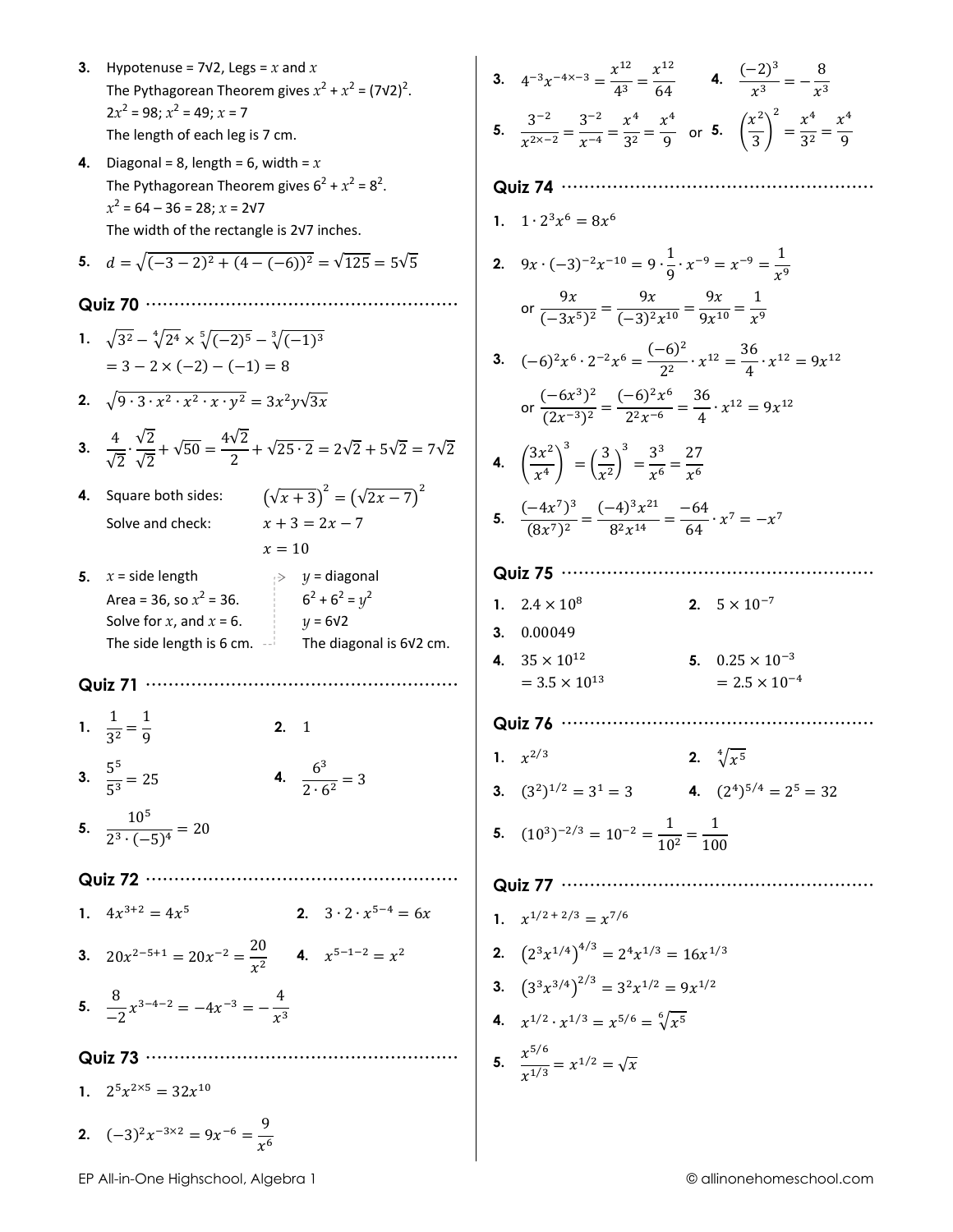| 1. B represents exponential growth.<br>C and D represent exponential decay.                                                                                                                     |    | 1. $2x^2 + 6x - x - 3$<br>$= 2x^2 + 5x - 3$                                                                                                               |
|-------------------------------------------------------------------------------------------------------------------------------------------------------------------------------------------------|----|-----------------------------------------------------------------------------------------------------------------------------------------------------------|
| 2. C represents exponential decay.<br>B and D represent exponential growth.                                                                                                                     |    | 2. $x^3 + 2x^2 - 5x + 4x^2 + 8x - 20$<br>$= x^3 + 6x^2 + 3x - 20$                                                                                         |
| 3. The equation represents exponential decay because<br>the growth factor is 1/5 which is less than 1.<br>B represents exponential decay.<br>4. $a = 6$ and $b = 1.03$ , so $y = 6(1.03)^{x}$ . |    | 3. $3x^3 + 6x^2 - x^2 - 2x + 4x + 8$<br>$= 3x^3 + 5x^2 + 2x + 8$<br>4. $x^4 - x^3 + x^2 + 2x^3 - 2x^2 + 2x - 3x^2 + 3x - 3$<br>$= x4 + x3 - 4x2 + 5x - 3$ |
| When $x = 5$ , $y = 6(1.03)^5 = 6.95564$<br>It will cost about \$6.96.                                                                                                                          |    | 5. $(x^2 - x + 2x - 2)(4x + 1)$<br>$=(x^2+x-2)(4x+1)$                                                                                                     |
| 5. $a = 18000$ and $b = 0.85$ , so $y = 18000(0.85)^{x}$ .<br>When $x = 10$ , $y = 18000(0.85)^{10} = 3543.73927$<br>It will be worth about \$3,543.74.                                         |    | $= 4x^3 + x^2 + 4x^2 + x - 8x - 2$<br>$= 4x^3 + 5x^2 - 7x - 2$                                                                                            |
|                                                                                                                                                                                                 |    |                                                                                                                                                           |
| 1. $\frac{6^3}{3^2} = 24$<br><b>2.</b> $(4^3)^{2/3} = 4^2 = 16$                                                                                                                                 |    | 1. $x^2 + 2 \cdot x \cdot 3 + 3^2$<br>2. $(3x)^2 - 2 \cdot 3x \cdot 2 + 2^2$<br>$= 9x^2 - 12x + 4$<br>$= x^2 + 6x + 9$                                    |
| 3. $4x^5 \cdot 3x^0 \cdot 6^{-1}x^{-2} = \frac{4 \cdot 3}{6} \cdot x^{5+0-2} = 2x^3$                                                                                                            |    | 3. $(2x)^2 - 5^2$<br>$= 4x^2 - 25$                                                                                                                        |
| 4. $(10^3 x^{3/4})^{1/3} = 10x^{1/4}$                                                                                                                                                           |    | <b>4.</b> $(40+3)^2$<br><b>5.</b> $(30-2)(30+2)$<br>$= 40^2 + 2 \cdot 40 \cdot 3 + 3^2$ $= 30^2 - 2^2$                                                    |
| 5. $30 \times 10^7 = 3 \times 10^8$                                                                                                                                                             |    | $= 900 - 4$<br>$= 1600 + 240 + 9$<br>$= 1849$<br>$= 896$                                                                                                  |
|                                                                                                                                                                                                 |    |                                                                                                                                                           |
| 1. B not a polynomial because of the exponent $-2$ .                                                                                                                                            |    | 1. $x^2-3x+2x-6$<br>2. $x^2-2 \cdot x \cdot 3 + 3^2$                                                                                                      |
| 2. The degree is 4 and the leading coefficient is 3.                                                                                                                                            |    | $= x^2 - 6x + 9$<br>$= x^2 - x - 6$                                                                                                                       |
| 3. $(2x-4x)+(7-(-2))=-2x+9$                                                                                                                                                                     |    | 3. $(3x)^2 - 4^2$<br>4. $(2x)^2 + 2 \cdot 2x \cdot 5 + 5^2$                                                                                               |
| 4. $x^2 + (-3x + 7x) + (5 - 5) = x^2 + 4x$                                                                                                                                                      |    | $= 9x^2 - 16$<br>$= 4x^2 + 20x + 25$                                                                                                                      |
| 5. $x^3 + (-2x^2 - x^2) + (4x - (-3x)) + (9 - 2)$<br>$= x^3 - 3x^2 + 7x + 7$                                                                                                                    |    | 5. $4x^2 + 3x - 16x - 12$<br>$= 4x^2 - 13x - 12$                                                                                                          |
| Quiz 81                                                                                                                                                                                         |    |                                                                                                                                                           |
| 1. $(-2)(-5)x^{4+2} = 10x^6$                                                                                                                                                                    |    | 1. $\frac{25}{-5} \cdot x^{4-3} = -5x$                                                                                                                    |
| 2. $3x^2(x^2) + 3x^2(-2x) + 3x^2(3)$<br>$= 3x^4 - 6x^3 + 9x^2$                                                                                                                                  |    | 2. $\frac{6x^3}{3x} - \frac{12x^2}{3x} + \frac{9x}{3x} = 2x^2 - 4x + 3$                                                                                   |
| 3. $x^2 + 3x + 4x + 12$<br>4. $5x^2 + x - 10x - 2$<br>$= 5x^2 - 9x - 2$<br>$= x^2 + 7x + 12$                                                                                                    | 3. | $\begin{array}{c c}\n x - 2 & 4. & x - 4 \\  x - 3 \overline{\smash{\big)}\ x^2 - 5x + 6} & 3x + 1 \overline{\smash{\big)}\ 3x^2 - 11x - 4}\n\end{array}$ |
| 5. $4x^2-2x+2x-1$<br>$= 4x^2 - 1$                                                                                                                                                               |    | $\frac{x^2-3x}{-2x+6}$<br>$\frac{3x^2 + x}{x}$<br>$-12x-4$<br>$\frac{-12x-4}{0}$<br>$\frac{-2x+6}{0}$<br>Answer: $x - 2$<br>Answer: $x - 4$               |

 $\overline{\phantom{a}}$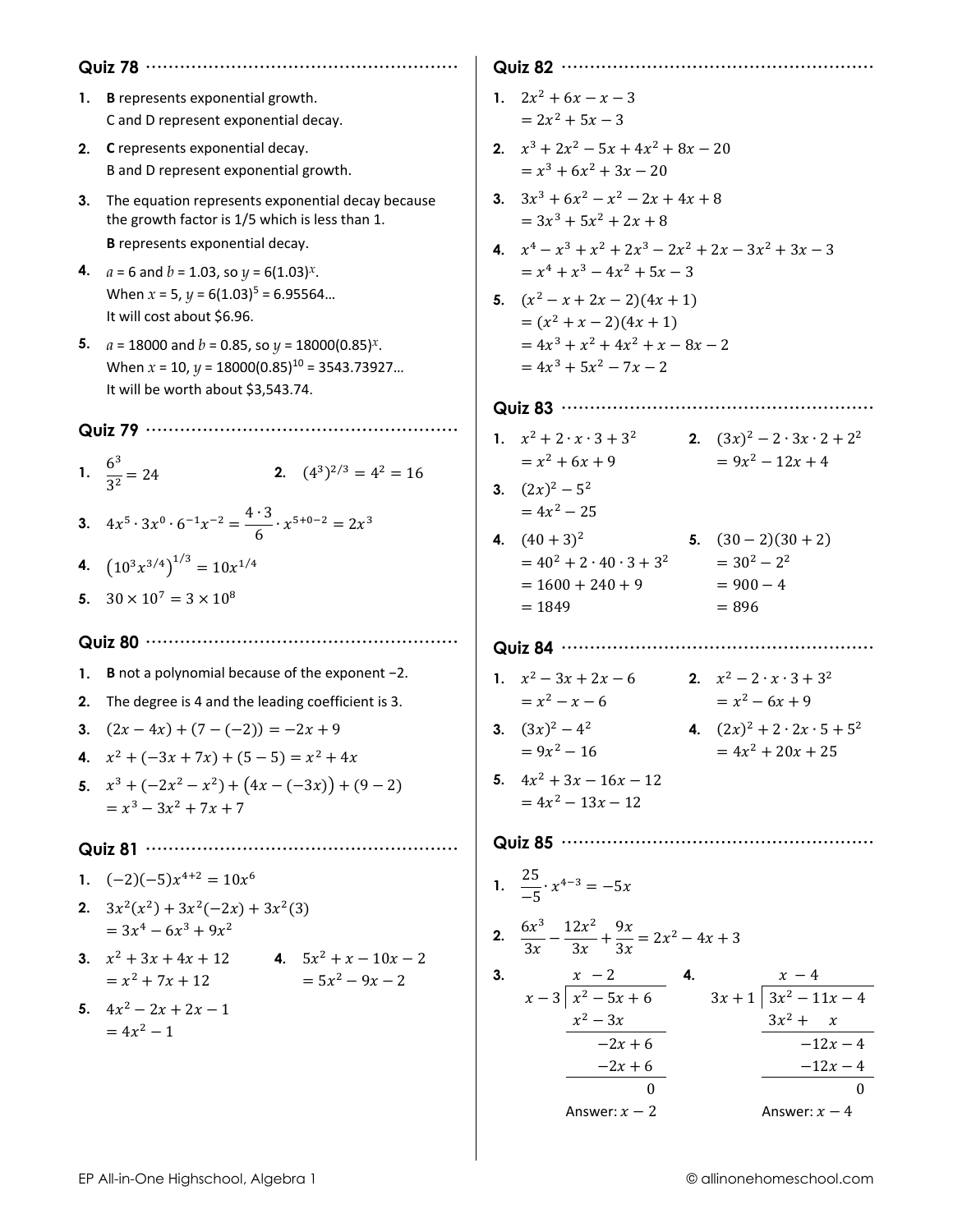6. 
$$
2x + 1
$$
  $\frac{4x + 5}{10x + 5}$   
\n $\frac{10x - 5}{10x - 5}$   
\n $\frac{10x - 5}{10x - 5}$   
\n $\frac{10x - 5}{10x - 5}$   
\n $\frac{10x - 5}{10x - 5}$   
\n $\frac{10x - 5}{10x - 5}$   
\n $\frac{x + 2}{10x^2 + 4x + 5}$   
\n $\frac{x + 2}{2x + 5}$   
\n $\frac{x^2 - 2x + 4}{2x + 5}$   
\n $\frac{x^2 - 2x + 4}{2x + 5}$   
\n $\frac{2x + 4}{2x + 5}$   
\nAnswer:  
\n $\frac{x + 2}{2x + 5}$   
\n $\frac{x^2 - 3x}{-2x + 4}$   
\nAnswer:  
\n $\frac{9x^2 - 6x + 4}{-3x + 4}$   
\n $\frac{9x^2 - 6x + 4}{-3x + 4}$   
\nAnswer:  
\n $\frac{9x^2 - 3x + 4}{2x + 5}$   
\nAnswer:  
\n $\frac{9x^2 - 3x}{-2x + 4}$   
\nAnswer:  
\n $\frac{9x^2 - 3x}{-2x + 4}$   
\nAnswer:  
\n $\frac{9x^2 - 3x}{-2x + 4}$   
\nAnswer:  
\n $\frac{9x^2 - 3x}{-3x + 4}$   
\nAnswer:  
\n $\frac{9x - 3}{3x + 1}$   
\nAnswer:  
\n $\frac{3x - 1}{-6x + 1}$   
\nAnswer:  
\n $\frac{9x - 3}{3x + 1}$   
\nAnswer:  
\n $\frac{3x - 1}{2x + 5}$   
\n $\frac{3x - 1}{2x + 5}$   
\nAnswer:  
\n $\frac{-6x - 1}{x + 2x + 3}$   
\nAnswer:  
\n $\frac{-6x - 1}{x + 2x + 3}$   
\n $\frac{6x - 2x + 5}{x - 2x + 3}$ <

 $\Big\}$ 

EP All-in-One Highschool, Algebra 1

 $2x + 1$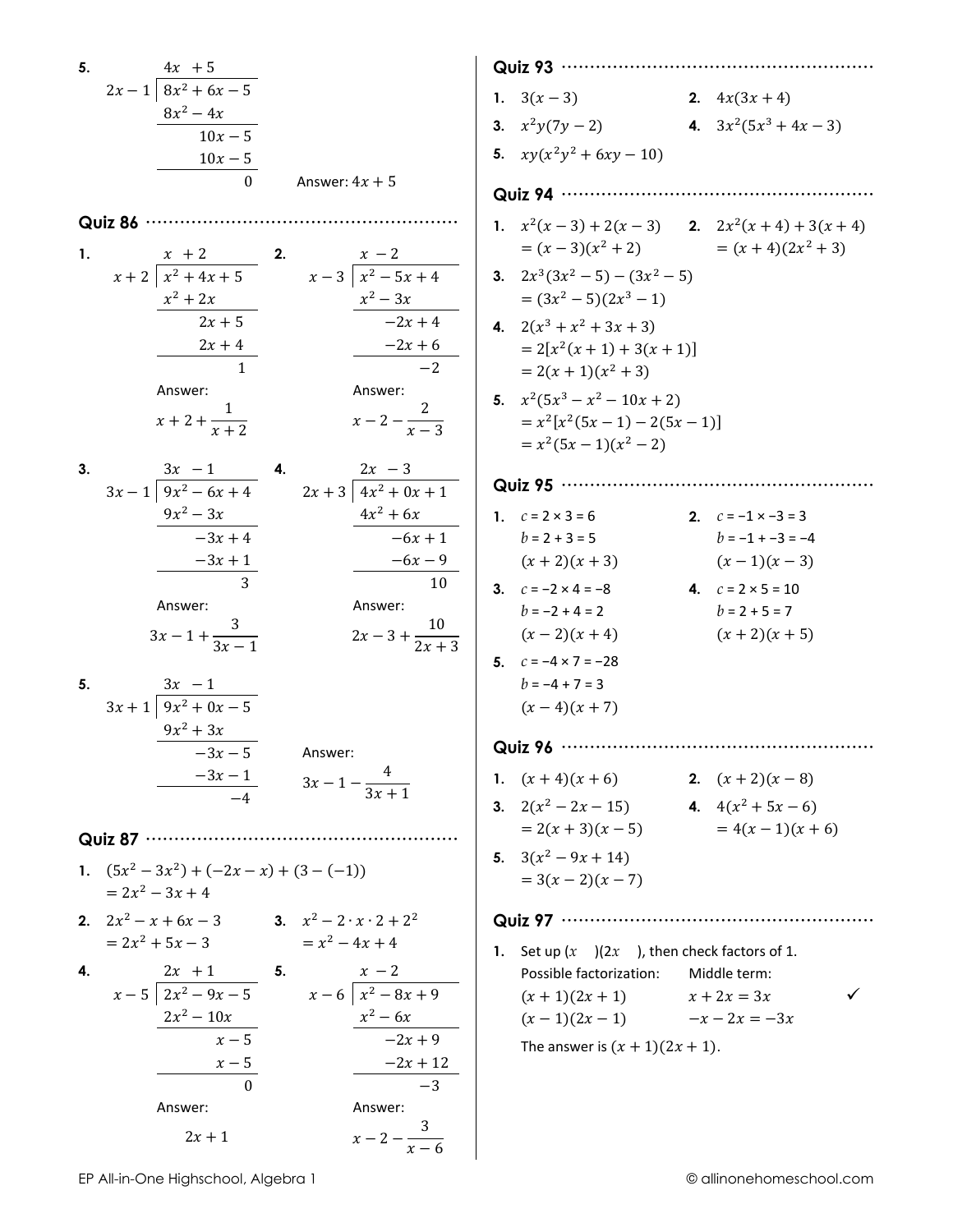|    | <b>2.</b> Set up $(x \mid)(8x)$ and $(2x \mid)(4x)$ , then check<br>factors of 3. |                   |              |                                                                         |
|----|-----------------------------------------------------------------------------------|-------------------|--------------|-------------------------------------------------------------------------|
|    | Possible factorization:                                                           | Middle term:      |              | 1. $ac = -36$ , $b = -5$ $\Rightarrow$ $6x^2 + 4x - 9x - 6$             |
|    |                                                                                   |                   |              | $rs = 4 \times -9 = -36$<br>$= 2x(3x + 2) - 3(3x + 2)$                  |
|    | $(x + 1)(8x + 3)$                                                                 | $3x + 8x = 11x$   |              | $r + s = 4 - 9 = -5$<br>$=(3x+2)(2x-3)$                                 |
|    | $(2x+1)(4x+3)$                                                                    | $6x + 4x = 10x$   |              | 2. $ac = -12$ , $b = -11$ $\Rightarrow$ $3x^2 + x - 12x - 4$            |
|    | $(x-1)(8x-3)$                                                                     | $-3x - 8x = -11x$ |              | $rs = 1 \times -12 = -12$<br>$= x(3x + 1) - 4(3x + 1)$                  |
|    | $(2x-1)(4x-3)$                                                                    | $-6x - 4x = -10x$ |              | $r + s = 1 - 12 = -11$<br>$=(3x+1)(x-4)$                                |
|    | $(x + 3)(8x + 1)$                                                                 | $x + 24x = 25x$   |              | $\Rightarrow$ 4x <sup>2</sup> + 2x + 14x + 7<br>3. $ac = 28$ , $b = 16$ |
|    | $(2x + 3)(4x + 1)$                                                                | $2x + 12x = 14x$  |              | $rs = 2 \times 14 = 28$<br>$= 2x(2x + 1) + 7(2x + 1)$                   |
|    | $(x-3)(8x-1)$ $-x-24x = -25x$                                                     |                   |              |                                                                         |
|    | $(2x-3)(4x-1)$ $-2x-12x = -14x$                                                   |                   | $\checkmark$ | $r + s = 2 + 14 = 16$<br>$=(2x+1)(2x+7)$<br>$-1$                        |
|    | The answer is $(2x - 3)(4x - 1)$ .                                                |                   |              | $\Rightarrow$ 5x <sup>2</sup> + 4x + 15x + 12<br>4. $ac = 60, b = 19$   |
| 3. | Set up $(x \cdot)(3x \cdot)$ , then check factors of -8.                          |                   |              | $= x(5x + 4) + 3(5x + 4)$<br>$rs = 4 \times 15 = 60$                    |
|    | Possible factorization:                                                           | Middle term:      |              | $=(5x+4)(x+3)$<br>$r + s = 4 + 15 = 19$<br>$-1$                         |
|    | $(x+1)(3x-8)$                                                                     | $-8x + 3x = -5x$  |              | 5. $ac = -60, b = -17$ $\Rightarrow 12x^2 + 3x - 20x - 5$               |
|    | $(x-1)(3x+8)$                                                                     | $8x - 3x = 5x$    |              | $= 3x(4x + 1) - 5(4x + 1)$<br>$rs = 3 \times -20 = -60$                 |
|    | $(x + 2)(3x - 4)$                                                                 | $-4x + 6x = 2x$   |              | $r + s = 3 - 20 = -17$ $-1 = (4x + 1)(3x - 5)$                          |
|    | $(x-2)(3x+4)$                                                                     | $4x - 6x = -2x$   |              |                                                                         |
|    | $(x+4)(3x-2)$                                                                     | $-2x + 12x = 10x$ |              |                                                                         |
|    | $(x-4)(3x+2)$                                                                     | $2x - 12x = -10x$ | $\checkmark$ | 1. $x^2 + 2 \cdot x \cdot 3 + 3^2$<br>2. $x^2 - 6^2$                    |
|    | $(x+8)(3x-1)$                                                                     | $-x + 24x = 23x$  |              | $=(x+3)^2$<br>$=(x+6)(x-6)$                                             |
|    | $(x-8)(3x+1)$                                                                     | $x - 24x = -23x$  |              | 3. $x^2-2\cdot x\cdot 7+7^2$<br>4. $(3x)^2 - 2^2$                       |
|    | The answer is $(x-4)(3x + 2)$ .                                                   |                   |              | $=(x-7)^2$<br>$=(3x+2)(3x-2)$                                           |
|    |                                                                                   |                   |              |                                                                         |
| 4. | Set up $(x \mid)(5x \mid)$ , then check factors of -9.                            |                   |              | 5. $(2x)^2 + 2 \cdot 2x \cdot 5 + 5^2$                                  |
|    | Possible factorization:                                                           | Middle term:      |              | $=(2x+5)^2$                                                             |
|    | $(x+1)(5x-9)$                                                                     | $-9x + 5x = -4x$  |              |                                                                         |
|    | $(x-1)(5x+9)$                                                                     | $9x - 5x = 4x$    |              |                                                                         |
|    | $(x+3)(5x-3)$                                                                     | $-3x + 15x = 12x$ | $\checkmark$ | 1. $(x-2)(x+7)$<br>2. $(2x+3)(x-3)$                                     |
|    | $(x-3)(5x+3)$                                                                     | $3x - 15x = -12x$ |              | 3. $5(x^2-2x+1)$<br>4. $-(4x^2-49)$                                     |
|    | $(x+9)(5x-1)$                                                                     | $-x + 45x = 44x$  |              | $= 5(x - 1)^2$<br>$= -(2x + 7)(2x - 7)$                                 |
|    | $(x-9)(5x+1)$ $x-45x = -44x$                                                      |                   |              | 5. $-3(x^2-2x-15)$                                                      |
|    | The answer is $(x + 3)(5x - 3)$ .                                                 |                   |              | $=-3(x+3)(x-5)$                                                         |
| 5. | Set up $(x)(9x)$ and $(3x)(3x)$ , then check                                      |                   |              |                                                                         |
|    | factors of 16.                                                                    |                   |              |                                                                         |
|    | Possible factorization:                                                           | Middle term:      |              |                                                                         |
|    | $(x+1)(9x+16)$                                                                    | $16x + 9x = 25x$  |              | 1. $-3(2x^2+3x-20)$ 2. $(x^2+4)(x^2-4)$                                 |
|    | $(3x+1)(3x+16)$                                                                   | $48x + 3x = 51x$  |              | $= -3(2x-5)(x+4)$ $= (x^2+4)(x+2)(x-2)$                                 |
|    | $(x-1)(9x-16)$ $-16x-9x = -25x$                                                   |                   |              | <b>3.</b> $(5x-1)(4x+3)$ <b>4.</b> $5x(x^2+4x+4)$                       |
|    | $(3x-1)(3x-16)$ $-48x-3x = -51x$                                                  |                   |              | $= 5x(x + 2)^2$                                                         |
|    |                                                                                   |                   |              | 5. $2(x^3 + 2x^2 - 16x - 32)$                                           |
|    | $(x+4)(9x+4)$                                                                     | $4x + 36x = 40x$  |              | $= 2[x^2(x + 2) - 16(x + 2)]$                                           |
|    | $(3x+4)(3x+4)$ $12x + 12x = 24x$                                                  |                   |              | $= 2(x + 2)(x2 – 16)$                                                   |
|    | $(x-4)(9x-4)$ $-4x-36x = -40x$                                                    |                   |              | $= 2(x + 2)(x + 4)(x - 4)$                                              |
|    | $(3x-4)(3x-4)$ $-12x-12x = -24x$ $\checkmark$                                     |                   |              |                                                                         |
|    |                                                                                   |                   |              |                                                                         |
|    | $\cdots$                                                                          |                   |              |                                                                         |
|    | The answer is $(3x - 4)^2$ .                                                      |                   |              |                                                                         |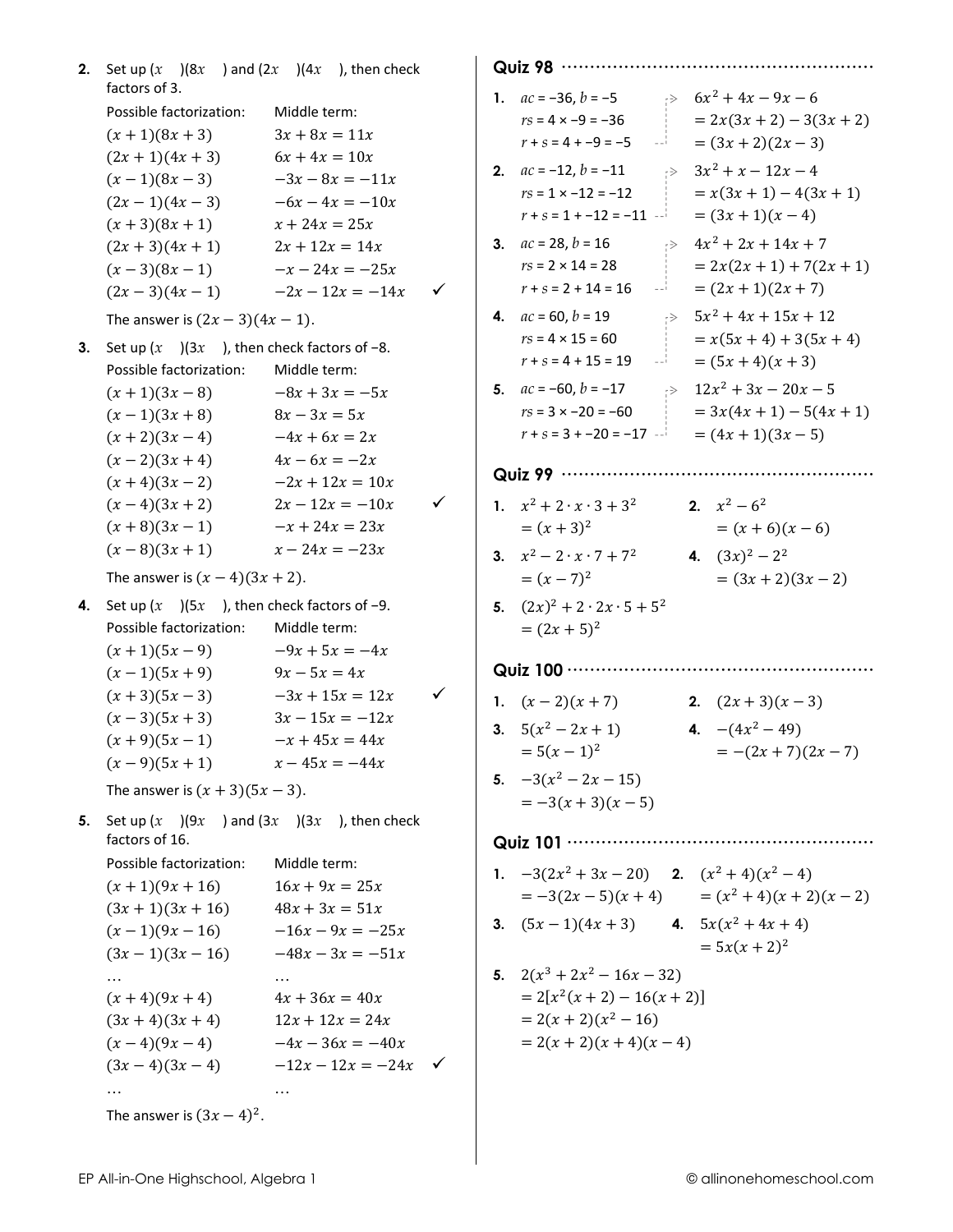| Quiz 102 ··············                                                                                                                                                                       |                                                                                     | 3. $2x^2 - 12x + 18 = 0$                                                                                                                                                                                                                | 4. $x^2 + 4x - 5 = 0$                                                                                                                |
|-----------------------------------------------------------------------------------------------------------------------------------------------------------------------------------------------|-------------------------------------------------------------------------------------|-----------------------------------------------------------------------------------------------------------------------------------------------------------------------------------------------------------------------------------------|--------------------------------------------------------------------------------------------------------------------------------------|
| 1. $(x+2)(x+5)$ 2. $(3x+1)(4x-3)$<br><b>3.</b> $-2x(x^2-25)$ <b>4.</b> $x^2(4x+1)-4(4x+1)$<br>$=-2(x+5)(x-5)$<br>5. $x^2(9x^2+6x+1)$<br>$= x^2(3x + 1)^2$                                     | $=(4x+1)(x^2-4)$<br>$=(4x+1)(x+2)(x-2)$                                             | $2(x^2-6x+9)=0$<br>$2(x-3)^2=0$<br>$x=3$<br>5. $x^2 - 7x + 12 = 0$<br>$(x-3)(x-4) = 0$<br>$x = 3, x = 4$                                                                                                                                | $(x-1)(x+5) = 0$<br>$x = 1, x = -5$                                                                                                  |
| Quiz 103 ··········                                                                                                                                                                           |                                                                                     | Quiz 107 ················                                                                                                                                                                                                               |                                                                                                                                      |
| 1. $x = \pm \sqrt{75}$<br>$x = \pm 5\sqrt{3}$<br>3. $x^2 = 24$<br>$x = \pm \sqrt{24}$<br>$x = \pm 2\sqrt{6}$<br>5. $-3x^2 = -15$                                                              | 2. $x^2 = 16$<br>$x = \pm 4$<br>4. $4x^2 = 121$<br>$x^2 = 121/4$<br>$x = \pm 11/2$  | 1. $x^2 + 2x + 1 = 2 + 1$<br>2. $x^2 - 6x + 9 = 3 + 9$<br>$(x+1)^2 = 3$<br>$x + 1 = \pm \sqrt{3}$<br>$x=-1\pm\sqrt{3}$<br><b>3.</b> $x^2 + 10x = -5$ <b>4.</b> $x^2 - 4x = -1$<br>$x^2 + 10x + 25 = 20$<br>$(x+5)^2 = 20$               | $(x-3)^2 = 12$<br>$x - 3 = \pm \sqrt{12}$<br>$x = 3 \pm 2\sqrt{3}$<br>$x^2 - 4x + 4 = 3$<br>$(x-2)^2 = 3$                            |
| $x^2 = 5$<br>$x = \pm \sqrt{5}$<br>Quiz 104                                                                                                                                                   |                                                                                     | $x + 5 = \pm \sqrt{20}$<br>$x = -5 \pm 2\sqrt{5}$<br>5. $x^2 + 2x = 3$                                                                                                                                                                  | $x-2=\pm\sqrt{3}$<br>$x = 2 \pm \sqrt{3}$<br>$\Rightarrow x + 1 = \pm 2$                                                             |
| 1. $5x^2 = 100$<br>$x^2 = 20$<br>$x = \pm \sqrt{20}$<br>$x = \pm 2\sqrt{5}$                                                                                                                   | 2. $x + 2 = \pm \sqrt{81}$<br>$x + 2 = \pm 9$<br>$x = -2 \pm 9$<br>$x = 7, x = -11$ | $x^2 + 2x + 1 = 4$<br>$(x + 1)^2 = 4$ $x = 1, x = -3$<br>Quiz 108 ···············                                                                                                                                                       | $x = -1 \pm 2$                                                                                                                       |
| 3. $(x-5)^2 = 54$<br>$x - 5 = \pm \sqrt{54}$<br>$x - 5 = \pm 3\sqrt{6}$<br>$x = 5 \pm 3\sqrt{6}$<br>5. $3(x+4)^2 = 33$<br>$(x+4)^2 = 11$<br>$x + 4 = \pm \sqrt{11}$<br>$x = -4 \pm \sqrt{11}$ | 4. $(x-1)^2 = 4$<br>$x - 1 = \pm 2$<br>$x = 1 \pm 2$<br>$x = 3, x = -1$             | 1. $x^2 + 4x + 4 = 1 + 4$<br>$(x+2)^2 = 5$<br>2. $x^2 + \frac{4}{3}x = \frac{4}{3}$<br>$x^2 + \frac{4}{3}x + \frac{4}{9} = \frac{4}{3} + \frac{4}{9}$ $x = -\frac{2}{3} \pm \frac{4}{3}$<br>$\left(x+\frac{2}{3}\right)^2=\frac{19}{6}$ | $x + 2 = \pm \sqrt{5}$<br>$x = -2 \pm \sqrt{5}$<br>$\Rightarrow x + \frac{2}{3} = \pm \frac{4}{3}$<br>2<br>$x = \frac{2}{3}, x = -2$ |
| Quiz 105 ·····························                                                                                                                                                        |                                                                                     | 3. $x^2 + 6x - 5 = 0$<br>$x^2 + 6x = 5$                                                                                                                                                                                                 | 9<br>$x + 3 = \pm \sqrt{14}$<br>$x + 3 = \pm \sqrt{14}$<br>$x = -3 \pm \sqrt{14}$                                                    |
| 1. $(x+2)(x+5) = 0$ 2. $(x+5)(x-5) = 0$<br>$x = -2, x = -5$ $x = -5, x = 5$<br>3. $x^2 - 2x - 24 = 0$<br>4. $x^2 + 4x - 45 = 0$<br>$(x+4)(x-6) = 0$<br>$x = -4, x = 6$                        | $(x-5)(x+9) = 0$<br>$x = 5, x = -9$                                                 | $x^2 + 6x + 9 = 5 + 9$<br>4. $5x^2 - 6x = 11$<br>$x^2 - \frac{6}{5}x = \frac{11}{5}$ $x - \frac{3}{5} = \pm \frac{8}{5}$<br>$x^2 - \frac{6}{5}x + \frac{9}{25} = \frac{11}{5} + \frac{9}{25}$ $x = \frac{3}{5} \pm \frac{8}{5}$         |                                                                                                                                      |
| 5. $x^2 - x - 6 = 0$<br>$(x+2)(x-3) = 0$<br>$x = -2, x = 3$                                                                                                                                   |                                                                                     | $\left(x-\frac{3}{5}\right)^2=\frac{64}{25}$ $x=\frac{11}{5}, x=-1$                                                                                                                                                                     |                                                                                                                                      |
| Quiz 106 ································                                                                                                                                                     |                                                                                     | 5. $3x^2 - 12x = -3$<br>$x^2 - 4x = -1$<br>$x^2 - 4x + 4 = -1 + 4$<br>$x = 2 \pm \sqrt{3}$                                                                                                                                              |                                                                                                                                      |
| 1. $(4x-3)(x + 1) = 0$ 2. $(3x + 2)(3x - 2) = 0$<br>$x = 3/4, x = -1$ $x = -2/3, x = 2/3$                                                                                                     |                                                                                     |                                                                                                                                                                                                                                         |                                                                                                                                      |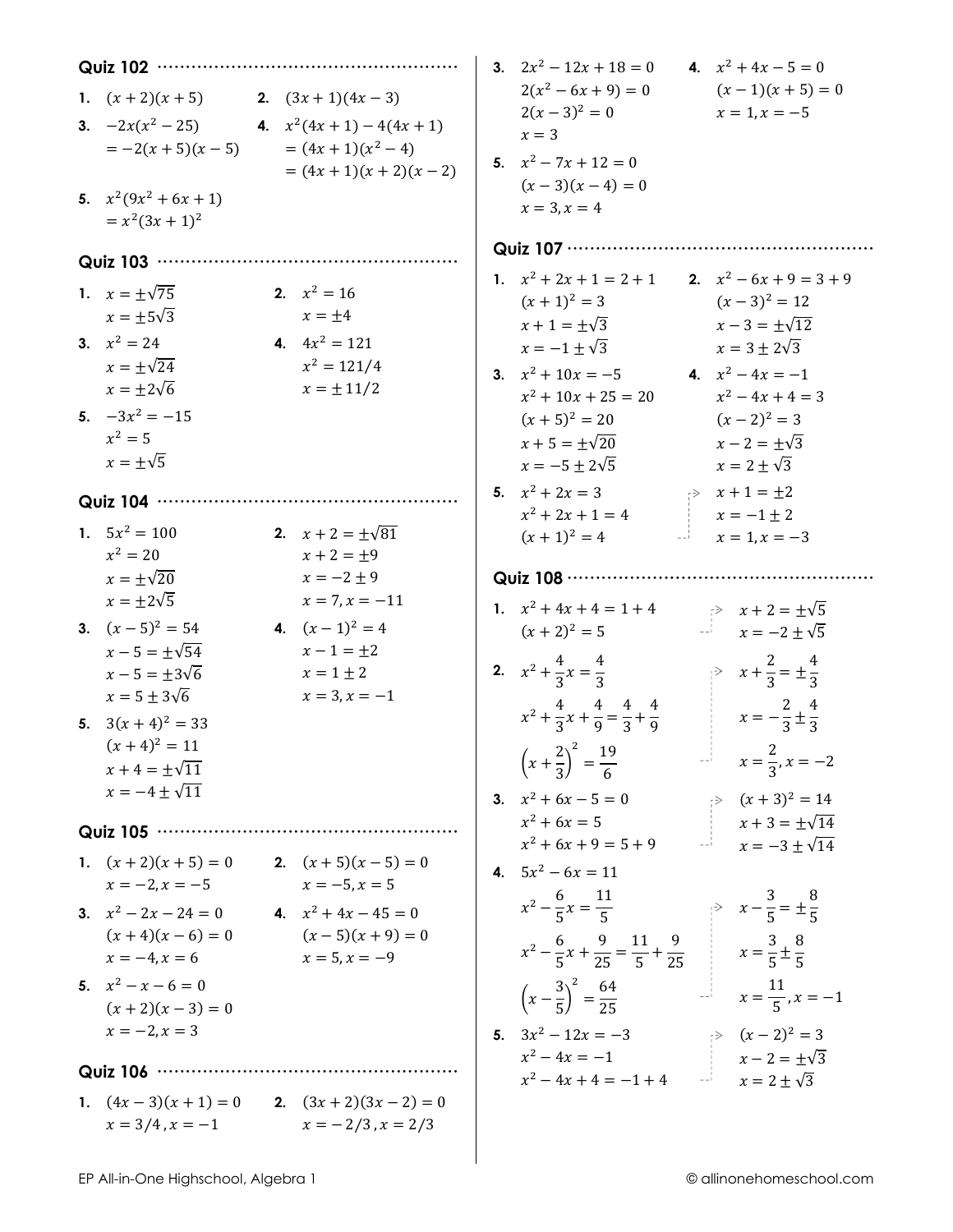|    | Quiz 109 ……                                                                                               |
|----|-----------------------------------------------------------------------------------------------------------|
| 1. | $a = 1, b = 0, c = -8$                                                                                    |
|    | $x = \frac{-0 \pm \sqrt{0^2 - 4(1)(-8)}}{2(1)} = \frac{\pm \sqrt{32}}{2} = \pm 2\sqrt{2}$                 |
|    |                                                                                                           |
| 2. | $a = 1, b = 4, c = 3$                                                                                     |
|    | $x = \frac{-4 \pm \sqrt{4^2 - 4(1)(3)}}{2(1)} = \frac{-4 \pm \sqrt{4}}{2} = \frac{-4 \pm 2}{2}$           |
|    |                                                                                                           |
|    | $x = -1, x = -3$                                                                                          |
| 3. | $a = 2, b = -7, c = 4$                                                                                    |
|    | $x = \frac{-(-7) \pm \sqrt{(-7)^2 - 4(2)(4)}}{2(2)} = \frac{7 \pm \sqrt{17}}{4}$                          |
| 4. | $a = 5, b = 2, c = -1$                                                                                    |
|    |                                                                                                           |
|    | $x = \frac{-2 \pm \sqrt{2^2 - 4(5)(-1)}}{2(5)} = \frac{-2 \pm \sqrt{24}}{10} = \frac{-1 \pm \sqrt{6}}{5}$ |
| 5. | $a = 9, b = -12, c = 4$                                                                                   |
|    | $x = \frac{-(-12) \pm \sqrt{(-12)^2 - 4(9)(4)}}{2(9)} = \frac{12 \pm \sqrt{0}}{10} = \frac{2}{2}$         |
|    |                                                                                                           |
|    |                                                                                                           |
| 1. | $a = 4, b = -8, c = 3$                                                                                    |
|    |                                                                                                           |
|    | $x = \frac{-(-8) \pm \sqrt{(-8)^2 - 4(4)(3)}}{2(4)} = \frac{8 \pm \sqrt{16}}{8} = \frac{8 \pm 4}{8}$      |
|    | $x = 3/2, x = 1/2$                                                                                        |
| 2. | Divide both sides by 6 to simplify.                                                                       |
|    | $x^2-9=0$ ; $a=1, b=0, c=-9$                                                                              |
|    | $x = \frac{-0 \pm \sqrt{0^2 - 4(1)(-9)}}{2(1)} = \frac{\pm \sqrt{36}}{2} = \frac{\pm 6}{2} = \pm 3$       |
|    |                                                                                                           |
| 3. | $x^2-8x+5=0$ ; $a=1, b=-8, c=5$                                                                           |
|    | $x = \frac{-(-8) \pm \sqrt{(-8)^2 - 4(1)(5)}}{2(1)} = \frac{8 \pm \sqrt{44}}{2}$                          |
|    | $= 4 + \sqrt{11}$                                                                                         |
| 4. | $5x^2 + 10x + 4 = 0$ ; $a = 5$ , $b = 10$ , $c = 4$                                                       |
|    |                                                                                                           |
|    | $x = \frac{-10 \pm \sqrt{10^2 - 4(5)(4)}}{2(5)} = \frac{-10 \pm \sqrt{20}}{10}$                           |
|    | $=\frac{-5\pm\sqrt{5}}{5}$                                                                                |
|    |                                                                                                           |
|    | 5. $2x^2 - 7x + 2 = 0$ ; $a = 2$ , $b = -7$ , $c = 2$                                                     |
|    | $x = \frac{-(-7) \pm \sqrt{(-7)^2 - 4(2)(2)}}{2(2)} = \frac{7 \pm \sqrt{33}}{4}$                          |
|    |                                                                                                           |

**Quiz 111 ······················································ 1.** By taking square roots: **2.** By factoring:  $(x-3)^2 = 25$   $(x-2)(x+5) = 0$  $x - 3 = \pm 5$   $x = 2, x = -5$  $x=3\pm 5$  $x = 8, x = -2$ **3.** By comp. the square: **4.** By the quad. formula:  $2x^2 + 4x = 8$   $a = 1, b = 5, c = 3$  $x^2 + 2x = 4$  $x = \frac{-5 \pm \sqrt{13}}{2}$  $x^2 + 2x + 1 = 4 + 1$  $(x + 1)^2 = 5$  $x + 1 = \pm \sqrt{5}$  5. By the quad. formula:  $x = -1 \pm \sqrt{5}$   $a = 3, b = 6, c = 2$  $x = \frac{-3 \pm \sqrt{3}}{2}$ 3 **Quiz 112 ······················································ 1.**  $D = (-6)^2 - 4(1)(9) = 0$   $\Rightarrow$  One solution **2.**  $D = (-5)^2 - 4(1)(7) = -3 < 0$   $\Rightarrow$  No solution **3.**  $D = 5^2 - 4(2)(-2) = 41 > 0$   $\Rightarrow$  Two solutions **4.** By the quad. formula: **5.** By factoring:  $a = 1, b = -8, c = 5$   $(2x + 1)(x + 4) = 0$  $x = 4 \pm \sqrt{11}$   $x = -1/2, x = 4$ **Quiz 113 ······················································ 1.**  $x =$  the first integer;  $9 - x =$  the second integer The sum of their squares = 53, so  $x^2 + (9 - x)^2 = 53$ .  $2x^2 - 18x + 28 = 0$ ;  $2(x - 2)(x - 7) = 0$ ;  $x = 2$ ,  $x = 7$ The two positive integers are 2 and 7. **2.**  $x =$  the smaller integer;  $x + 4 =$  the larger integer The larger + the square of the smaller = 24, so  $(x + 4) + x^2 = 24$ . *x*2 + *x* – 20 = 0; (*x* − 4)(*x* + 5) = 0; *x* = 4, *x* = −5 The two positive integers are 4 and 8. **3.**  $x =$  the base of the triangle = the height of the triangle The Pythagorean Theorem gives  $x^2 + x^2 = 2^2$ .  $2x^2 = 4$ ;  $x^2 = 2$ ;  $x = \sqrt{2}$ ,  $x = -\sqrt{2}$ The perimeter is  $v2 + v2 + 2 = 2 + 2v2$  feet. **4.**  $x =$  the width of the strip 8 − *x* and 7 − *x* = the dimensions of the new rectangle The new area = the original area − 36, so  $(8 - x)(7 - x) = 8 \times 7 - 36$ . *x*2 − 15*x* + 36 = 0; (*x* − 3)(*x* − 12) = 0; *x* = 3, *x* = 12 The width of the strip is 3 cm.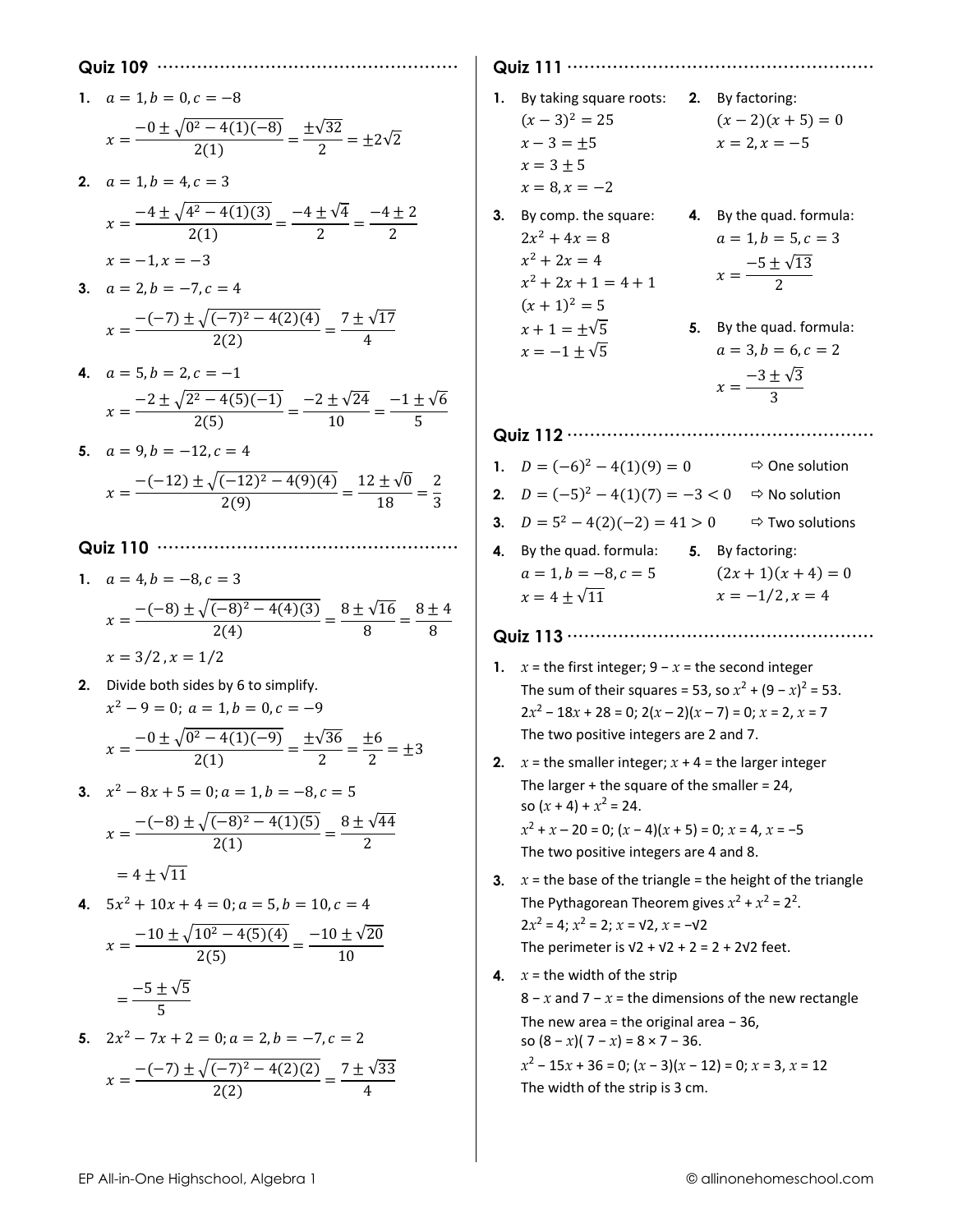- 5.  $x =$  the distance traveled by car B
	- $x + 14 =$  the distance traveled by car A

 $x + 16$  = the distance between the two cars

The Pythagorean Theorem gives  $x^2 + (x + 14)^2 = (x + 16)^2$ .  $x + 16$  $x + 14$  $x^2 - 4x - 60 = 0$  $(x+6)(x-10) = 0$  $\chi$  $x = -6, x = 10$ 

Car B traveled 10 miles. Car A traveled 24 miles. The two cars are 26 miles apart.

- 1. By taking square roots: 2. By factoring:  $2(x+4)^2 = 16$  $(x+4)(x+6) = 0$  $(x+4)^2 = 8$  $x = -4, x = -6$  $x+4=\pm\sqrt{8}$  $x = -4 \pm 2\sqrt{2}$
- 3. By factoring: 4. By the quad. formula:  $5(x^2-4x+4)=0$  $5(x-2)^2=0$  $x = 2$
- 5. Legs = x and  $x 4$ , hypotenuse =  $x + 4$ The Pythagorean Theorem gives  $x^2 + (x - 4)^2 = (x + 4)^2$ .  $x^2 - 16x = 0$ ;  $x = 0$ ,  $x = 16$ The dimensions are 12 cm, 16 cm, and 20 cm.

2.

4.

#### . . . . . . . . . . . . . . . . . . .





 $a = 2, b = 1, c = -2$ 

 $x = \frac{-1 \pm \sqrt{17}}{4}$ 







1.  $x = -\frac{8}{2(1)} = -4$  $y = -7$  at  $x = -4$ 

 $3<sub>1</sub>$ 

5.

4.

$$
x = -\frac{6}{2(-1)} = 3
$$
  
y = 8 at x = 3

Vertex: (3, 8)

 $2.$ 

Vertex: (-4, -7)





- 1.  $h = 5, k = 3$ Vertex: (5, 3)
- 2.  $h = -2, k = -9$ Vertex: (-2, -9)





1.  $x$ -intercepts: -3, 3 Find the vertex:  $x = (-3 + 3)/2 = 0$  $y = -9$  at  $x = 0$ 

Vertex: (0, -9)



2.  $x$ -intercepts: 3, 9 Find the vertex:  $x = (3 + 9)/2 = 6$  $y = 6$  at  $x = 6$ Vertex: (6, 6)

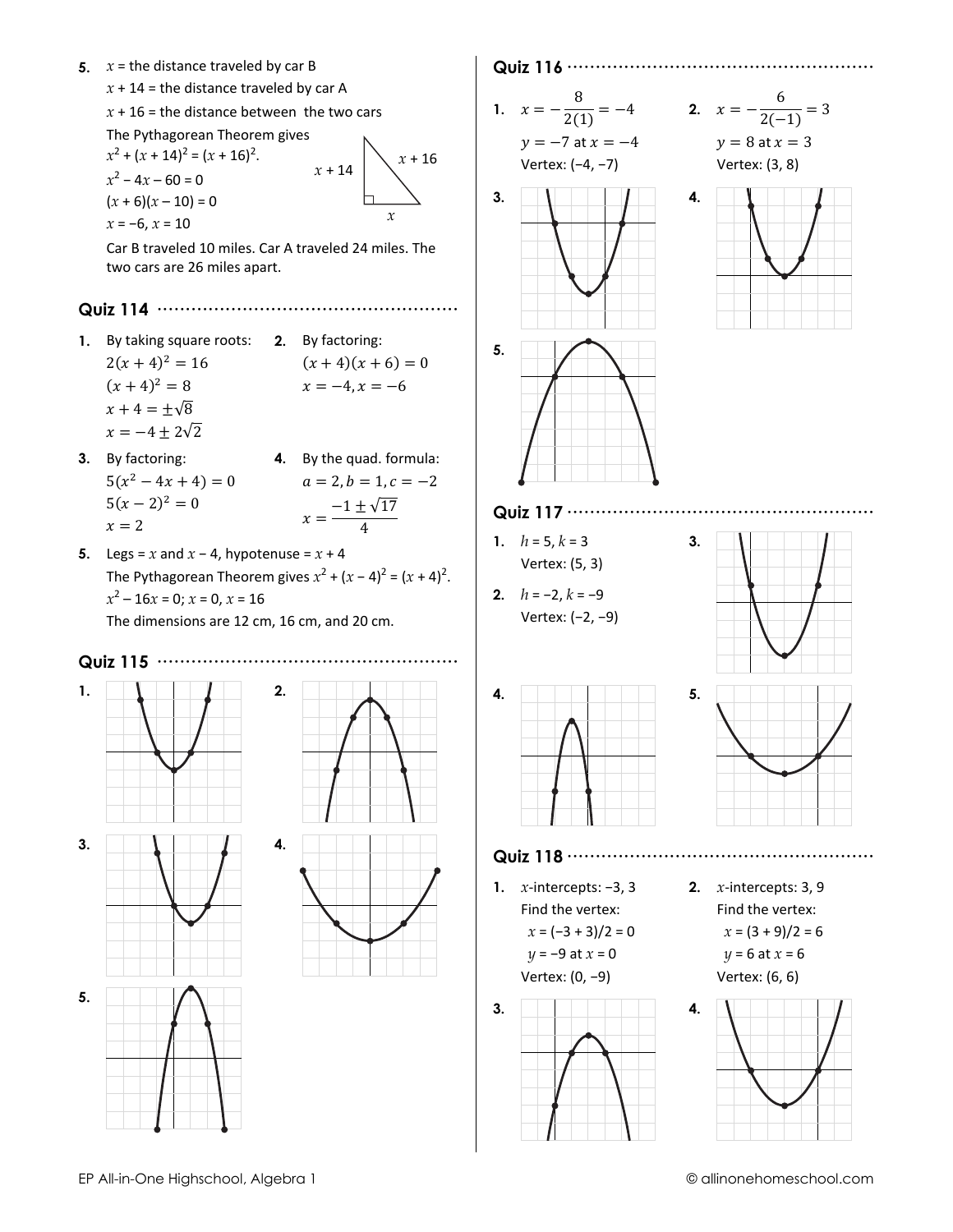

#### Quiz 119 ......................

- 1.  $y = x^2 + 6x + 9 9 + 5$  $=(x+3)^2-4$
- 2.  $y = -2(x^2 4x + 4 4) 1$  $=-2(x^{2}-4x+4)+8-1$  $=-2(x-2)^{2}+7$
- 3.  $y = (x + 2)(x 4)$

4. 
$$
y = \frac{1}{2}(x^2 + 6x) = \frac{1}{2}x(x+6)
$$



#### 

1.  $y = -4(x - 1)^2$ Vertex: (1, 0)  $=-4x^2+8x-4$  $x$ -intercept(s): 1  $\nu$ -intercept: -4 x-intercepts:  $-1$ , 5 2.  $y = \frac{1}{2}(x+1)(x-5)$ Vertex:  $(2, -3)$  $x = (-1 + 5)/2 = 2$  $=\frac{1}{3}x^2-\frac{4}{3}x-\frac{5}{3}$  $y = -3$  at  $x = 2$  $y$ -intercept:  $-5/3$ 3.  $y = -x^2 - 4x + 5$  $\nu$ -intercept: 5  $=-(x^2+4x-5)$  $= -(x-1)(x + 5)$ x-intercepts:  $1, -5$  $y = -(x^2 + 4x + 4 - 4) + 5$  $= -(x^2 + 4x + 4) + 4 + 5$  $= -(x + 2)^2 + 9$ Vertex: (-2, 9) 4.  $y = 2x^2 - 8$  $\nu$ -intercept: -8  $= 2(x - 0)^2 - 8$ Vertex: (0, -8)  $y = 2(x^2 - 4)$  $= 2(x + 2)(x - 2)$ x-intercepts:  $-2$ , 2 5.  $y = -x^2 + 6x - 5$  $\nu$ -intercept: -5  $= -(x^2 - 6x + 5)$  $= -(x-1)(x-5)$  $x$ -intercepts: 1, 5  $y = -(x^2 - 6x + 9 - 9) - 5$  $= -(x<sup>2</sup> - 6x + 9) + 9 - 5$  $= -(x-3)^2 + 4$ Vertex: (3, 4)

#### 

- 1. Vertex form:  $y = a(x 1)^2 + 3$  $2 = a(0-1)^2 + 3$ Plug in (0, 2): Solve for *a*:  $2 = a + 3$ ;  $a = -1$  $y = -(x-1)^2 + 3$ Vertex form: Standard form:  $y = -x^2 + 2x + 2$
- **2.**  $y = a(x-5)^2 + 3$  **3.**  $y = a(x+3)^2$  $-6 = a(2-5)^2 + 3$  $8 = a(-1+3)^2$  $-6 = 9a + 3; a = -1$  $8 = 4a$ ;  $a = 2$  $y = -(x - 5)^2 + 3$  $y = 2(x + 3)^2$  $v = -x^2 + 10x - 22$  $y = 2x^2 + 12x + 18$
- 4.  $y = a(x + 2)(x 1)$  5.  $y = ax(x 8)$  $-6 = a(0 + 2)(0 - 1)$  $-6 = -2a$ ;  $a = 3$  $y = 3(x + 2)(x - 1)$  $y = 3x^2 + 3x - 6$

 $5 = a(-2)(-2-8)$  $5 = 20a$ ;  $a = 1/4$  $y = \frac{1}{4}x(x-8)$  $y = \frac{1}{4}x^2 - 2x$ 

- 1. There is no scaling or flipping, so  $a = 1$ . The vertex is at (3, 0) after shifting, so  $h = 3$  and  $k = 0$ .  $y = (x - 3)^2$ 2.  $y = -x^2 + 2$ 3.  $y = (x + 2)^2 - 5$
- 4.  $y = 3(x-4)^2 + 2$ <br>5.  $y = -2(x+1)^2$

- 1.  $h(t) = -16(t-4)^2 + 256$ It reaches the maximum height after 4 seconds.
- 2.  $h(t) = -16(t+3)(t-3)$ It will hit the ground after 3 seconds.
- 3.  $-16t^2 + 64t + 80 = 80$  $-16t^2 + 64t = 0$ ;  $-16t(t-4) = 0$ ;  $t = 0, t = 4$ It will be at a height of 80 feet again after 4 seconds.
- 4.  $h(t) = -16(t-1)^2 + 256$ The maximum height is 256 feet.
- 5.  $c(x) = 0.2(x 20)^2 + 10$ The cost is minimized when 20 parts are produced.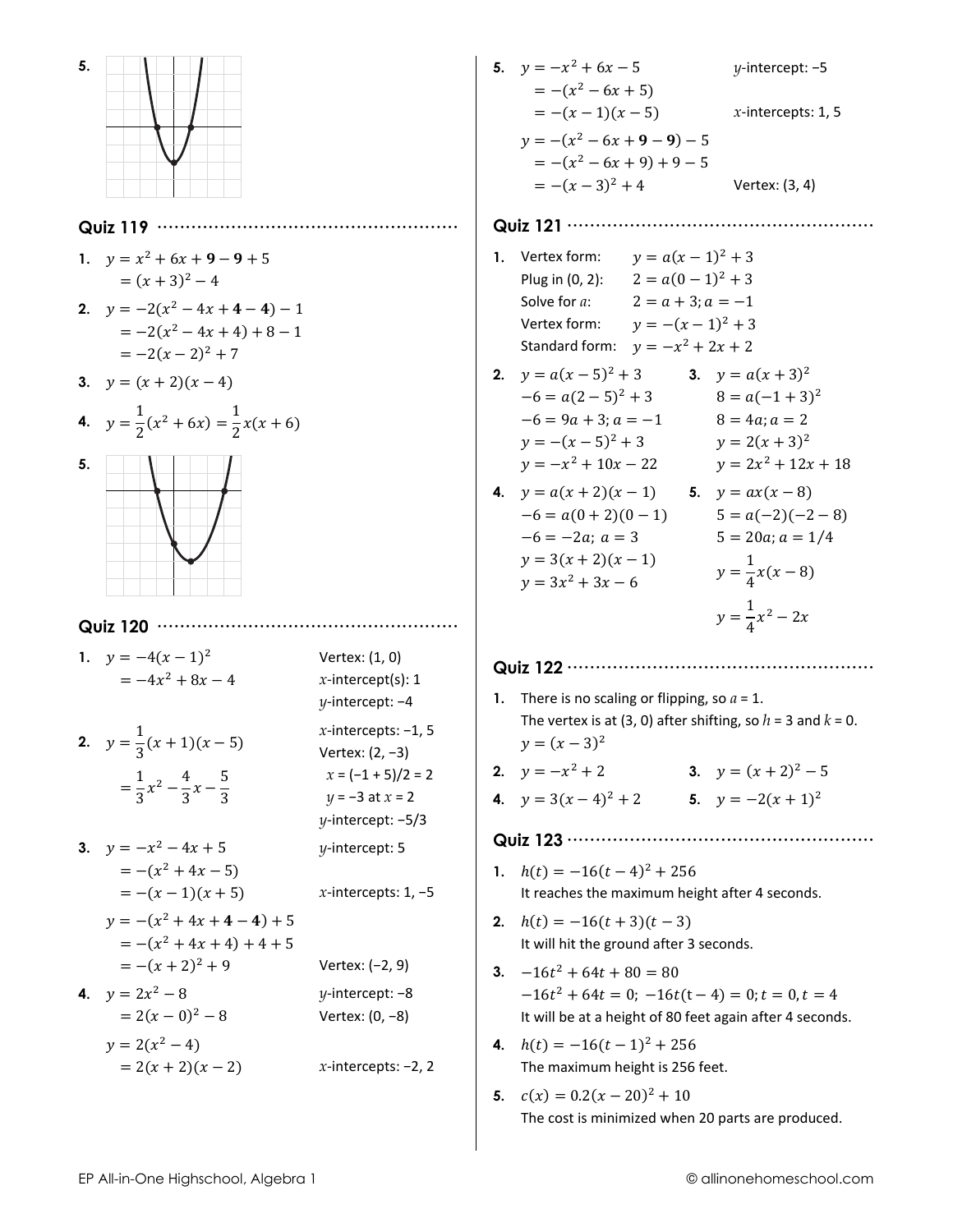

3. 
$$
\frac{(x-2)^2}{3x(x-2)} \cdot \frac{x^2}{x-2} = \frac{x}{3} \text{ for } x \neq 0, 2
$$
  
\n4. 
$$
\frac{(x-3)(x+5)}{x(2x+3)} \cdot \frac{2x+3}{x+5} = \frac{x-3}{x} \text{ for } x \neq 0, -\frac{3}{2}, -5
$$
  
\n5. 
$$
\frac{2x^2-3x-20}{4x^3-25x} \cdot \frac{x^2}{x^2-4x}
$$
  
\n
$$
= \frac{(2x+5)(x-4)}{x(2x+5)(2x-5)} \cdot \frac{x^2}{x(x-4)} = \frac{1}{2x-5}
$$
  
\nfor  $x \neq 0, -\frac{5}{2}, \frac{5}{2}, 4$   
\n**Quiz 127**  $\dots$   
\n1. 
$$
\frac{x^2+9+6x}{x+3} = \frac{(x+3)^2}{x+3} = x+3 \text{ for } x \neq -3
$$
  
\n2. 
$$
\frac{(x+2)(x+3)}{x(x+3)} - \frac{(x+5)x}{(x+3)x} = \frac{6}{x(x+3)} \text{ for } x \neq 0, -3
$$
  
\n3. 
$$
\frac{x-2}{x^2-4} = \frac{x-2}{(x+2)(x-2)} = \frac{1}{x+2} \text{ for } x \neq -2, 2
$$
  
\n4. 
$$
\frac{x+2}{x-3} - \frac{x-2}{(x-2)(x-3)} = \frac{x+2}{x-3} - \frac{1}{x-3} = \frac{x+1}{x-3}
$$
  
\nfor  $x \neq 3, 2$   
\n5. 
$$
\frac{3x+9}{(2x+1)(x+3)} + \frac{x}{2x+1}
$$
  
\n
$$
= \frac{3x+9}{(2x+1)(x+3)} + \frac{x(x+3)}{(2x+1)(x+3)}
$$
  
\n
$$
= \frac{x^2+6x+9}{(2x+1)(x+3)} = \frac{(x+3)^2}{(2x+1)(x+3)} = \frac{x+3}{2x+1}
$$
  
\nfor  $x \neq -\frac{1}{2}, -3$   
\n**Quiz 1**

3. Excluded:  $x \neq -4$ , 0; LCD =  $x(x + 4)$ Multiply both sides by the LCD, then solve for  $x$ .  $x^2 - (x + 4) = x + 4$ <br>  $x^2 - 2x - 8 = 0$ <br>  $x = -2, x = 4$ <br>  $x = -2, x = 4$ 

 $2x + 10 = 3x + 12$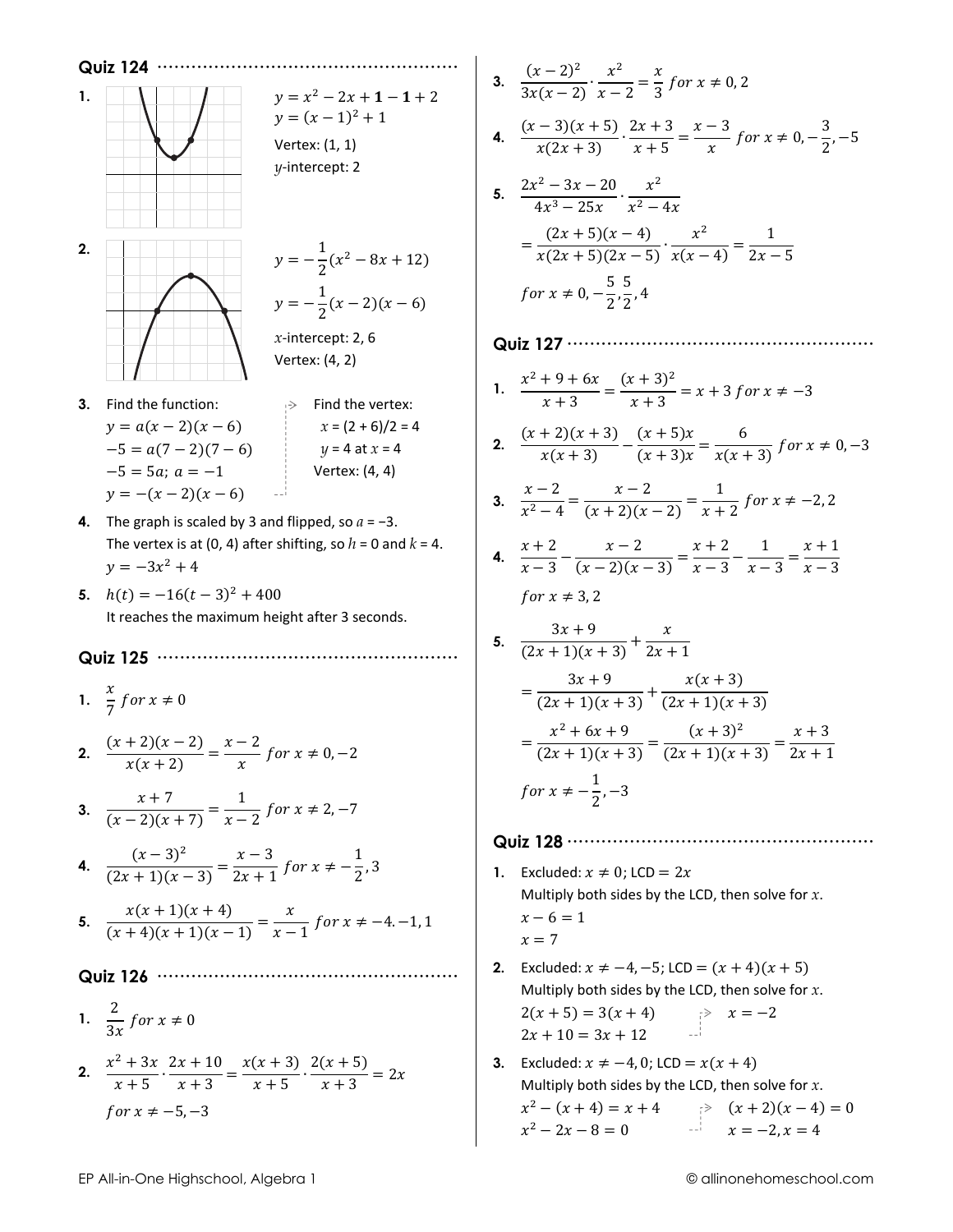4. Excluded:  $x \neq -3, 0$ ; LCD =  $x(x + 3)$ Multiply both sides by the LCD, then solve for  $x$ .  $x^2 = x + 3 - 3x$ <br>  $x^2 + 2x - 3 = 0$ <br>  $x = 1, x = -3$ <br>  $x = 1, x = -3$ <br>
Exclude -3.  $(x-1)(x+3) = 0$   $x = 1$ 5.  $rac{3}{x} - \frac{1}{x+2} = \frac{x-2}{x(x+2)}$ Excluded:  $x \neq 0, -2$ ; LCD =  $x(x + 2)$ Multiply both sides by the LCD, then solve for  $x$ .  $3(x + 2) - x = x - 2$   $\Rightarrow x = -8$ <br>  $2x + 6 - x - 2$  $2x + 6 = x - 2$ 1. Excluded:  $x \neq 0$ ; LCD = 4x Multiply both sides by the LCD, then solve for  $x$ .  $x^2 + 12 = 4(x + 2)$ <br>  $x^2 - 4x + 4 = 0$ <br>  $x = 2$ <br>  $x = 2$ **2.** Excluded:  $x \neq 0$ ; LCD =  $6x^2$ Multiply both sides by the LCD, then solve for  $x$ .  $2x-3(x + 1) = 6(x-4)$  >  $x = 3$ <br>-x-3 = 6x - 24 3. Excluded:  $x \neq -3/2$ ,  $-1/2$ ; LCD =  $(2x + 3)(2x + 1)$ Multiply both sides by the LCD, then solve for  $x$ .  $(x + 1)(2x + 1) = x(2x + 3)$  $2x^2 + 3x + 1 = 2x^2 + 3x$ <br>  $0x^2 + 0x + 1 = 0$ <br>
No solution 4. Excluded:  $x \ne 1/3$ , 1; LCD =  $(3x - 1)(x - 1)$ Multiply both sides by the LCD, then solve for  $x$ .  $x(x-1) + 3x - 1 = x - 1$  $\Rightarrow x = 0, x = -1$  $x^2 + x = 0$  $x(x + 1) = 0$ 5.  $\frac{x}{x-2} - \frac{2}{x+3} = \frac{10}{(x-2)(x+3)}$ Excluded:  $x \ne 2, -3$ ; LCD =  $(x - 2)(x + 3)$ Multiply both sides by the LCD, then solve for  $x$ .  $x(x+3)-2(x-2)=10$   $\Rightarrow$   $x=2, x=-3$  $x^2 + x - 6 = 0$ Exclude 2 and  $-3$ .  $(x-2)(x+3) = 0$  No solution 1.  $x =$  time together 2.  $x =$  time together  $\frac{1}{3} + \frac{1}{6} = \frac{1}{x}$  $rac{1}{20} + \frac{1}{30} = \frac{1}{x}$  $LCD = 6x: x = 2$ LCD =  $60x$ ;  $x = 12$ It will take 2 hours. It will take 12 minutes.

|    | $\frac{1}{5} + \frac{1}{r} = \frac{1}{3}$<br>LCD = $15x; x = 7.5$<br>It will take 7.5 hours.                                                                |                                        | $\frac{1}{2} + \frac{1}{3} + \frac{1}{6} = \frac{1}{x}$<br>LCD = $6x; x = 1$<br>It will take 1 hour. |
|----|-------------------------------------------------------------------------------------------------------------------------------------------------------------|----------------------------------------|------------------------------------------------------------------------------------------------------|
| 5. | $x =$ Pipe A's time alone<br>$4x$ = Pipe B's time alone<br>$\frac{1}{r} + \frac{1}{4r} = \frac{1}{4}$<br>LCD = $4x; x = 5$<br>It will take 5 hours.         |                                        |                                                                                                      |
|    | Quiz 131                                                                                                                                                    |                                        |                                                                                                      |
|    | 1. $\frac{x(x-2)(x+5)}{(x+5)(x+2)(x-2)} = \frac{x}{x+2}$ for $x \neq -5, -2, 2$                                                                             |                                        |                                                                                                      |
|    | 2. $\frac{x^2-4x-12}{3x+4} \cdot \frac{3x^2+4x}{x+2}$                                                                                                       |                                        |                                                                                                      |
|    | $=\frac{(x+2)(x-6)}{3x+4}\cdot\frac{x(3x+4)}{x+2}=x(x-6)$                                                                                                   |                                        |                                                                                                      |
|    | for $x \neq -\frac{4}{3}$ , 0, -2                                                                                                                           |                                        |                                                                                                      |
|    | 3. $\frac{x^2-11}{(x+2)(x-5)}-\frac{2(x+2)}{(x-5)(x+2)}=\frac{x^2-2x-15}{(x+2)(x-5)}$                                                                       |                                        |                                                                                                      |
|    | $=\frac{(x+3)(x-5)}{(x+2)(x-5)}=\frac{x+3}{x+2}$ for $x \neq -2,5$                                                                                          |                                        |                                                                                                      |
|    | 4. Excluded: $x \ne 0, -4$ ; LCD = $x(x + 4)$<br>Multiply both sides by the LCD, then solve for $x$ .<br>$x + 4 - x^2 = 4$<br>$x^2 - x = 0$<br>$x(x-1) = 0$ | $\equiv$ $\equiv$ $\stackrel{>}{\sim}$ | $x = 0, x = 1$<br>Exclude 0.<br>$x=1$                                                                |
| 5. | $x =$ time together                                                                                                                                         |                                        |                                                                                                      |
|    | $\frac{1}{9} + \frac{1}{6} = \frac{1}{x}$                                                                                                                   |                                        |                                                                                                      |
|    | LCD = $18x$ ; $x = 18/5 = 3.6$<br>It will take 3.6 hours.                                                                                                   |                                        |                                                                                                      |
|    |                                                                                                                                                             |                                        |                                                                                                      |
| 1. | Median = $5$<br>$Mean = 5$                                                                                                                                  |                                        | $Mode(s) = 3$                                                                                        |
| 2. | Mean = $6$ Median = $6.5$                                                                                                                                   |                                        | $Mode(s) = 9$                                                                                        |
| 3. | $Mean = 18$ $Median = 16.5$                                                                                                                                 |                                        | $Mode(s) = 15$                                                                                       |
| 4. | Mean = $(4 + 5 + 9 + x + 2 + 8)/6 = 6$<br>Solve for $x$ , and you get $x = 8$ .                                                                             |                                        |                                                                                                      |
| 5. | Mean = $(3 + x + 6 + 2 + 7 + 3 + 9)/7 = 5$<br>Solve for x, and you get $x = 5$ .                                                                            |                                        |                                                                                                      |
|    |                                                                                                                                                             |                                        | © allinonehomeschool.com                                                                             |

3.  $x =$  Mark's time alone 4.  $x =$  time together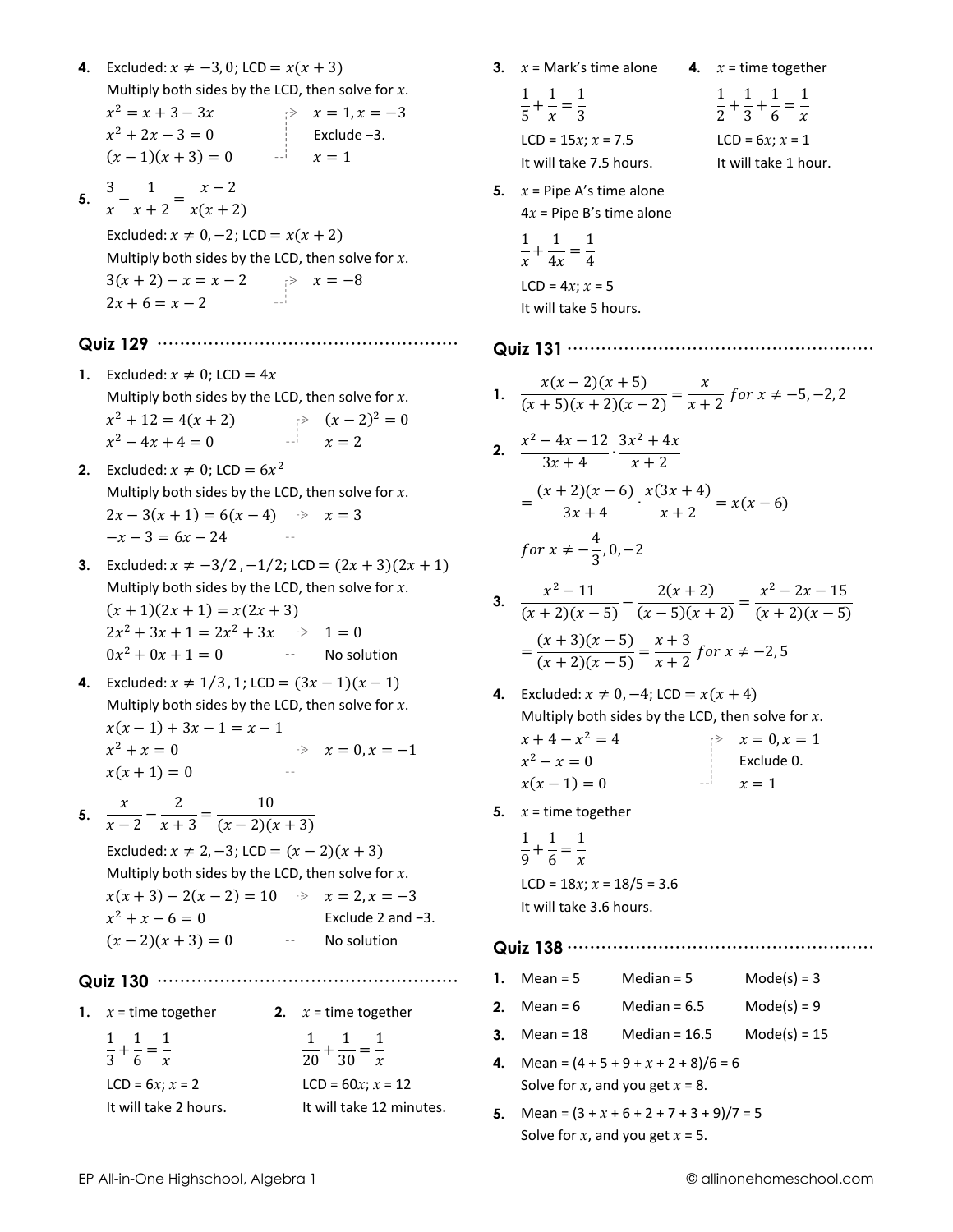| 1.<br>2.<br>3.<br>4.<br>5. | S. deviation $= 2.3$<br>Range = $6$<br>$(Mean = 4)$<br>Range = $3$ S. deviation = $1.1$<br>$(Mean = 5)$<br>$Range = 0$<br>S. deviation = 0<br>$(Mean = 3)$<br>Range = $6$<br>S. deviation $= 2$<br>$(Mean = 4)$<br>Range = $5$<br>S. deviation = $1.6$ (Mean = $5$ ) |  | 3. Possible: 1 to 10<br>Favorable: 3, 6, 9<br>$P = 3/10$<br>5. Total tries: 27<br>Misses: $27 - 18 = 9$<br>$P = 9/27 = 1/3$<br>1.8 | 4. Total tries: 30<br><b>Hits: 14</b><br>$P = 14/30 = 7/15$<br><b>2.</b> 365 <b>3.</b> $2 \times 26 = 52$ |
|----------------------------|----------------------------------------------------------------------------------------------------------------------------------------------------------------------------------------------------------------------------------------------------------------------|--|------------------------------------------------------------------------------------------------------------------------------------|-----------------------------------------------------------------------------------------------------------|
|                            | 1. Min = 2 $Q1 = 3$ $Q2 = 6$ $Q3 = 8$ Max = 9                                                                                                                                                                                                                        |  | 4. $5 \times 6 \times 2 = 60$ 5. $6 \times 4 = 24$                                                                                 |                                                                                                           |
|                            | 2. Min = 2 $Q1 = 4$ $Q2 = 5$ $Q3 = 6.5$ Max = 8                                                                                                                                                                                                                      |  |                                                                                                                                    |                                                                                                           |
|                            | <b>3.</b> Median = 90 <b>4.</b> Range = 35 <b>5.</b> 25%                                                                                                                                                                                                             |  |                                                                                                                                    |                                                                                                           |
|                            |                                                                                                                                                                                                                                                                      |  | 1. $2 \times 2 \times 2 \times 2 = 16$<br>2. $6 \times 2 \times 2 = 24$<br>3. $4 \times 4 \times 4 = 64$                           | 4. $5 \times 5 \times 5 = 125$                                                                            |
|                            | 1. Median = 17 2. 20 children 3. 5 games                                                                                                                                                                                                                             |  | 5. $5 \times 4 \times 3 = 60$                                                                                                      |                                                                                                           |
|                            | 4. 3 goals 5. 230 children                                                                                                                                                                                                                                           |  |                                                                                                                                    |                                                                                                           |
|                            |                                                                                                                                                                                                                                                                      |  |                                                                                                                                    |                                                                                                           |
|                            |                                                                                                                                                                                                                                                                      |  | 1. $P(\text{heads and heads})$ 2. $P(\text{5 and odd})$                                                                            |                                                                                                           |
| 1.                         | 2. Skewed left<br>Symmetric                                                                                                                                                                                                                                          |  | $= P(\text{heads}) \times P(\text{heads})$ $= P(5) \times P(\text{odd})$                                                           |                                                                                                           |
| 3.                         | Skewed right<br>4. Mean                                                                                                                                                                                                                                              |  | $=\frac{1}{2} \times \frac{1}{2} = \frac{1}{4}$                                                                                    | $=\frac{1}{6}\times\frac{1}{2}=\frac{1}{12}$                                                              |
| 5.                         | Interquartile range                                                                                                                                                                                                                                                  |  | <b>3.</b> $P(\text{both} > 4)$                                                                                                     | <b>4.</b> $P($ odd and even $)$                                                                           |
|                            |                                                                                                                                                                                                                                                                      |  | $= P(1st > 4) \times P(2nd > 4)$                                                                                                   | $= P(odd) \times P(even)$                                                                                 |
| 1.                         | Positive correlation 2. Negative correlation                                                                                                                                                                                                                         |  | $=\frac{1}{3}\times\frac{1}{3}=\frac{1}{9}$                                                                                        | $=\frac{3}{5}\times\frac{2}{5}=\frac{6}{25}$                                                              |
| 3.                         | Negative correlation 4. No correlation                                                                                                                                                                                                                               |  | 5. $P$ (yellow and yellow)                                                                                                         |                                                                                                           |
|                            | 5. D) $y = -x + 5$                                                                                                                                                                                                                                                   |  | $= P$ (yellow) $\times P$ (yellow)                                                                                                 |                                                                                                           |
|                            |                                                                                                                                                                                                                                                                      |  | $=\frac{2}{10}\times\frac{2}{10}=\frac{1}{25}$                                                                                     |                                                                                                           |
| 1.                         | 2. $46 + 54 = 100$ customers<br>200 customers                                                                                                                                                                                                                        |  |                                                                                                                                    |                                                                                                           |
| 3.                         | $52/200 = 26%$<br>4. $54/200 = 27%$                                                                                                                                                                                                                                  |  |                                                                                                                                    |                                                                                                           |
|                            | 5. $52/(52+48) = 52\%$                                                                                                                                                                                                                                               |  | 1. $P($ odd and odd $)$                                                                                                            | 2. $P$ (red and red)                                                                                      |
|                            |                                                                                                                                                                                                                                                                      |  | $= P(odd) \times P(odd \mid odd)$                                                                                                  | $= P$ (red) × $P$ (red   red)                                                                             |
|                            |                                                                                                                                                                                                                                                                      |  | $=\frac{3}{5} \times \frac{2}{4} = \frac{3}{10}$                                                                                   | $=\frac{3}{10} \times \frac{2}{9} = \frac{1}{15}$                                                         |
| 1.                         | Median = $5.5$ Mode(s) = $6$<br>$Mean = 5$                                                                                                                                                                                                                           |  | 3. $P(5 \text{ and } 5) = P(5) \times P(5   5)$                                                                                    |                                                                                                           |
| 2.                         | Median = $10$<br>$IQR = 3$                                                                                                                                                                                                                                           |  | $=\frac{1}{9} \times \frac{0}{8} = 0$                                                                                              |                                                                                                           |
| 3.<br>5.                   | Skewed right<br>4. D) Mean and IQR<br>$48/200 = 24%$                                                                                                                                                                                                                 |  |                                                                                                                                    |                                                                                                           |
|                            |                                                                                                                                                                                                                                                                      |  | 4. $P = 5/25 = 1/5$<br>$5 \times 5 = 25$ possible outcomes                                                                         |                                                                                                           |
|                            |                                                                                                                                                                                                                                                                      |  | 5 favorable outcomes: 11, 22, 33, 44, 55                                                                                           |                                                                                                           |
| 1.                         | Possible: 20 balls<br>2. Possible: 1 to 6                                                                                                                                                                                                                            |  | 5. $P = 4/36 = 1/9$                                                                                                                |                                                                                                           |
|                            | Favorable: 5 white balls<br>Favorable: 1 to 6<br>$P = 5/20 = 1/4$<br>$P = 6/6 = 1$                                                                                                                                                                                   |  | $6 \times 6 = 36$ possible outcomes                                                                                                |                                                                                                           |
|                            |                                                                                                                                                                                                                                                                      |  | 4 favorable outcomes: 36, 45, 54, 63                                                                                               |                                                                                                           |

 $\overline{\phantom{a}}$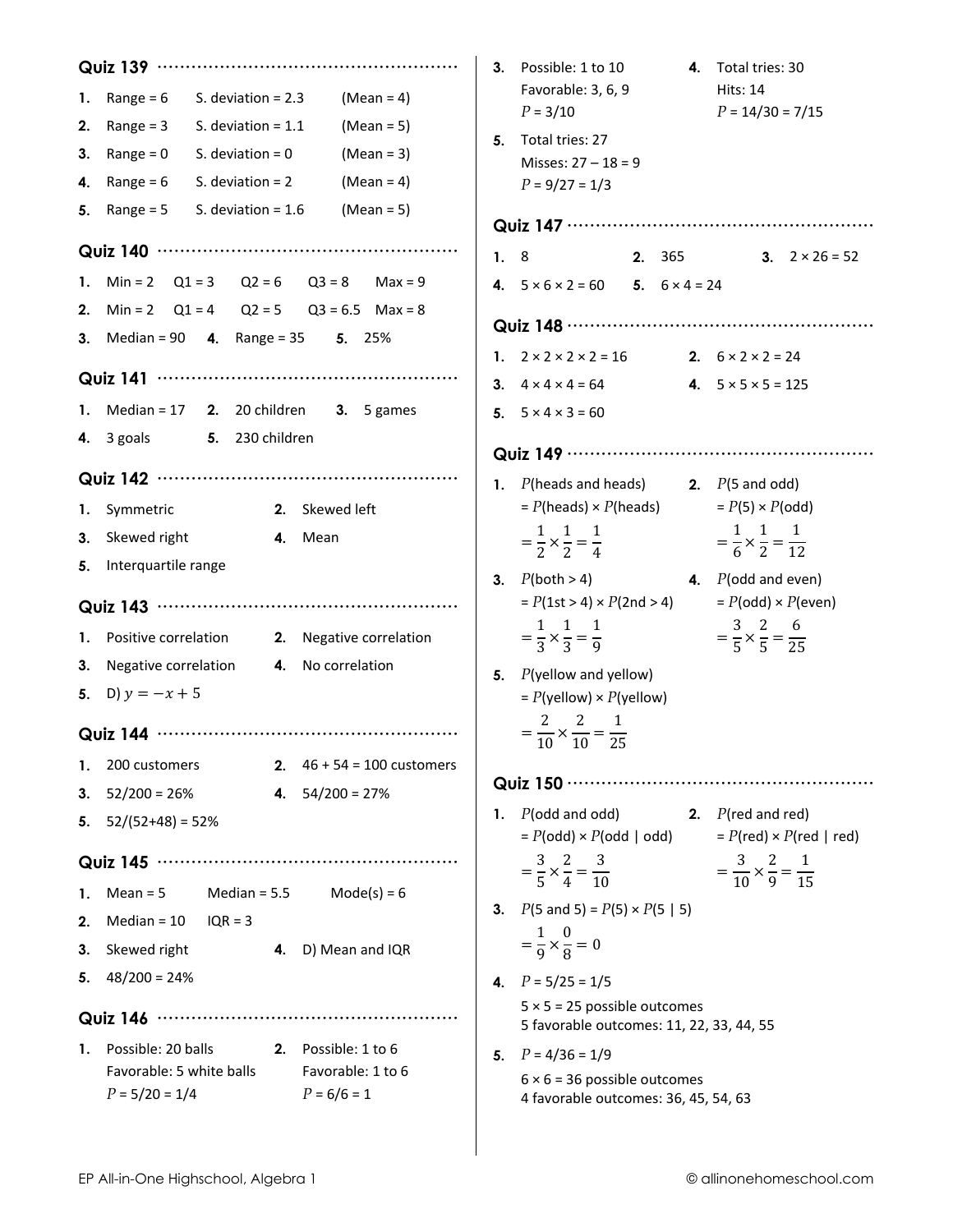1.  $P(2 \text{ or odd}) = P(2) + P(\text{odd})$ 

$$
=\frac{1}{6} + \frac{1}{2} = \frac{2}{3}
$$

- 2.  $P(2 \text{ or prime}) = P(2) + P(\text{prime}) P(2 \text{ and prime})$  $=\frac{1}{6}+\frac{1}{2}-\frac{1}{6}=\frac{1}{2}$
- 3. P(greater than 3 or odd) = P(greater than 3) + P(odd) - $P(\text{greater than 3 and odd})$

$$
=\frac{1}{2}+\frac{1}{2}-\frac{1}{6}=\frac{5}{6}
$$

- 4.  $P$ (ace or face) =  $P$ (ace) +  $P$ (face)
	- $=\frac{4}{52}+\frac{12}{52}=\frac{4}{13}$
- 5. P(black or face) =  $P$ (black) +  $P$ (face)  $P$ (black and face)  $=\frac{26}{52}+\frac{12}{52}-\frac{6}{52}=\frac{8}{13}$

1.  $5 \times 4 \times 3 \times 2 \times 1 = 120$  2.  $(5 \times 4 \times 3)/(3 \times 2 \times 1) = 10$ 3.  $10 \times 9 \times 8 = 720$ 4.  $5 \times 4 \times 3 = 60$ 

5.  $(52 \times 51)/(2 \times 1) = 1,326$ 

1. 
$$
C(8,3) = \frac{8!}{(8-3)!3!} = \frac{8 \times 7 \times 6 \times 5!}{5!3!} = 56
$$

2. 
$$
P(4, 4) = \frac{4!}{(4-4)!} = 4! = 24
$$
  
3.  $P(7, 3) = \frac{7!}{(7-3)!} = \frac{7!}{4!} = \frac{7 \times 6 \times 5 \times 4!}{4!} = 210$ 

**4.** 
$$
C(9, 4) = \frac{9!}{(9-4)!4!} = \frac{3 \times 6 \times 7 \times 6 \times 3!}{5!4!} = 126
$$

**5.**  $C(20, 2) = \frac{20!}{(20-2)! \cdot 2!} = \frac{20 \times 19 \times 18!}{18! \cdot 2!} = 190$ 

- 1. Total possible outcomes =  $P(5, 5)$ Favorable outcomes = 1 Probability =  $\frac{1}{P(5,5)} = \frac{1}{120}$
- 2. Favorable outcomes = permutations of 4 remaining letters after placing E as the first letter + permutations of 4 remaining letters after placing I as the first letter  $= P(4, 4) + P(4, 4) = 2 \times P(4, 4)$

Probability 
$$
=
$$
  $\frac{2 \times P(4, 4)}{P(5, 5)} = \frac{2 \times 24}{120} = \frac{2}{5}$ 

3. Favorable outcomes =  $E$  first and I last + I first and E last  $= P(3, 3) + P(3, 3) = 2 \times P(3, 3)$ 

Probability 
$$
=
$$
  $\frac{2 \times P(3,3)}{P(5,5)} = \frac{2 \times 6}{120} = \frac{1}{10}$ 

4. Total possible outcomes =  $C(9, 2)$ Favorable outcomes = combinations of choosing 2 balls from 4 yellow balls =  $C(4, 2)$ 

Probability 
$$
=
$$
  $\frac{C(4,2)}{C(9,2)} = \frac{6}{36} = \frac{1}{6}$ 

5. Favorable outcomes = combinations of choosing 2 balls from 4 yellow and 3 white balls =  $C(7, 2)$ 

Probability 
$$
=
$$
  $\frac{C(7,2)}{C(9,2)} = \frac{21}{36} = \frac{7}{12}$ 

- 1.  $P = 2$  white balls / 10 balls = 1/5
- **2.** P(three tails) =  $P$ (tails) ×  $P$ (tails) ×  $P$ (tails)  $=\frac{1}{2}\times\frac{1}{2}\times\frac{1}{2}=\frac{1}{8}$
- 3.  $P = 6/36 = 1/6$

 $6 \times 6 = 36$  possible outcomes 6 favorable outcomes: 11, 22, 33, 44, 55, 66

- 4. P(prime or odd) =  $P(\text{prime}) + P(\text{odd}) P(\text{prime} \& \text{odd})$  $=\frac{1}{2}+\frac{1}{2}-\frac{2}{6}=\frac{2}{3}$
- 5. Total possible outcomes =  $P(5, 5)$

Favorable outcomes = permutations of 4 remaining numbers after placing 2 or 4 first =  $2 \times P(4, 4)$ 

$$
P = \frac{2 \times P(4, 4)}{P(5, 5)} = \frac{2 \times 24}{120} = \frac{2}{5}
$$

- 2.  $4|x-5| = 24$ 1.  $7x - 8 = 3x + 8$  $4x - 8 = 8$  $|x-5|=6$  $4x = 16$  $x - 5 = -6$  or  $x - 5 = 6$  $x = -1$  or  $x = 11$  $x=4$ 3.  $-30 < -5x \le 35$ 4.  $|-6x| \ge 18$  $-7 \leq x < 6$  $-6x \le -18$  or  $-6x \ge 18$  $x \ge 3$  or  $x \le -3$  $x \le -3$  or  $x \ge 3$
- **5.** Let three integers be  $x$ ,  $x + 2$ , and  $x + 4$ .  $x + (x + 2) + (x + 4) = 78$ ;  $x = 24$ The three integers are 24, 26, and 28.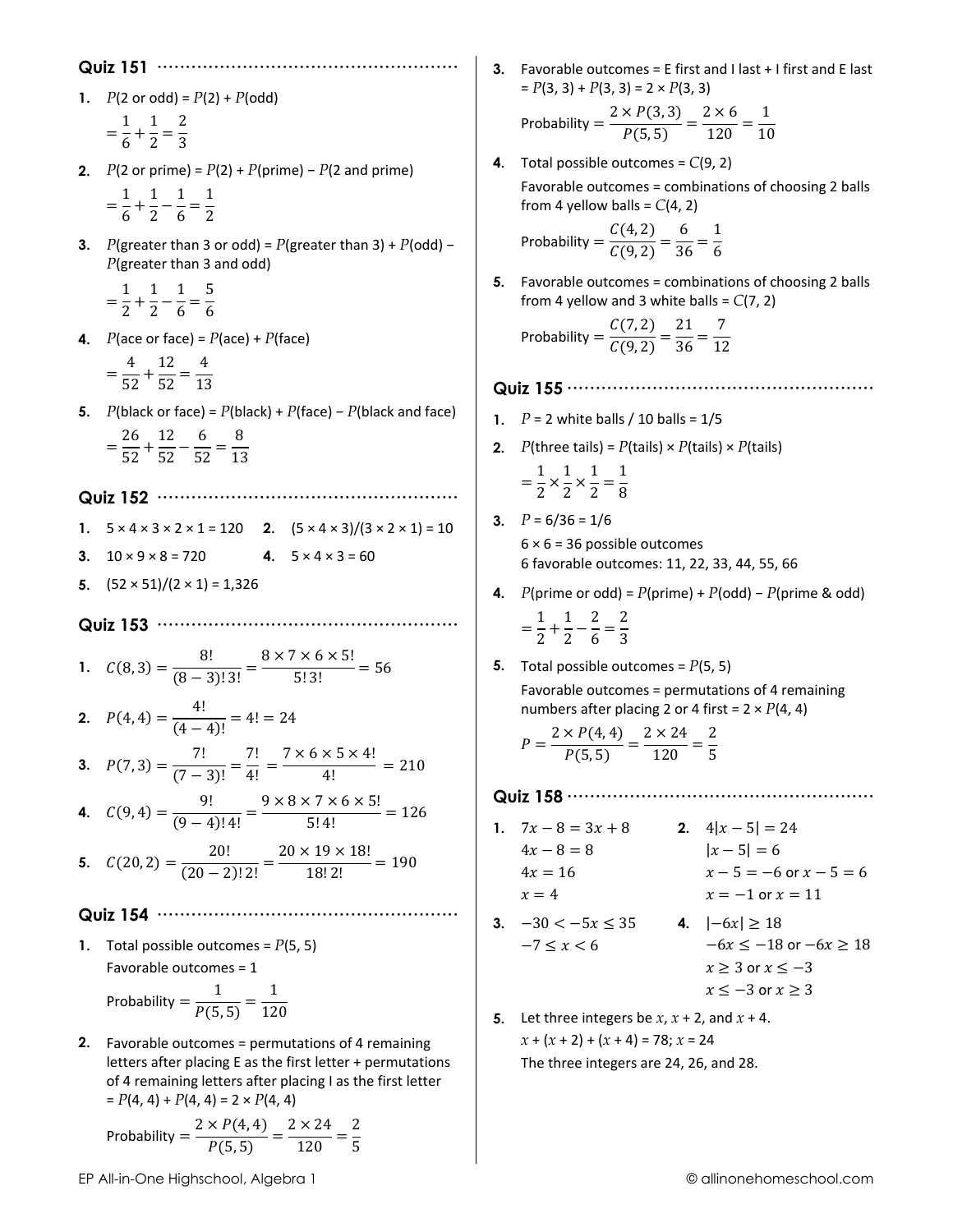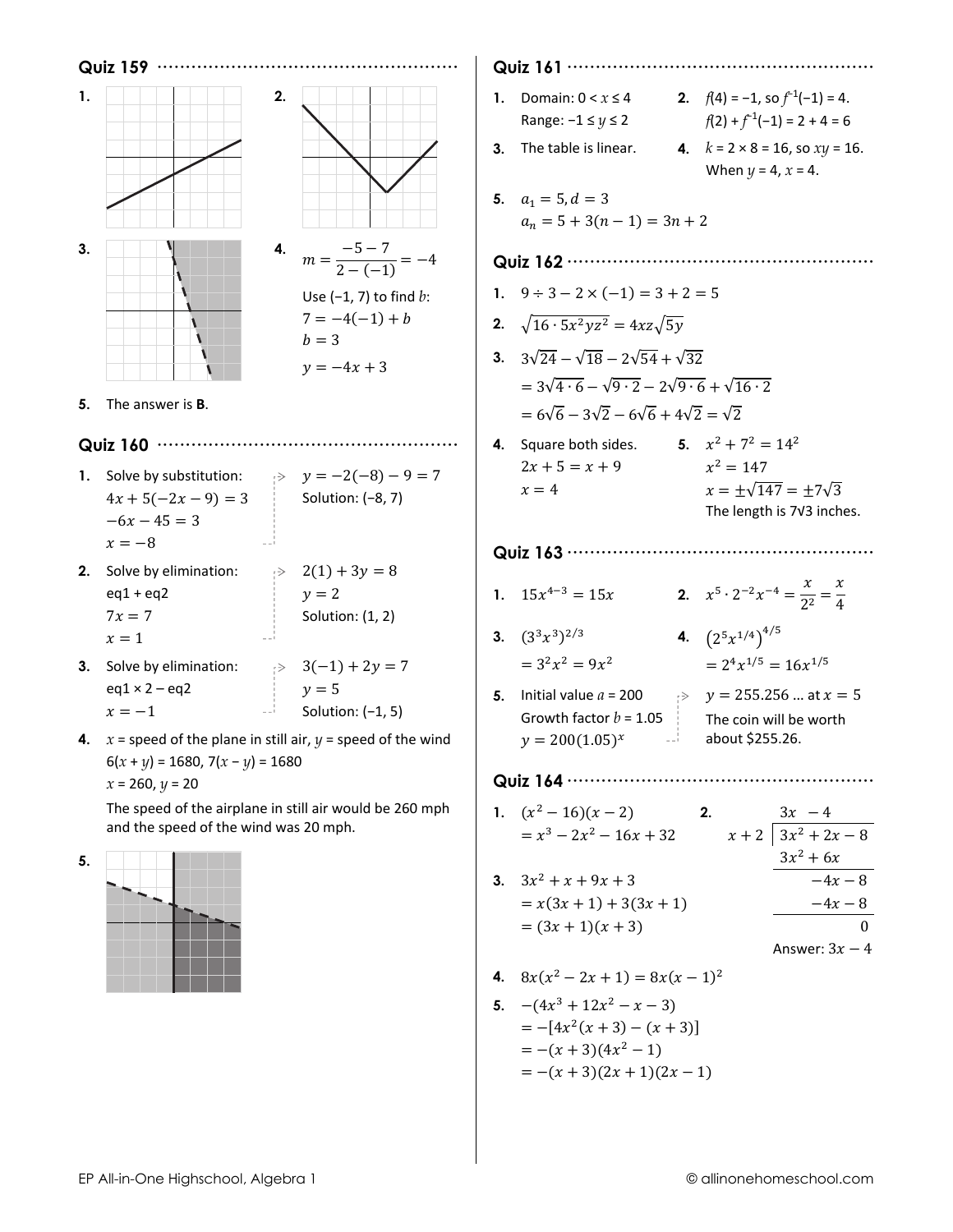- 1. By taking square roots: 2. By factoring:  $3(x^2-3x+2)=0$  $2(x-1)^2 = 18$  $(x-1)^2=9$  $3(x-1)(x-2) = 0$  $x - 1 = +3$  $x = 1, x = 2$  $x = 1 \pm 3$  $x = 4, x = -2$
- 3. By comp. the square: 4. By the quad. formula:  $x^2 + 6x = -3$  $a = 4, b = 7, c = 2$  $x^2 + 6x + 9 = -3 + 9$  $x = \frac{-7 \pm \sqrt{17}}{8}$  $(x+3)^2 = 6$  $x + 3 = \pm \sqrt{6}$  $x = -3 \pm \sqrt{6}$
- 5.  $x = width$ ;  $2x + 3 = length$ The area is 90, so  $x(2x + 3) = 90$ .  $2x^2 + 3x - 90 = 0$ ;  $(x - 6)(2x + 15) = 0$ ;  $x = 6$ ,  $x = -15/2$ The dimensions are 6 cm and 15 cm.

#### 

- 1.  $y = 2x^2 4x$ <br>2.  $y = -x^2 2x + 3$  $= 2x(x - 2)$  $= 2(x-1)^2 - 2$ 
	- $\nu$ -intercept: 0  $x$ -intercepts: 0, 2 Vertex:  $(1, -2)$



- 3. Find the function:  $y = a(x + 2)^2 - 8$  $10 = a(1+2)^2 - 8$  $10 = 9a - 8$ ;  $a = 2$  $y = 2(x + 2)^2 - 8$
- 4.  $y = -4(x + 5)^2$



x-intercepts:  $1, -3$ Vertex:  $(-1, 4)$ 



- $\Rightarrow$  Find the zeros:  $y = 2x^2 + 8x$  $y = 2x(x + 4)$ The zeros are 0 and  $-4$ .
	- 5.  $-16t(t-6) = 0$ After 6 seconds

#### 

1. 
$$
\frac{(2x+3)(2x-3)}{(2x-3)(x+4)} = \frac{2x+3}{x+4} \text{ for } x \neq \frac{3}{2}, -4
$$

2. 
$$
\frac{5x + 15}{x^2 - 10x + 25} \cdot \frac{x - 5}{x + 3}
$$

$$
= \frac{5(x + 3)}{(x - 5)^2} \cdot \frac{x - 5}{x + 3} = \frac{5}{x - 5} \text{ for } x \neq 5, -3
$$

3. 
$$
\frac{x(x-4)}{(x-3)(x-4)} - \frac{x-6}{(x-3)(x-4)}
$$

$$
= \frac{x^2 - 5x + 6}{(x-3)(x-4)} = \frac{(x-2)(x-3)}{(x-3)(x-4)} = \frac{x-2}{x-4}
$$
  
for  $x \neq 3, 4$ 

- 4. Excluded:  $x \ne 0, -5$ ; LCD =  $x(x + 5)$ Multiply both sides by the LCD, then solve for  $x$ .  $x^2 = 4(x + 5) - 3x$ <br>  $x^2 - x - 20 = 0$ <br>  $x = -4, x = 5$ <br>  $x = -4, x = 5$  $x^2 - x - 20 = 0$
- 5.  $x =$  Leah's time alone
	- $\frac{1}{60} + \frac{1}{x} = \frac{1}{15}$  $LCD = 60x; x = 20$ It will take 20 minutes.

#### 

- 1. Mean =  $7$ Median =  $6.5$  $Mode(s) = 8$
- 2. Median =  $5.5$ 3. Skewed left
- 5.  $48/(32 + 48) = 60\%$ 4. Positive correlation

#### 

- 1.  $P = 3/5$ 2.  $P(\text{prime and odd})$  $= P(\text{prime}) \times P(\text{odd})$ Possible: 1 to 5  $= 1/2 \times 1/2 = 1/4$ Favorable: 1, 3, 5
- 3.  $P = 6/36 = 1/6$  $6 \times 6 = 36$  possible outcomes 6 favorable outcomes: 16, 25, 34, 43, 52, 61
- 4.  $P(\text{red or face}) = P(\text{red}) + P(\text{face}) P(\text{red and face})$  $=\frac{26}{52}+\frac{12}{52}-\frac{6}{52}=\frac{8}{13}$
- 5. Total possible outcomes =  $C(6, 2)$ Favorable outcomes = combinations of choosing 2 balls from 4 green balls =  $C(4, 2)$

Probability =  $\frac{C(4,2)}{C(6,2)} = \frac{6}{15} = \frac{2}{5}$